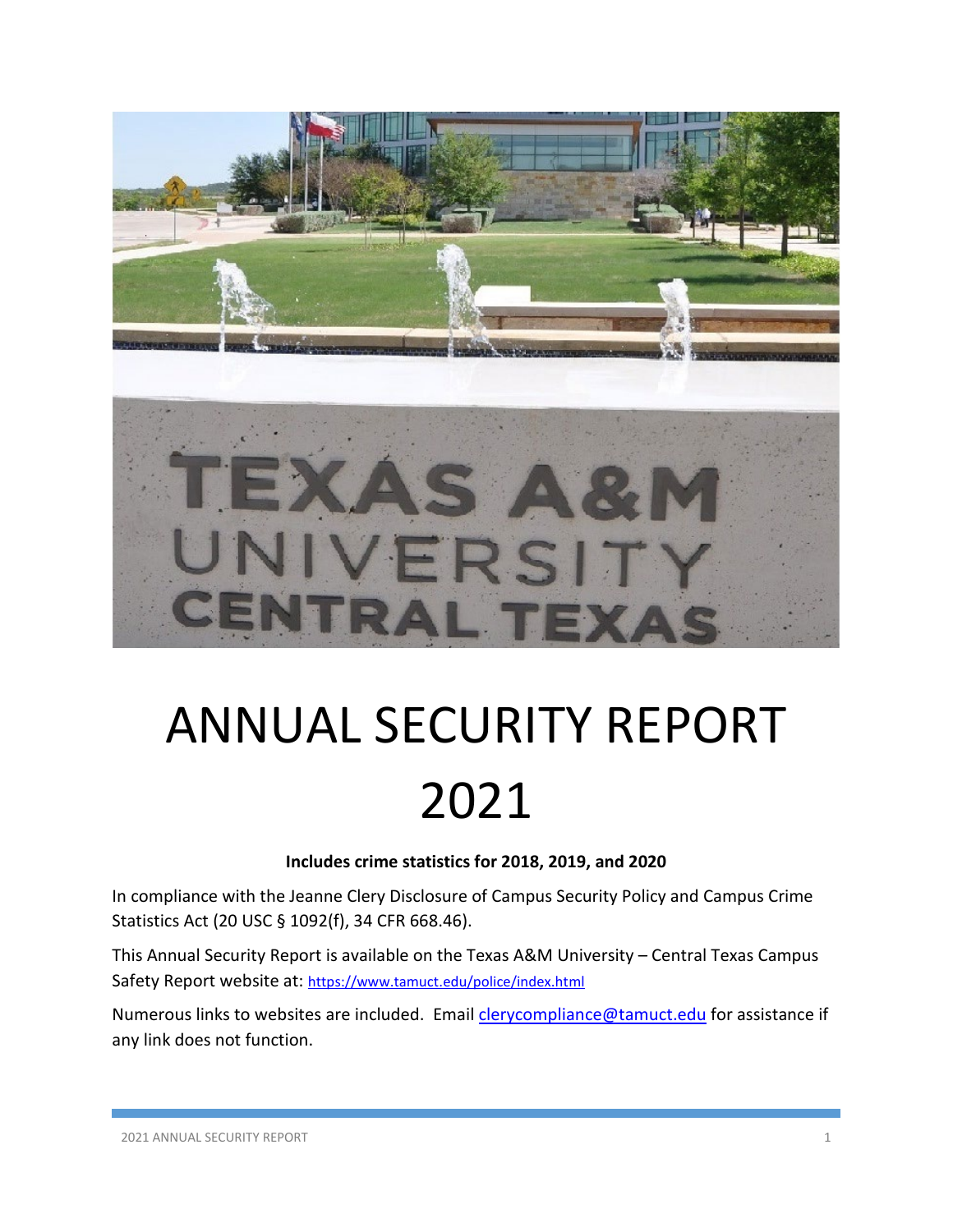# **Table of Contents**

| Preparation of the Annual Security Report and Disclosure of Crime Statistics     | $\overline{\mathbf{3}}$ |
|----------------------------------------------------------------------------------|-------------------------|
| <b>Annual Security Report Notifications</b>                                      | $\overline{\mathbf{3}}$ |
| <b>Campus Law Enforcement Policies</b>                                           | 4                       |
| <b>Reporting Crimes</b>                                                          | 5                       |
| <b>Missing Students</b>                                                          | 8                       |
| <b>Timely Warnings</b>                                                           | 9                       |
| <b>Emergency Notification, Response and Evacuation</b>                           | 10                      |
| <b>The Daily Crime Log</b>                                                       | 13                      |
| <b>Security of and Access to Campus Facilities</b>                               | 13                      |
| <b>Maintenance of Campus Facilities</b>                                          | 14                      |
| <b>Alcoholic Beverages, Illegal Drugs, and Weapons</b>                           | 14                      |
| Sexual Assault, Dating Violence, Domestic Violence, and Stalking                 | 16                      |
| <b>Resources, Rights and Options</b>                                             | 23                      |
| Investigations and Disciplinary Proceedings for Sexual Assault, Dating Violence, | 32                      |
| <b>Domestic Violence, Stalking and Related Retaliation</b>                       |                         |
| <b>Prevention and Awareness Programs</b>                                         | 45                      |
| <b>Bystander Intervention</b>                                                    | 46                      |
| Risk Reduction, Warning Signs of Abusive Behavior and Future Attacks             | 48                      |
| <b>Other Considerations</b>                                                      | 56                      |
| <b>Sex Offenders Registration</b>                                                | 56                      |
| <b>Definitions of Clery Act Offenses</b>                                         | 57                      |
| <b>Definitions of Clery Act Locations</b>                                        | 68                      |
| <b>Crime Report, Arrest and Referral Statistics</b>                              | 69                      |
| <b>Crime Prevention and Security Awareness</b>                                   | 74                      |
| <b>Important Contacts</b>                                                        | 75                      |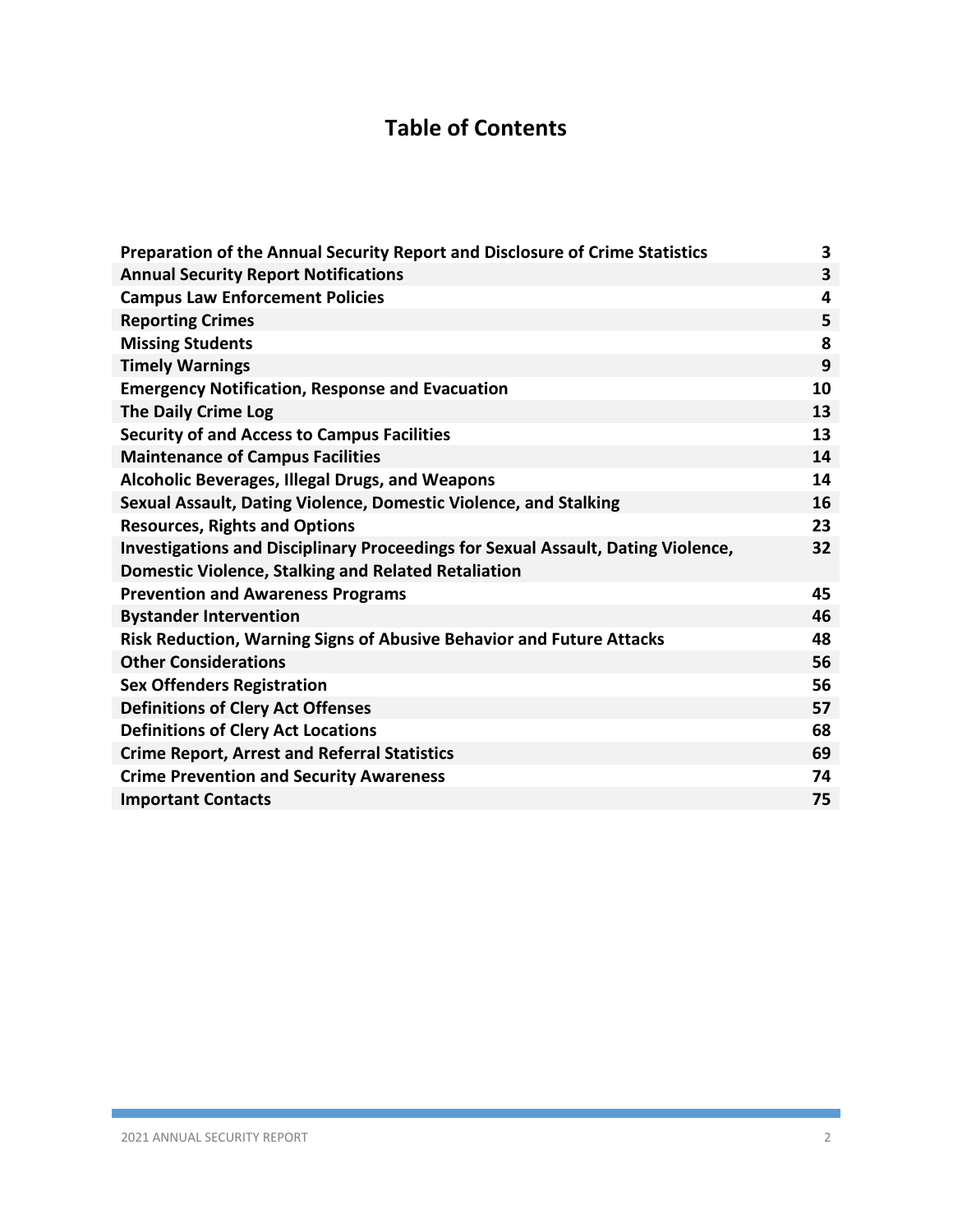# **Preparation of the Annual Security Report and Disclosure of Crime Statistics**

Enacted in 1990, The Crime Awareness and Campus Security Act was designed to assist the campus community in making decisions which affect their personal safety by requiring institutions of higher education to provide certain campus security information to current and prospective students and employees annually. The Higher Education Act of 1998 and the subsequent amendments of the implementing regulations (34 C.F.R.668.46) significantly expanded institutions' obligations under the Act. The Act was also renamed the "Jeanne Clery Disclosure of Campus Security Policy and Campus Crime Statistics Act" (hereafter the Clery Act).

The Texas A&M University – Central Texas University Police Department (UPD) is responsible for preparing and distributing the Annual Security Report to comply with the Clery Act. The Annual Security Report is published every year by October 1<sup>st</sup> and contains three years of selected campus crime statistics and certain campus security policy statements for the 2020 – 2021 academic year in accordance with the Clery Act. The 2021 Annual Security Report contains crime statistics for calendar years 2018, 2019, and 2020.

UPD composes the Annual Security Report and statistical information with input from various sources such as local law enforcement agencies, Student Affairs, and other campus personnel.

## **Annual Security Report Notifications**

Each year, an e-mail notification is distributed to all current students, faculty, and staff network email addresses providing the website to access this report. The full report can be found at [https://www.tamuct.edu/police/clery.html.](https://www.tamuct.edu/police/clery.html)

Prospective employees are notified of the availability of the Campus Security Report on the "Employment Opportunities" webpage of the Human Resources website at [https://www.tamuct.edu/human-resources/employment-opportunities.html.](https://www.tamuct.edu/human-resources/employment-opportunities.html)

Prospective undergraduate and graduate students are notified of the availability of the Campus Security Report after clicking the Admissions webpage at

<https://www.tamuct.edu/admissions.html> and by applying through the ApplyTexas One Application at [https://www.applytexas.org/adappc/gen/c\\_start.WBX](https://www.applytexas.org/adappc/gen/c_start.WBX) and selecting Texas A&M University – Central Texas.

Copies of the report may be requested by contacting:

University Police Department Clery Compliance Coordinator Founder's Hall, Room 103 Killeen, Texas 76549 (254) 501-5802 Email: [clerycompliance@tamuct.edu](mailto:clerycompliance@tamuct.edu)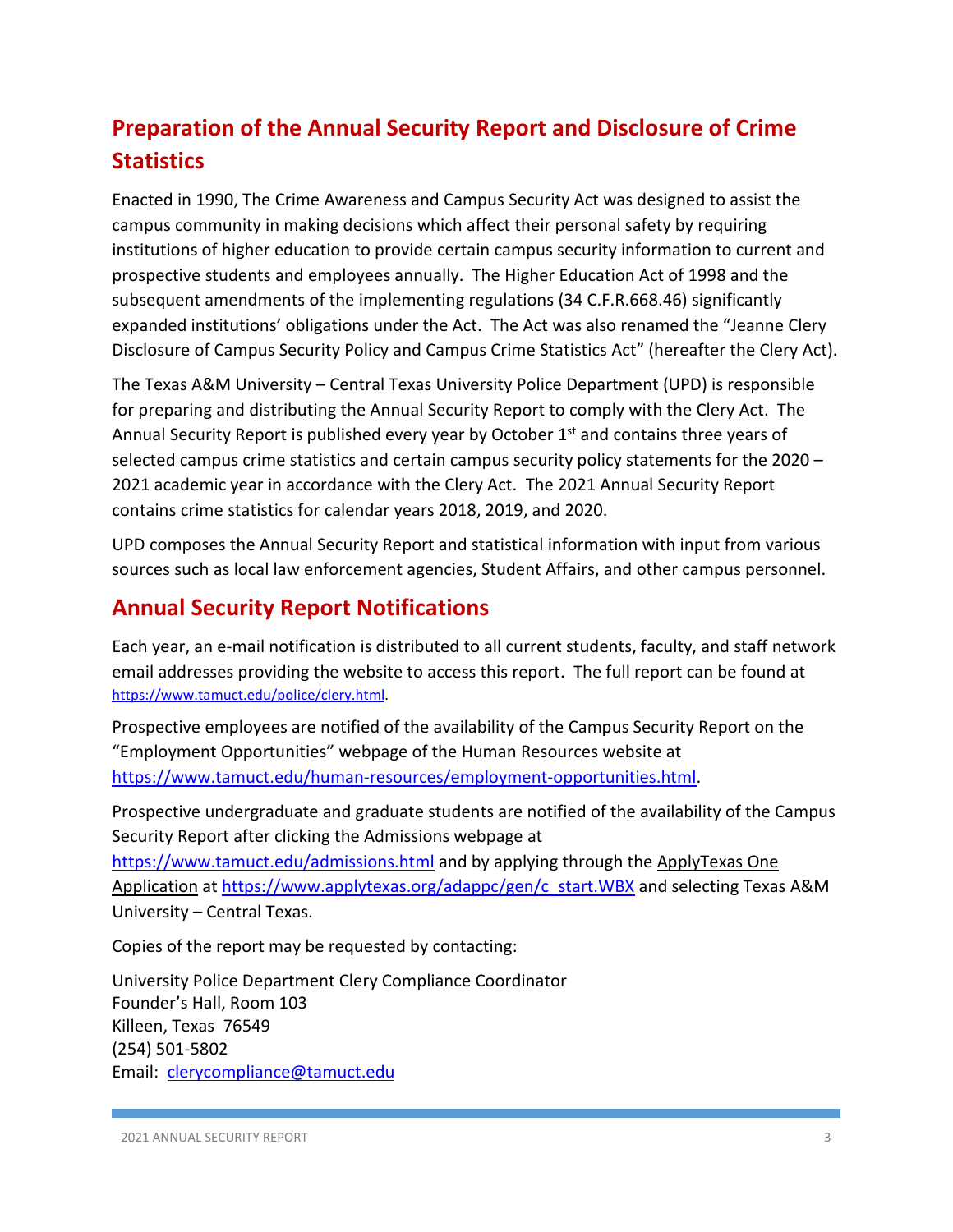## **Campus Law Enforcement Policies**

## Police Department Overview

The UPD police officers are state certified Texas Peace Officers that provide law enforcement services to all components of Texas A&M University – Central Texas.

The department has 17 authorized positions including patrol officers, communications officers, and administrative support personnel. UPD maintains a Patrol Division and a Support Services Division. Within the Support Services Division resides the Criminal Investigations Section, the Community Engagement Unit, Training Unit, Evidence and Records Unit, Communications Section, and a Title IX Investigations Unit. The Patrol Division is the core of UPD. These officers are the ones to answer calls for service, respond to alarms, and enforce state criminal and traffic laws.

To provide a safe campus for our students, staff, faculty and visitors, the department has uniformed officers on patrol 24 hours a day, year-round. Police Officers rotate three times a year to different shifts. To provide around-the-clock coverage, our officers work in three shifts.

## Enforcement Authority, Arrest Authority and Jurisdiction

The UPD is the primary police authority for Texas A&M University – Central Texas. Our police officers are certified Texas peace officers as defined in article 2.12 of the Texas Code of Criminal Procedure. Under Section of 51.203 of the Texas Education Code, police officers commissioned by the state institution of higher education have arrest authority and jurisdiction in all counties in which property is owned, leased, rented, or otherwise under the control of the institution of higher education to enforce local, state, and federal laws. UPD's primary patrol jurisdiction is the TAMUCT campus, university owned and controlled non-campus locations and public property contiguous to these locations. The UPD is computer linked to city, state and federal criminal justice agencies, which provide access to criminal records, wanted persons, stolen property, and vehicle information. All crimes reported to the UPD are investigated; and when appropriate, are referred for prosecution through the Offices of the County Attorney and District Attorney. Criminal matters involving university students may also be referred to the university administration for disciplinary action.

#### Working Relationships and Agreements

The UPD maintains an excellent working relationship and often trains with other local law enforcement agencies. UPD has a Memorandum of Understanding Agreement with the City of Killeen Police Department, and the Bell County Sheriff's Department. These agreements allows for cooperation in the performance of police protection including the investigation of alleged crimes, enforcement of laws, and communication between agencies. Working relationships are also maintained through periodic communications among agency administrators and frequent contacts between line officers and investigators cooperating on specific cases.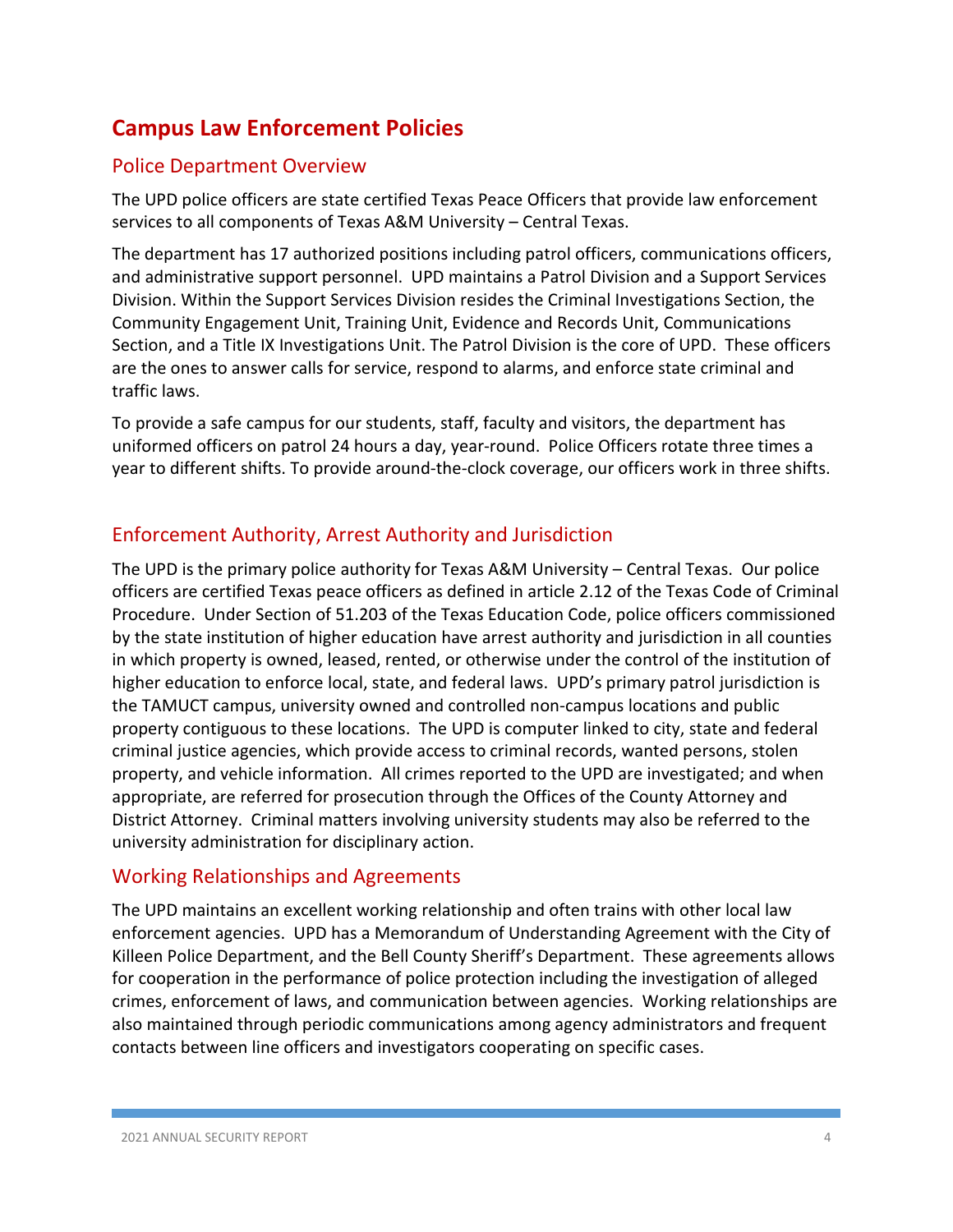A request is distributed to local law enforcement agencies annually to solicit cooperation in informing the institution about crimes. The request is specific to informing UPD about situations reported to the given local law enforcement agency that may warrant an emergency response or timely warning notification.

#### Monitoring Non-Campus Locations

Institutional sponsored travel by students or student organizations to locations outside of Bell County may result in the location meeting the criteria for Clery non-campus property. UPD does not monitor criminal activity at these non-campus locations. The local law enforcement agency with jurisdiction at the location responds when police services are requested.

#### Professional Standards

The UPD is a Recognized Law Enforcement Agency from the Texas Police Chief's Association Law Enforcement Recognition Program. The recognition program evaluates the police department's compliance with over 166 Best Business Practices for Texas law enforcement. The Police Department's relationship with the community, and ensuring we provide excellent service, is vital to achieving our overall mission of a safe and secure campus. All members of the TAMUCT community can expect to be treated courteously and professionally by our department members.

The quality of UPD's service is dependent in part on feedback from the community. Please help the department improve by promptly bringing any complaints or compliments to any of the following individuals' attention.

- $\circ$  Request the on-duty Police Supervisor by calling (254) 501-5803. This individual is available 24 hours a day.
- o Address correspondence to: Chief of Police, TAMUCT UPD, 1001 Leadership Place, Killeen, TX 76549

## Reporting Crimes

#### Incident Reporting and Response

Any TAMUCT campus emergency should be reported immediately to UPD by dialing 911 from any oncampus phone or (254) 501-5805 or 911 from a cellular phone. 911 calls from a cellular phone will ping the closest tower.

UPD calls for service to the TAMUCT campus are received in the Communications Center by a Police Communications Officer (PCO). The PCO will request basic information regarding the call for service and the caller's contact information so an officer may reach the reporting party subsequently. A police officer will then be dispatched to the scene or to the location requested by the reporting party. The police officer may then issue a case number for the call and complete an incident report. Copies of all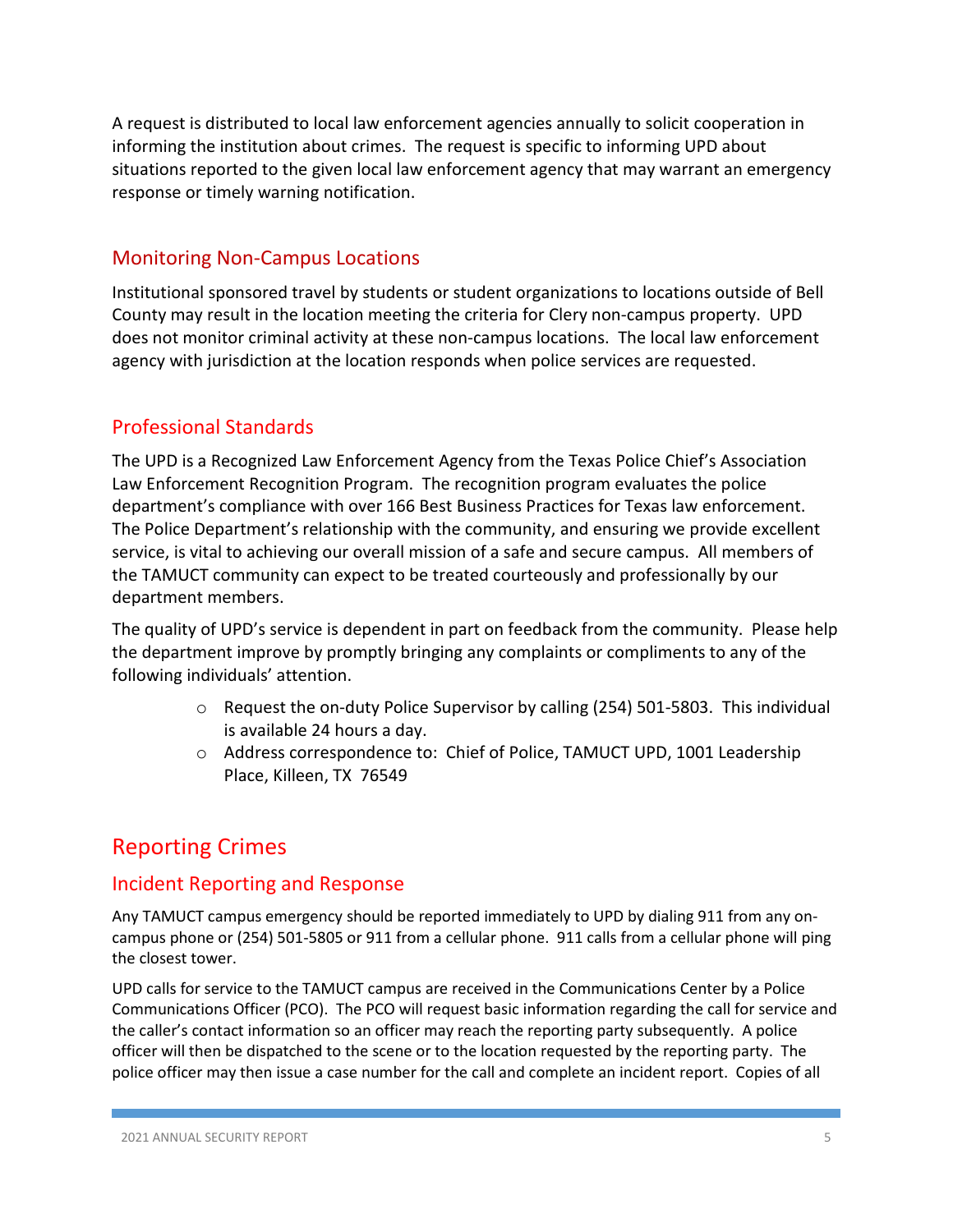incident reports are kept with the UPD Records for a time period mandated by institutional and state records retention policies.

UPD will respond as quickly and safely as possible to any request for assistance, whether it is an emergency or not. Response time is based on the current activity and severity of the call.

TAMUCT encourages accurate and prompt reporting of all crimes to the appropriate police agency when the victim of a crime elects to or cannot make such a report. We cannot overemphasize the importance of prompt and accurate reporting of crime. If a crime is not reported promptly, evidence can be destroyed or the potential to apprehend a suspect is lost. If you witness a crime or emergency, promptly report it to UPD and be prepared to answer questions as accurately as you can. If you are the victim of a crime or have seen or received information of criminal activity on other emergencies, please contact UPD immediately at (254) 501-5805.

| Method                           | Contact                                                         |  |  |
|----------------------------------|-----------------------------------------------------------------|--|--|
| 911                              | Report emergencies or non-emergency criminal violations from a  |  |  |
|                                  | public area, university building or cell phone                  |  |  |
| (254) 501-5805                   | Report non-emergency request for police services or information |  |  |
| <b>Emergency Assistance Call</b> | Immediate connection to 911                                     |  |  |
| Boxes (Blue Phones)              |                                                                 |  |  |
| <b>Other Police Departments</b>  | (254) 501-8830 – Killeen Police Department                      |  |  |
|                                  | (254) 547-8222 - Copperas Cove Police Department                |  |  |
|                                  | (254) 953-5420 - Harker Heights Police Department               |  |  |
|                                  | (254) 933-5840 - Belton Police Department                       |  |  |
|                                  | (254) 298-5500 - Temple Police Department                       |  |  |
|                                  | (254) 698-6334 - Nolanville Police Department                   |  |  |
| In-Person                        | To contact a university police officer:                         |  |  |
|                                  | The Founder's Hall Welcome Center Desk or Room 103 during       |  |  |
|                                  | normal business hours                                           |  |  |
| Online                           | Email: dps@tamuct.edu                                           |  |  |
| Anonymous                        | Report information about a crime anonymously at:                |  |  |
|                                  | https://www.tamuct.edu/police/silentwitness.html                |  |  |

#### Contact any of the following authorities:

#### Reporting Criminal Offenses to University Officials: Campus Security Authorities

Faculty, staff, community members, guests and students are encouraged to report all crimes and public safety related incidents directly to UPD. For non-campus offenses, we encourage accurate and prompt reporting to the appropriate local law enforcement agency. As an option, criminal offenses of which students and employees are aware may also be reported to the following Texas A&M University – Central Texas offices and personnel:

| <b>O</b> University Police Department | (254) 501-5805 |
|---------------------------------------|----------------|
| ○ Title IX Coordinator                | (254) 519-5716 |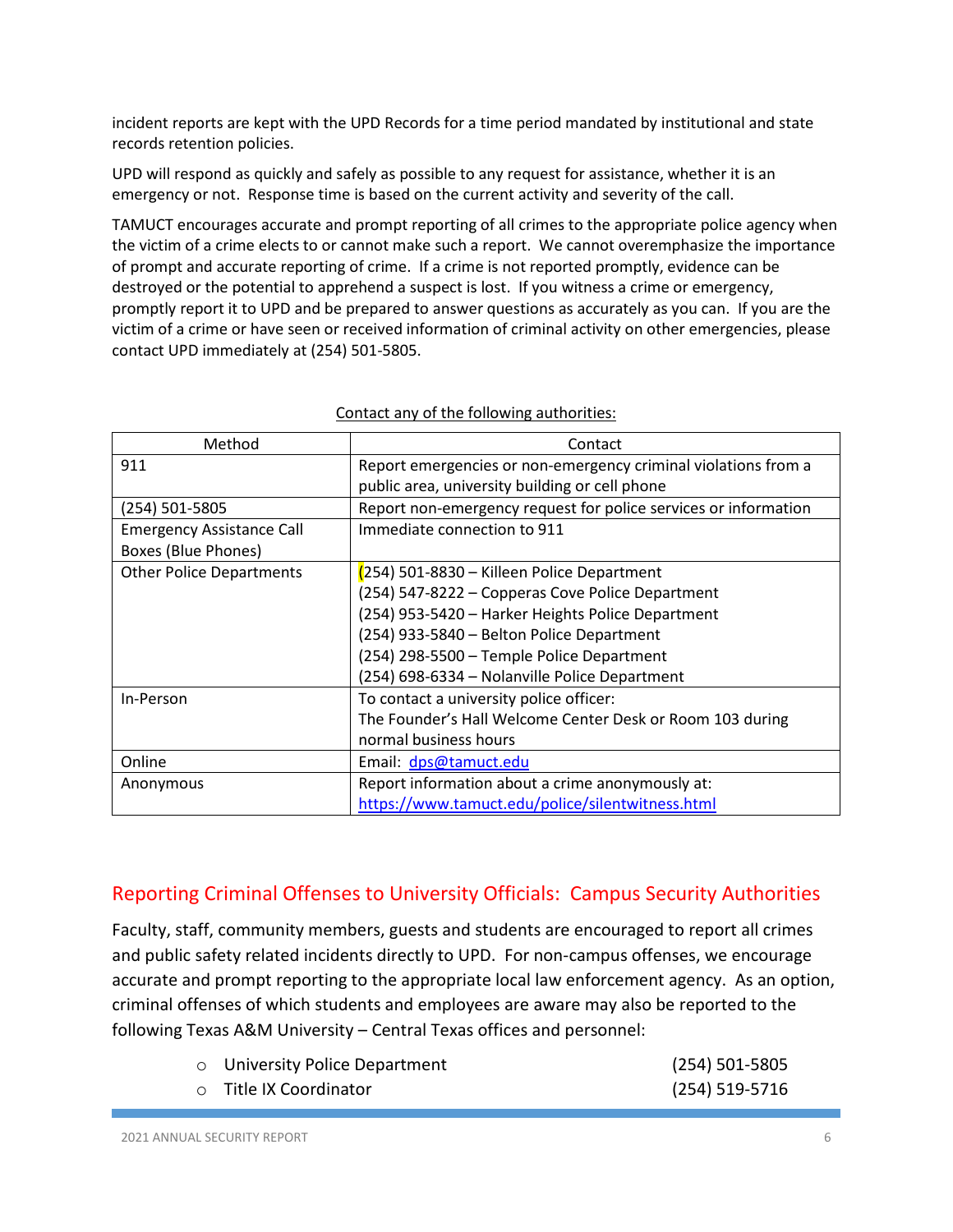All employees of TAMUCT are trained and designated as Campus Security Authorities (CSAs) by the President of TAMUCT and are required to report violations of federal, state, and local laws and other emergencies. These violations and any public safety-related incidents must be promptly reported to the UPD for investigation or disposition. Students and employees should report any criminal statistical disclosure to UPD by calling (254) 501-5805, including incidents at non-campus TAMUCT property or locations. These incidents should immediately be reported to the law enforcement agency with jurisdiction for the location. Although statistical information is requested annually from these jurisdictions, UPD requests notification of the incident for follow-up and documentation purposes. The Campus Security Authority guidelines are available online to review Clery Crimes at

[https://www.tamuct.edu/police/campussecurityauthority.html.](https://www.tamuct.edu/police/campussecurityauthority.html)

An annual training assignment and an email notification are sent from the Texas A&M University - Central Texas Human Resources department to notify CSAs of their responsibility. Although exempt from reporting requirements of the Clery Act, pastoral and professionally licensed mental health counselors are encouraged, if and when they deem appropriate, to refer persons they are counseling to report crimes on a voluntary, confidential basis for inclusion in the annual statistics and crime log, especially if the incident may post an ongoing threat to the campus community. Counselors are provided a written reminder each year to review the reporting options with student clients. These and all such reports are compiled and coordinated through UPD.

The annual report includes statistics on reported crimes, arrests, and referrals for violations that occur on campus, non-campus and on public property contiguous to campus boundaries. The report reflects all reported violations occurring in these designated areas during the previous three years, whether or not a TAMUCT student, faculty, or staff member was involved. The report is made available to prospective students and employees as well as current students, faculty, and staff.

#### Confidential and Anonymous Reporting of Crimes

The UPD encourages the victim or witness of any crime to promptly report the incident to the police department. Because police reports are public records under state law, UPD cannot hold crime reports in confidence. However, victims of certain offenses are eligible for a pseudonym in which the victim's true identity will not be released. An individual involved in or witnesses an active or ongoing emergency should dial 911 and immediately report the emergency.

Victims, witnesses, and others can generally make voluntary confidential reports for purposes of inclusion in the annual disclosure of crime statistics and crime log to TAMUCT employees that are designated as campus security authorities. TAMUCT will protect the confidentiality of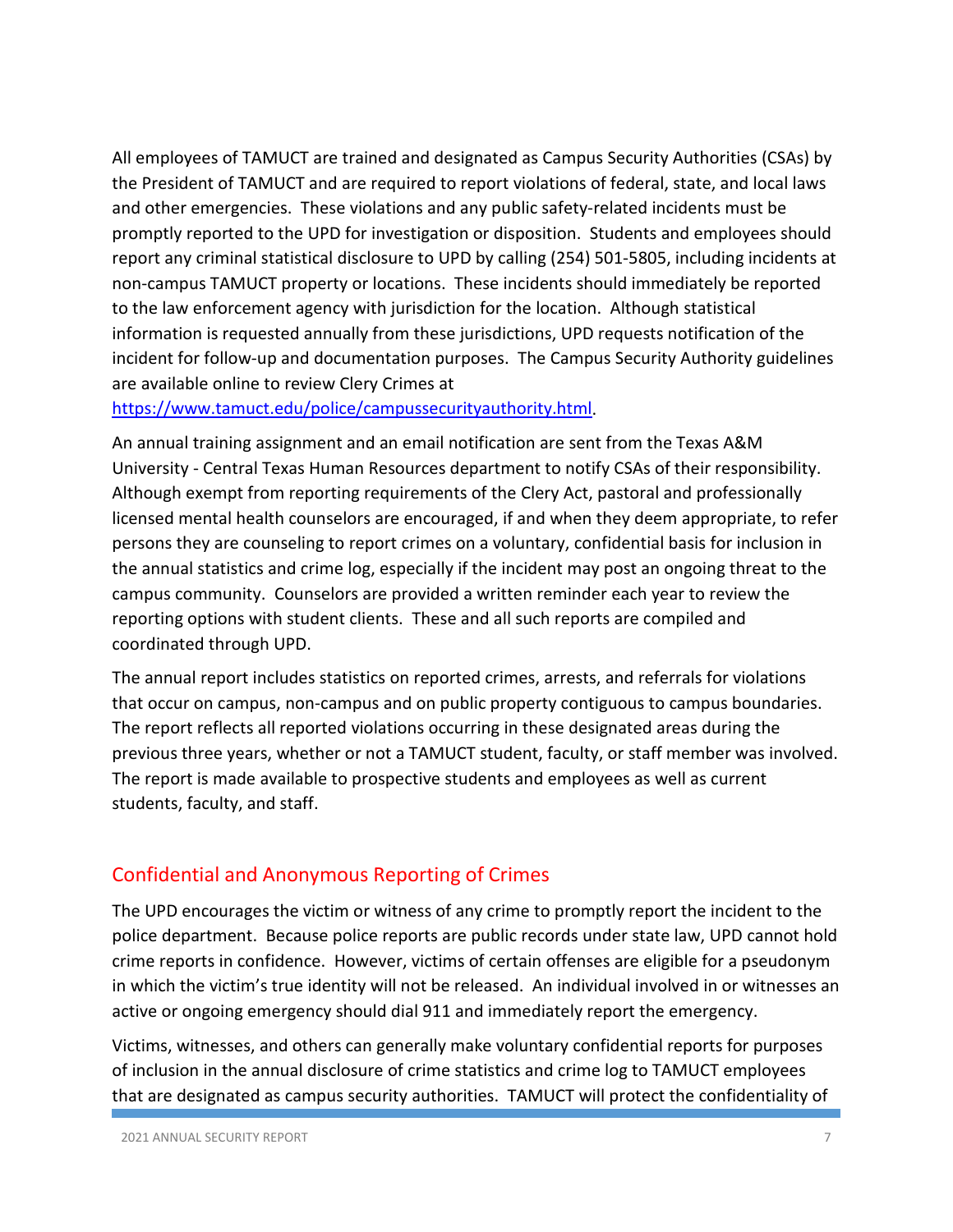victims to the extent permissible by law. Reports filed confidentially are counted and disclosed in the annual crime statistics for the University. The annual crime statistics and the crime log are confidential because personally identifiable information is not included in the disclosure.

The university will protect the identity of persons who report having been victims of sexual assault, domestic violence, dating violence or stalking to the fullest extent permissible by law. When a complainant does not consent to the disclosure of his or her name or other identifiable information of the alleged perpetrator, the university's ability to respond to the complaint may be limited.

Individuals may also report incidents or information anonymously at the UPD website through the Anonymous Reporting form (Silent Witness). The Silent Witness form is designed to provide UPD with crime tips, along with reports in which complete anonymity is desired. The Anonymous Reporting form can be found online at:

[https://www.tamuct.edu/police/silentwitness.html.](https://www.tamuct.edu/police/silentwitness.html)

## Missing Students

The policy of TAMUCT UPD is to thoroughly investigate all reports of missing persons. This agency considers a missing child and a mentally impaired adult, to be considered "at-risk" until significant information to the contrary is confirmed.

Students are encouraged to register their emergency contact information with the University Register's Office. This information will be kept confidential to the extent allowed by law, accessible only to authorized campus officials and disclosed only to law enforcement personnel in furtherance of a missing person investigation. If the missing person has designated an emergency contact person, the institution will notify the emergency contact person within 24 hours of a missing person report. Regardless of whether a student has designated an emergency contact person to be notified, if a student is under 18 years old and not an emancipated individual, Federal Law requires the institution notify a custodial parent or guardian within 24 hours of the determination that the student is missing in addition to notifying any contact person designated by the student.

Contact the University Registrar's Office, or Student Affairs with the following information upon receiving a report of a missing student:

- Gather needed information from the reporting person so that contact can be made with the missing person.
- If the missing person is not found within a reasonable amount of time or if anything concerning is found during the initial fact-finding, the report becomes an official missing student report. Any official missing student report must be referred immediately to the UPD with all information regarding the missing person to initiate an investigation.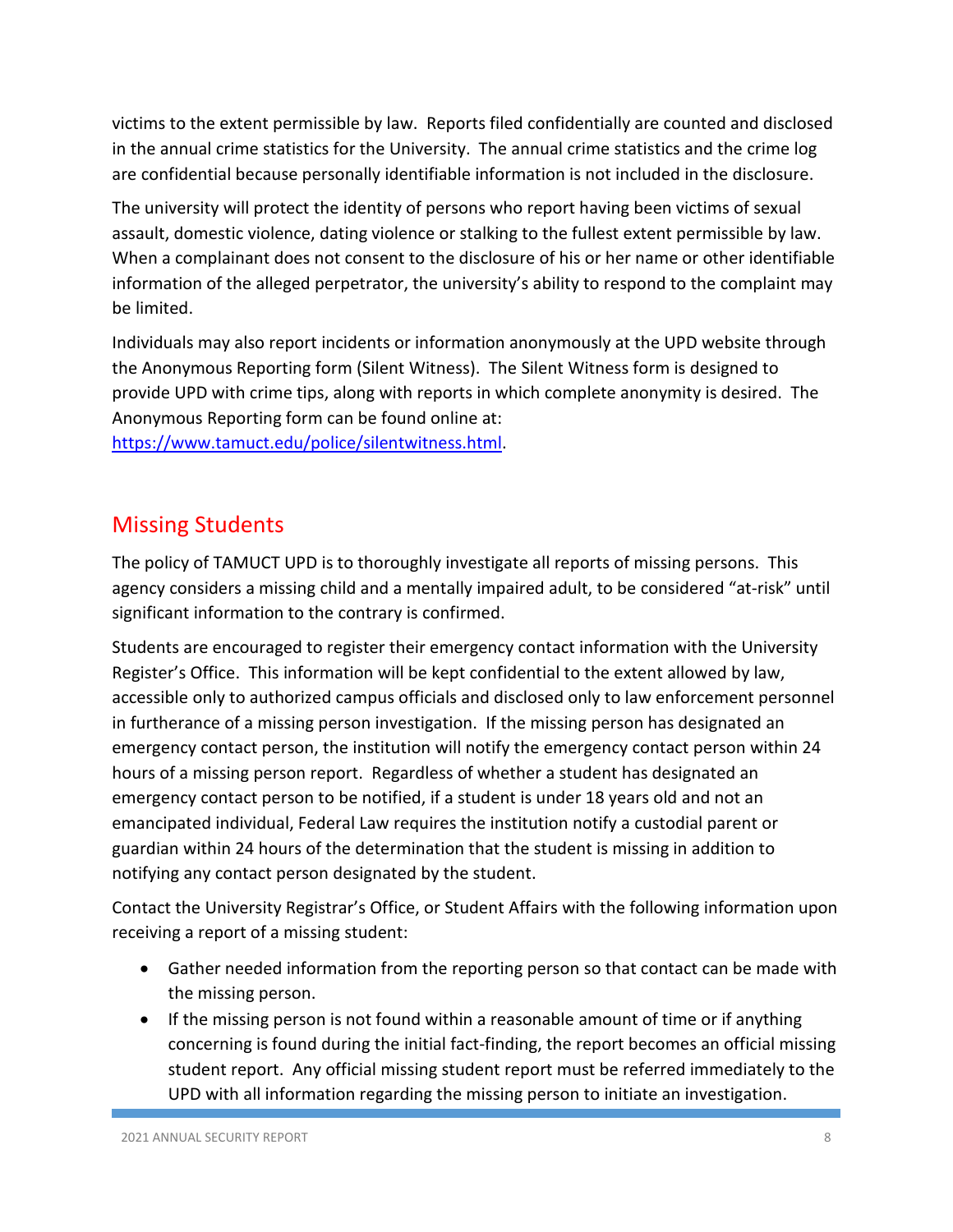• UPD will be provided with the missing person's emergency contact information.

UPD will notify local law enforcement within 24 hours of the determination that a person is missing. Whether the person has identified a contact person, is over the age of 18, or is an emancipated minor, UPD will inform the local law enforcement agency with jurisdiction in the area within 24 hours that the person is missing.

## Timely Warning Policy

The UPD Chief of Police and Clery Compliance Coordinator will develop timely warning notices for the University community to notify students, faculty, and staff in a timely manner about serious crimes against people that occur on campus or contiguous to campus, where it is determined that the incident may pose a serious threat to members of the TAMUCT community. The warning will be provided to students and employees in a manner that is timely and will withhold the names of victims as confidential and will aid in the prevention of similar occurrences. The warnings will be distributed if the incident is reported either to UPD directly or to UPD indirectly through a campus security authority or any local police agency. TAMUCT is not required to issue a timely warning concerning crimes reported to a pastoral or professional counselor. Crime alerts may be issued on a case-by-case basis, pending information received by UPD. The Chief will determine if the Crime Alert release would compromise law enforcement efforts and determine the appropriate time for the release to be made.

Crime Alerts are issued through the Warrior Shield, and the university email system to students, faculty and staff in a manner that is timely, that withholds the names of the victims as confidential and that will aid in the prevention of similar occurrences. Anyone with information warranting a Crime Alert should report the circumstances immediately to UPD, by phone (254) 501-5805 or in person at UPD (1001 Leadership Place, Founder's Hall, Room 103, Killeen, TX 76549). Information regarding the Crime Alert may be forwarded to local media outlets through a formal press release.

Crime Alerts contain sufficient information about the nature of an identified threat to assist members of the campus community in taking appropriate action to protect themselves or their property. Crime Alerts include:

A readily understandable description of the type of crime or occurrence.

- The general location, date, and time of the offense.
- A physical description of the suspect(s), if available, when there is sufficient detail that would help identify a specific individual suspect or group of suspects.
- Possible connection to other incidents.
- Date and time the alert was issued.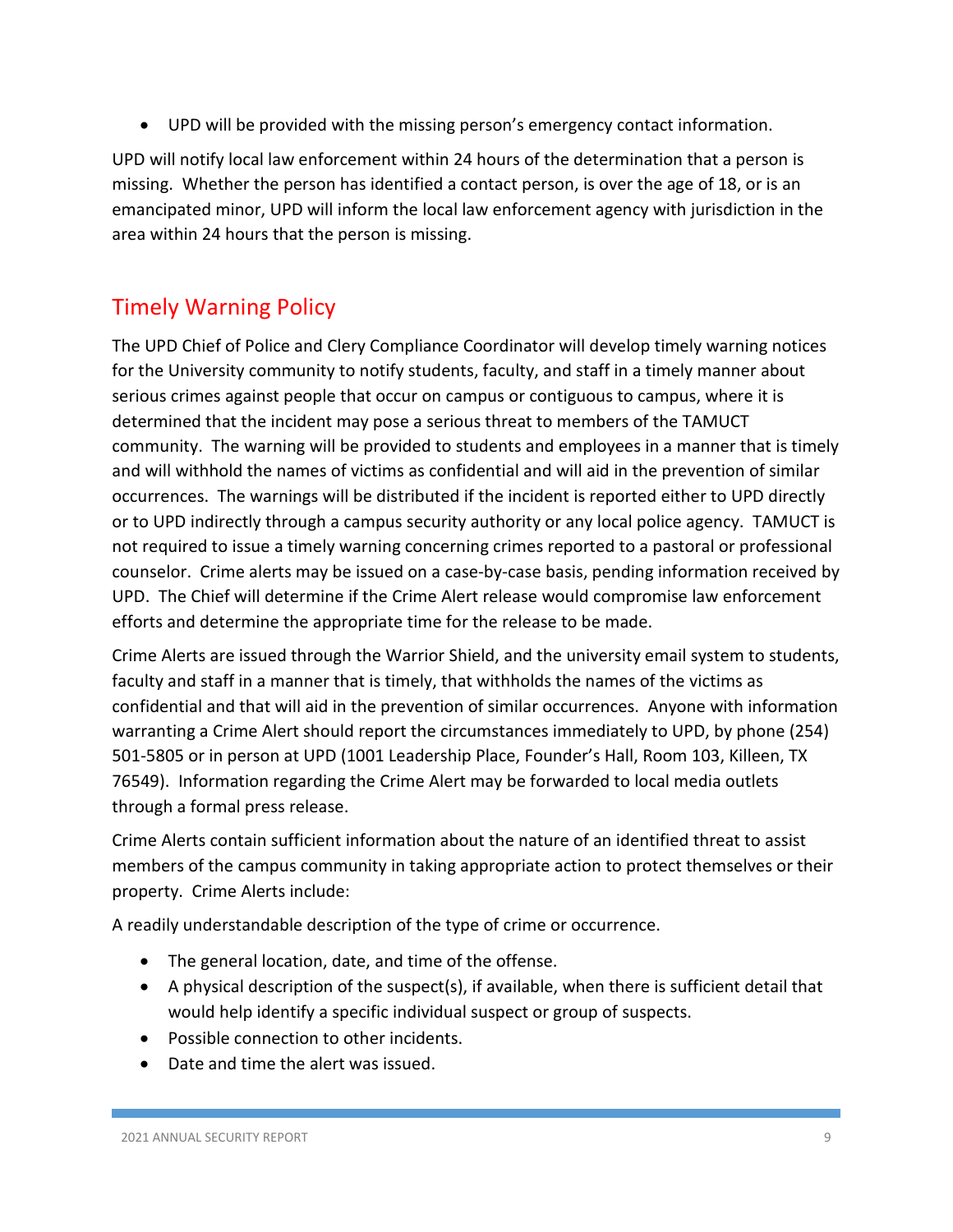- Suggested measures which members of the university community can take to help protect themselves.
- A brief description of the incident.
- Police agency contact information.

It is important to note that in some cases, law enforcement may need to withhold some facts if releasing the information would compromise an ongoing investigation or the identity of the victim. Victim names and other identifying information of victims are never included in Crime Alerts. An institution is not required to provide a timely warning concerning crime reports to a pastoral or professional counselor.

UPD issues/posts Crime Alerts for incidents of

- Criminal Homicide
- Aggravated assault
- Robbery involving force or violence (cases including pick pocketing and purse snatching will typically nor result in the issuance of a Crime Alert, but will be assessed on a caseby-case basis)
- Sexual Assault (considered on a case-by-case basis depending on the facts of the case, when, and where the incident occurred when it was reported, and the amount of information known by UPD)
- Major incidents of arson
- Other crimes as determined necessary by the Chief of Police or the Clery Compliance Coordinator

Crime Alerts may also be posted in campus buildings, when deemed necessary. When a Crime Alert is posted in a campus building, it shall be printed on white paper in red letters and be posted in the lobby/entrance area of the affected building(s).

The TAMUCT UPD will not issue a Crime Alert if the subject(s) and the threat of imminent danger for members of the TAMUCT campus community have been mitigated by apprehension or if the report was not filed with UPD in a manner that would allow the department to post a "timely" manner for the community.

## Emergency Notification, Response and Evacuation

Warrior Shield is Texas A&M University – Central Texas emergency notification system that gives the university the ability to communicate health and emergency information through some or all of the following mechanisms: SMS text message, TAMUCT email, campus digital signage, computer pop-up messages, building fire alarm speaker systems, App Alert and social media.

Texas A&M University - Central Texas will use the system to provide official notification of critical emergencies (i.e., situations that pose an imminent threat to the community). It is the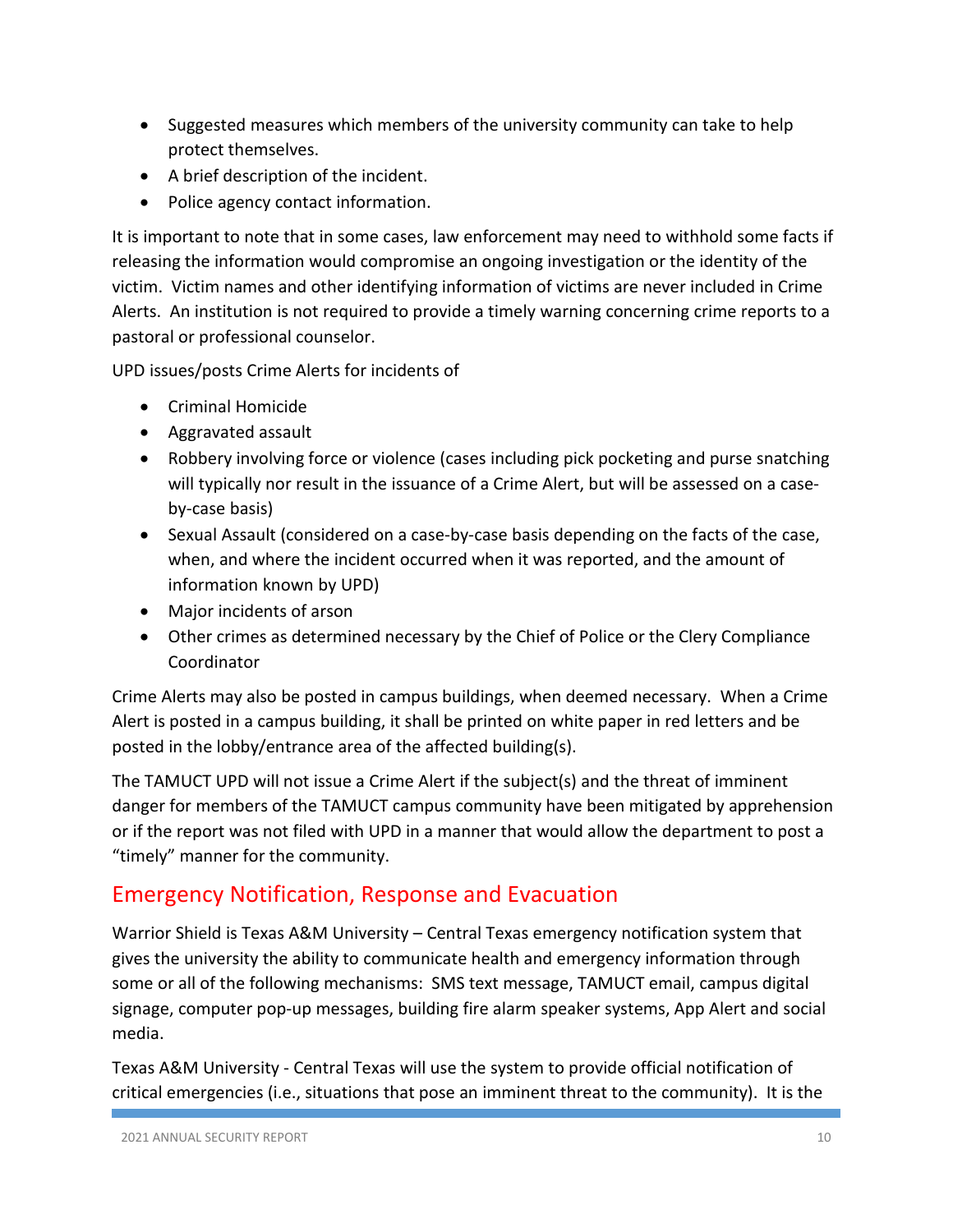policy of Texas A&M University - Central Texas to immediately notify the campus community, via Warrior Shield Emergency Notification System, upon the confirmation of a significant emergency or dangerous situation involving an immediate threat to the health or safety of students or employees occurring on the campus. Personnel from UPD and Safety and Risk Management coordinate to determine whether a significant emergency or dangerous situation exists by evaluating information received from entities which may include, but are not limited to law enforcement, fire department, National Weather Service, or other personnel from Safety and Risk Management.

The Warrior Shield emergency notification system does not replace the Crime Alert requirements. They differ in that the Crime Alert requirement applies only to Clery reportable crimes, while the emergency notification system addresses a much wider range of threats (i.e., gas leaks, tornadoes, active shooter, etc.). If an emergency notification is issued, the university is not required to issue a Crime Alert based on the same circumstances.

The generation of a Warrior Shield emergency alert message and the notification system's activation is the responsibility of the UPD. Upon notification from an authorized UPD employee, the department will without delay, and taking into account the safety of the community, determine the content of the notification and initiate the Warrior Shield notification system; unless issuing the notification will, in the professional judgment of responsible authorities, compromise efforts to assist victims or to contain, respond to, or otherwise mitigate the emergency. Victim names and other identifying information of victims are never included in emergency notifications.

Personnel authorized to make a final determination of a significant emergency or dangerous situation and issue a Warrior Shield alert are the Chief of Police, Clery Compliance Coordinator, Assistant Chief of Police, Safety and Risk Management Officer and the Vice President of Finance and Administration. Warrior Shield alerts are issued to the entire campus community, rather than specific campus populations segments. In the event of a system problem, certain trained individuals from UPD can be called upon to issue the alert from a remote location.

Texas A&M University - Central Texas conducts monthly pre-scheduled testing of the emergency notification system. The Communications Division of UPD launches these monthly tests.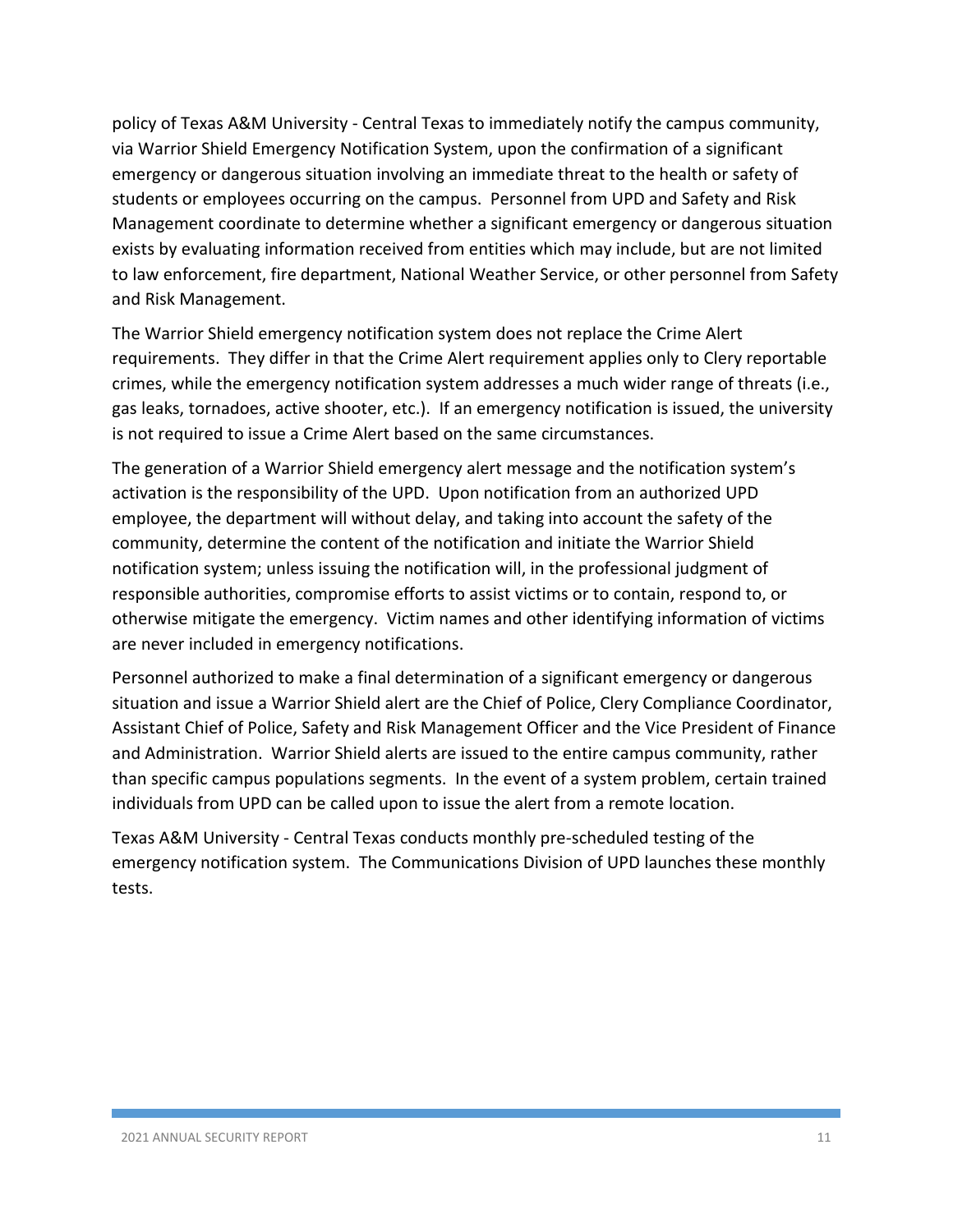## Registering for Emergency Notifications

#### Students, Faculty and Staff Access

The Warrior Shield emergency notification system allows students, faculty, and staff to receive text message alerts. Student accounts will be set up during the first week of classes each semester. Employees are registered with Warrior Shield at the time of their hire.

#### Disseminating Information to the Larger Community

If a crisis occurs on university property, the Office of Communications & Advancement will be notified as soon as possible. As chief spokesperson(s) for the university, Communications & Advancement staff will be responsible for providing strategic direction and implementing protocols as outlined in the emergency communications plan. Communications and Advancement will work with the University's Chief of Police to prepare and disseminate internal and external messages, distribute news releases, respond to media inquiries, update the main university website with pertinent information, and share timely information as appropriate digital channels such as Twitter. Also, Communications & Advancement will be responsible for planning, scheduling, and providing logistical support for a news conference and coordinating communication efforts with relevant entities and organizations. In case of an emergency, Texas A&M University - Central Texas main website will be updated with current information about the incident. <https://www.tamuct.edu/index.html>Individuals receiving the emergency notification will also be advised with updated information, as needed, using the same method(s) as the original notification.

#### Emergency Preparedness

The Office of Safety and Risk Management has the primary responsibility for emergency preparedness at Texas A&M University - Central Texas. Duties and responsibilities range from developing and maintaining emergency plans and planning building evacuations exercises.

The primary university plan is the Emergency Management Plan available at [https://www.tamuct.edu/risk-management/.](https://www.tamuct.edu/risk-management/) The Texas A&M University - Central Texas Emergency Management Plan describes the general framework for emergency response at Texas A&M University - Central Texas. Texas A&M University - Central Texas tests various aspects of our emergency operations plan on at least an annual basis through table-top exercises, full-scale exercises, continuity exercises, and tests of the emergency notification system. These tests are designed to access and evaluate emergency plans and capabilities and are performed and documented with after action reviews. Testing reports and review documentation include a description of the exercise, the date the test was held, and the exercise's start and end time. All table-top, full-scale, and continuity exercises are announced. The Office of Safety and Risk Management also manages a building evacuation program to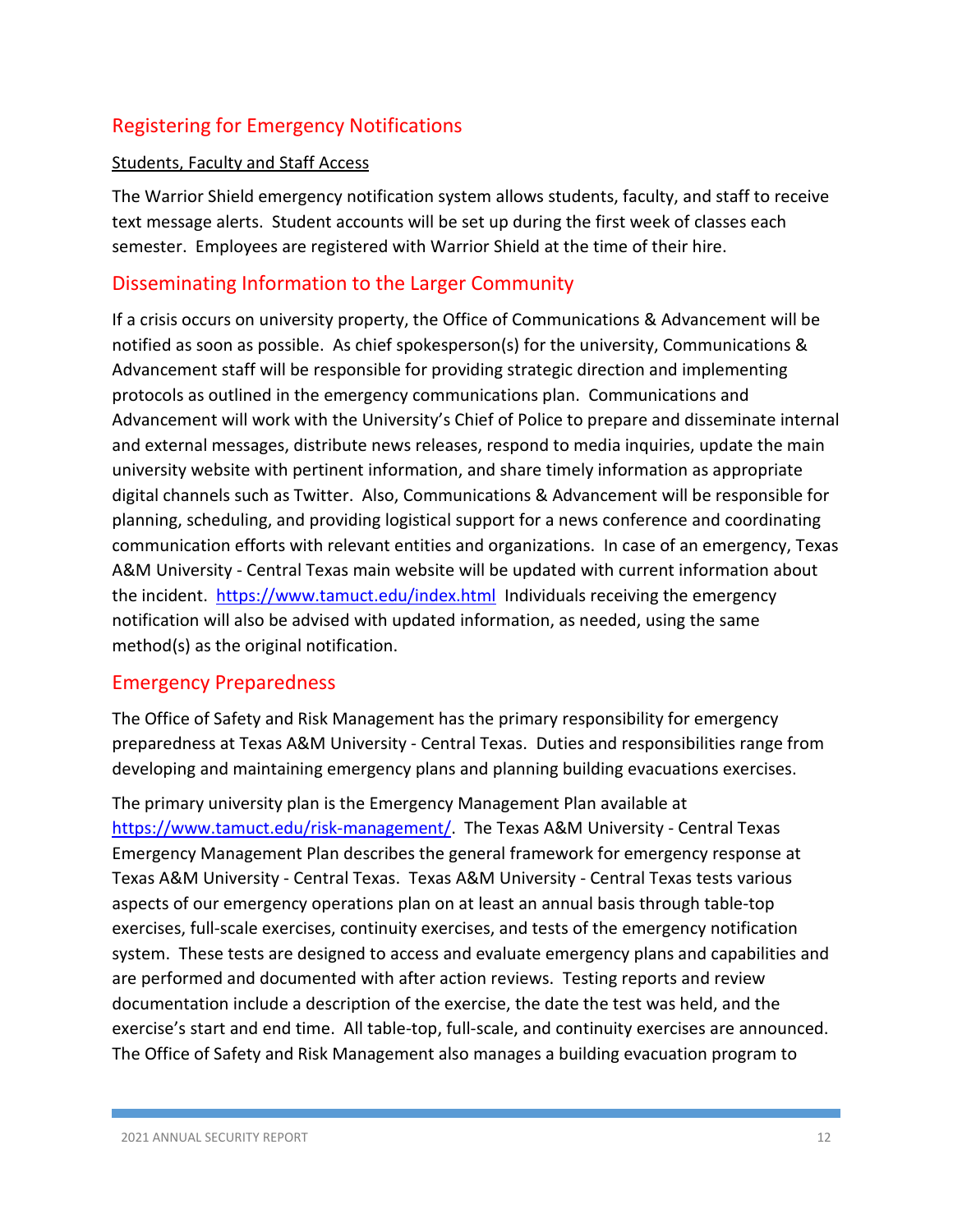maintain and test building evacuation procedures annually for facilities through emergency evacuation drills.

## The Daily Crime Log

Each business day the UPD Clery Compliance Coordinator publishes a Daily Crime Log that is available to the media, the public, and various campus offices free of charge. This summary identifies the nature of the crime, location, date, and time occurred, the date the crime was reported to the UPD, and disposition. You may review the Daily Crime Log via the UPD webpage at: <https://www.tamuct.edu/police/crimelog.html> or during regular business hours 8 to 5 Monday – Friday with the exception of University holidays. This report's printed copy may be viewed at the UPD office, Founder's Hall Room 103 or obtained by calling (254)501-5802. The hard copy is printed on a daily basis on working business days.

## Security of and Access to Campus Facilities

## General Provisions

The TAMUCT campus is a public and open campus. No effort is made to restrain the public from entering the campus; however, the UPD reserves the right to bar individuals who are considered a threat to the university community's well-being. The governing board of a state institution of higher education or its authorized representatives may refuse to allow persons with no legitimate business to enter on property under the board's control. It may remove any parson from the property on their refusal to leave peaceably on request. Identification may be required of any person on the property. [\(Texas Education Code Section 51.209\)](https://tamuct-my.sharepoint.com/personal/sherry_doggett_tamuct_edu/Documents/Documents/Sherry)

UPD provides 24-hour patrol of campus property and facilities. It is unlawful for any person to trespass on the grounds of any state institution of higher education of this state or to damage or deface any of the buildings, statues, monuments, memorials, trees, shrubs, grasses, or flowers on the grounds of any state institutions of higher education. (Texas Education Code [Section 51.204\)](https://tamuct-my.sharepoint.com/personal/sherry_doggett_tamuct_edu/Documents/Documents/Sherry)

## Academic and Administrative Buildings

The campus of TAMUCT is located within the City of Killeen and the public areas are therefore readily accessible. In general, academic and administrative buildings are open to the public, at a minimum, during normal business hours. Individual facilities may have specific hours of operation, which can vary depending upon factors such as the time of the year and operational requirements. Access to some buildings or portions of buildings may be limited to authorized personnel at various times. Electronic access control, locks and others means may be employed to limit access.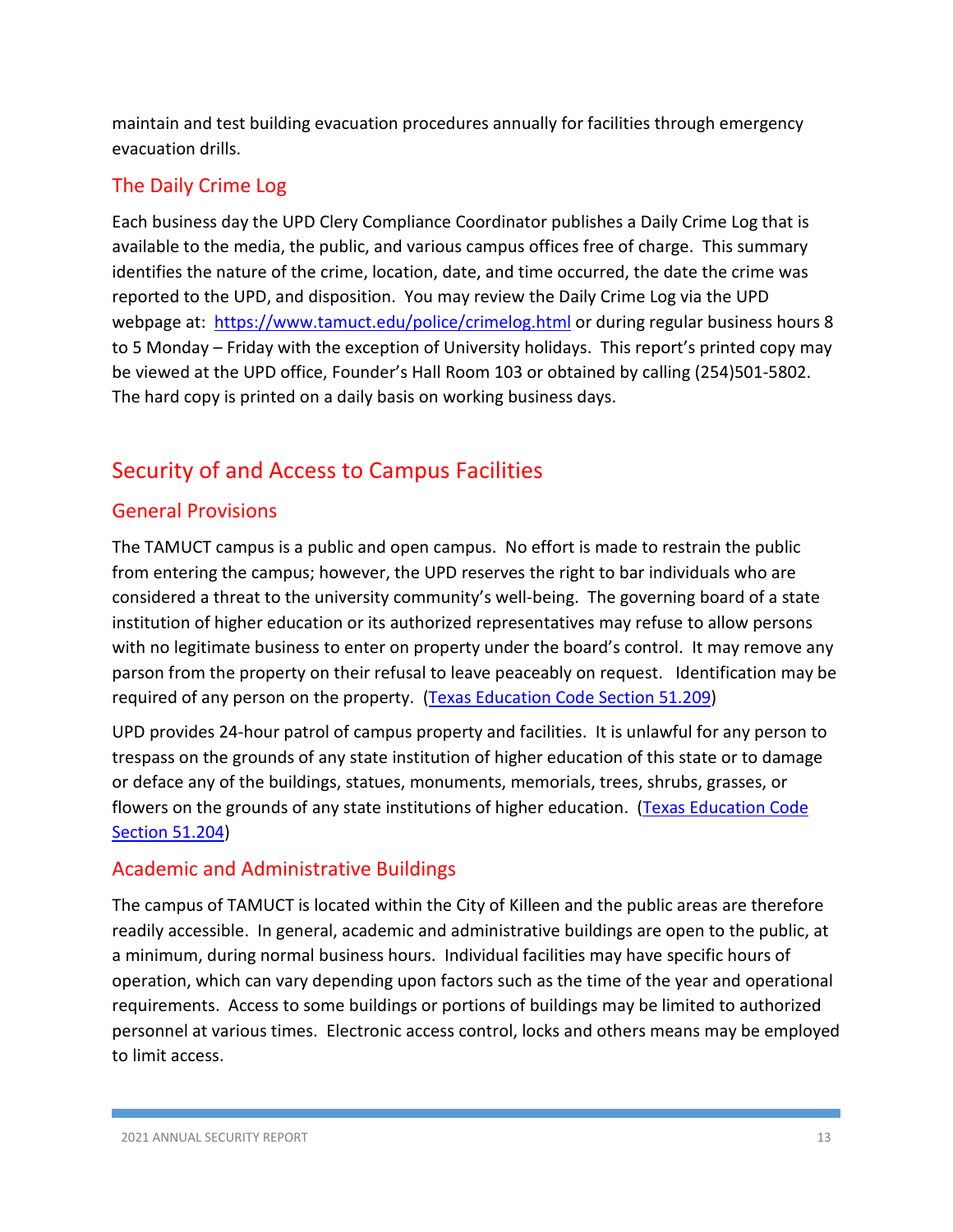#### Parking Areas

There are five parking lots around the TAMUCT campus. Parking permits are required on all vehicles parking on the campus property 24/7 unless the parking space is labeled as a visitor. All spaces designed by sign are subject to violation if the labeled sign is violated. Temporary permits are available at the Welcome Center in Founders Hall lobby. Violators of parking rules and regulations may be cited, booted, towed or a combination of all three. University Police Officers generally are not assigned to specific academic or administrative buildings. However, they do patrol such areas regularly.

## Maintenance of Campus Facilities

Contracted facilities personnel are responsible for maintaining the buildings, grounds, and custodial services for the TAMUCT campus. The group addresses maintenance, renovation, and repair projects for facilities, custodial and landscaping. The campus is routinely inspected for environmental safety hazards such as insufficient lighting and overgrown shrubbery. Members of the University community are encouraged to report locations of concern.

## Alcoholic Beverages, Illegal Drugs, and Weapons

## Education Programs

Per the Drug-Free Schools and Communities Act, Texas A&M University - Central Texas reviews programs, services and policies to prevent the unlawful possession, use, or distribution of alcohol and illicit drugs. The results of the biennial review are published at [https://www.tamuct.edu/student-affairs/.](https://www.tamuct.edu/student-affairs/)

## Alcohol Policy

All university community members and guests must comply with federal and state laws regarding the possession, use, and service (including sales) of alcoholic beverages. (System Policy 34.02 Drug and Alcohol Abuse and System Policy 34.03, Alcoholic Beverages [https://www.tamus.edu/legal/policy/policy-and-regulation-library/\)](https://www.tamus.edu/legal/policy/policy-and-regulation-library/). In addition to these laws, the University prohibits possession, use, and distribution of alcoholic beverages on campus, or in University public buildings and public areas unless otherwise authorized and designated for alcohol use at special events. Also prohibited is making alcohol available to a minor and possession of alcoholic containers.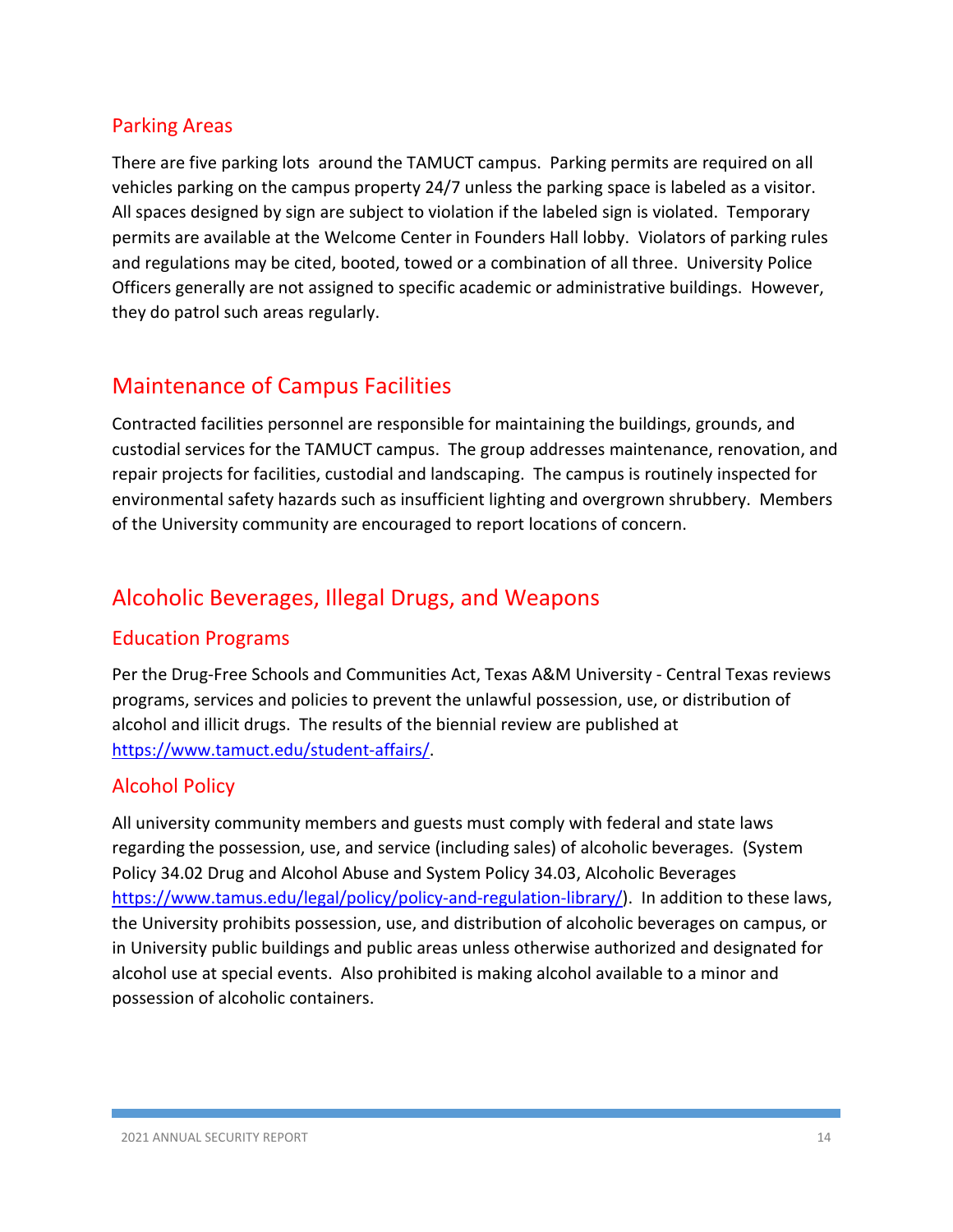## Illegal Drug Policy

Federal law prohibits the unlawful possession, use, sale, or distribution of drugs. Texas state law prohibits the possession, use, sale, manufacture, or delivery of a controlled substance without legal authorization. A controlled substance includes any drug, substance or immediate precursor covered under the Texas controlled Substances Act, including but not limited to opiates, barbiturates, amphetamines, marijuana, and hallucinogens. Also prohibited under Texas state law is the possession of drug paraphernalia. Drug paraphernalia includes all equipment, products, and materials of any kind used to facilitate, or intended or designed to facilitate, violations of the Texas Controlled Substances Act. According to System Policy 34.02 Drugs and Alcohol Abuse <https://www.tamus.edu/legal/policy/policy-and-regulation-library/> all students and employees are expected to abide by federal and state laws on controlled substances and illicit drugs. Alleged violations of these laws on University property or property under the control of TAMUCT or at any event sponsored by the University or any University student organization, whether or not conducted on University property, including student travel on behalf of the University, is prohibited and may result in criminal charges and also be adjudicated through university conduct procedures.

### Substance Abuse and Education

TAMUCT strives to promote good physical health and safety of all students and employees and provide an outlet for understanding drug and alcohol abuse's effects and physical cost. All employees are notified of the Texas A&M University System policy 34.02 Drug and Alcohol Abuse and regulation (34.02.01.D1 Drug and Alcohol Abuse and Rehabilitation Programs [https://www.tamuct.edu/compliance/rules-and-saps.html\)](https://www.tamuct.edu/compliance/rules-and-saps.html) regarding drug and alcohol abuse upon hire and annually thereafter.

#### Resources related to AOD

National Institute of Drug Abuse<https://www.drugabuse.gov/>

ULifeline:<http://www.ulifeline.org/texasamcentraltexas/>

Alcoholics Anonymous (866) 641-9190

Pathways Group Counseling Center

<https://pathwaysgroupcc.com/>

(254) 228-5830

Alcohol & Drug Abuse Hotline (888) 302-0696

Mental Health / Substance Abuse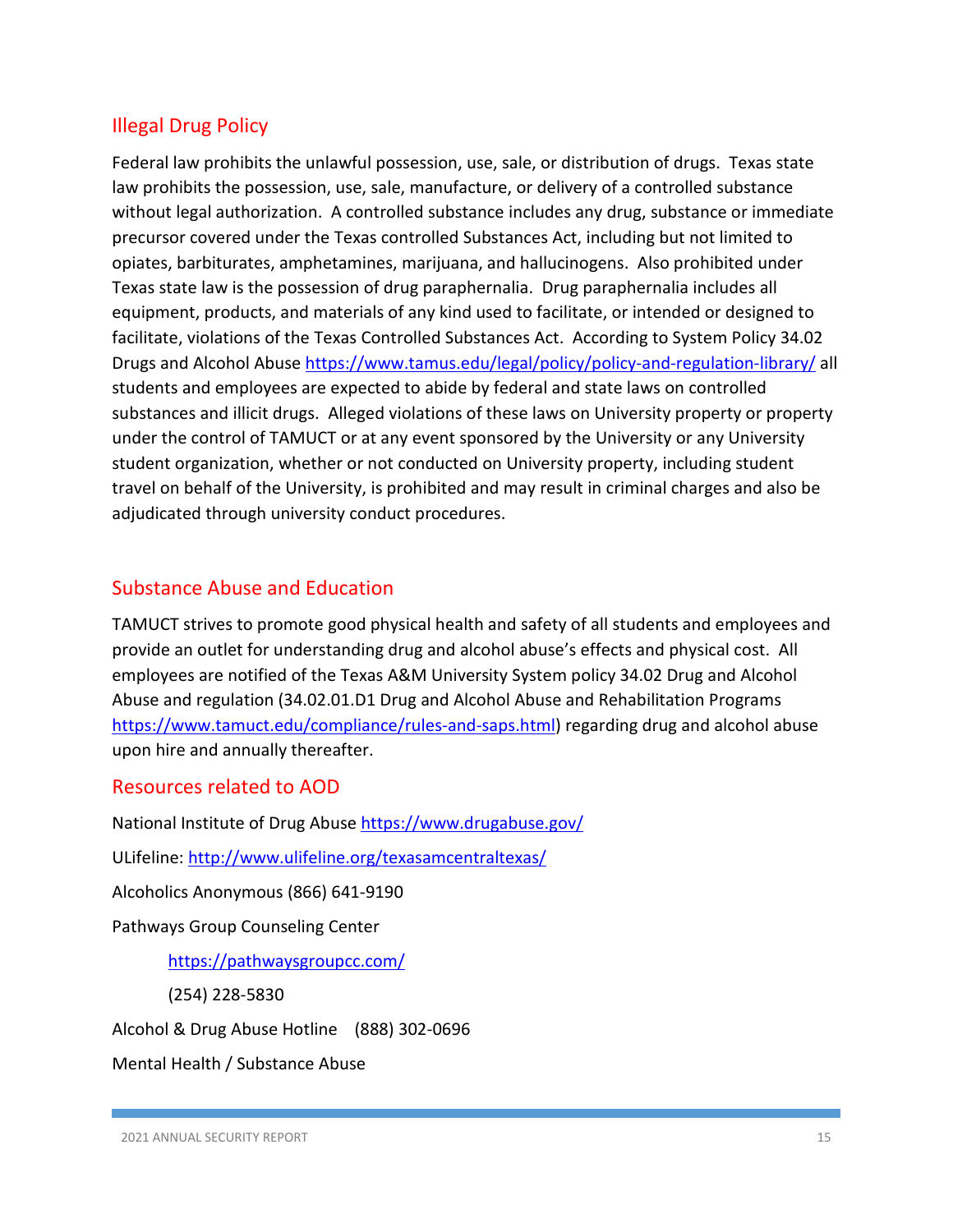#### <https://www.usa.gov/mental-health-substance-abuse>

(844) 872-4681

#### Weapons Policy

Per [Texas Penal Code Ch. 46.03,](https://statutes.capitol.texas.gov/?link=PE) it is a felony to intentionally, knowingly, or recklessly possess a firearm, restricted location knife, club, or prohibited weapon on the physical premises of a school or educational institution, to include any grounds or buildings on which an activity sponsored by the school or educational institution is being conducted, or a passenger vehicle under the direct control of the educational institution. The following exception applies. A license to carry holder under Chapter 41, Texas Government Code, may carry a concealed handgun on or about the license holder's person while the license holder is on the campus of TAMUCT (all land and buildings owned or leased by TAMUCT) or in a university vehicle unless prohibited by state law, federal law or University Rule 34.06.02.D1 Carrying Concealed Handguns on Campus [https://www.tamuct.edu/police/campus-carry.html.](https://www.tamuct.edu/police/campus-carry.html) A license holder is prohibited from carrying a concealed handgun anywhere on campus that a [30.06](https://tamuct-my.sharepoint.com/personal/sherry_doggett_tamuct_edu/Documents/Documents/Sherry) sign is posted.

## Sexual Assault, Dating Violence, Domestic Violence, and Stalking

In accordance with federal law and Texas A&M University System Regulation 08.01.01 Civil Rights Compliance, Texas A&M University - Central Texas prohibits discrimination and harassment including sexual assault, dating violence, domestic violence, stalking (as those terms are defined for the purposes of the Clery Act) and/or related retaliation. The following are statements of policy that address discrimination, harassment (including non-consensual sexual contact, sexual assault, sexual exploitation, dating violence, domestic violence, stalking, quid pro quo and hostile environment sexual harassment), and retaliation as prohibited conduct. The policies apply whether the prohibited conduct occurs on or off campus and when it is reported to the university.

For a complete copy of the Texas A&M University System's policy governing sexual misconduct visit *TAMUS policy/regulation* at [https://www.tamus.edu/legal/policy/policy-and-regulation](https://www.tamus.edu/legal/policy/policy-and-regulation-library/)[library/](https://www.tamus.edu/legal/policy/policy-and-regulation-library/) for **Civil Rights Compliance 08.01.01**

For a complete copy of TAMUCT's rule governing sexual misconduct, **Civil Rights Compliance 08.01.01.D1,** visit<https://www.tamuct.edu/compliance/rules-and-saps.html>

For a complete copy of TAMUCT's Code of Student Conduct, [https://www.tamuct.edu/student](https://www.tamuct.edu/student-affairs/student-conduct.html)[affairs/student-conduct.html](https://www.tamuct.edu/student-affairs/student-conduct.html)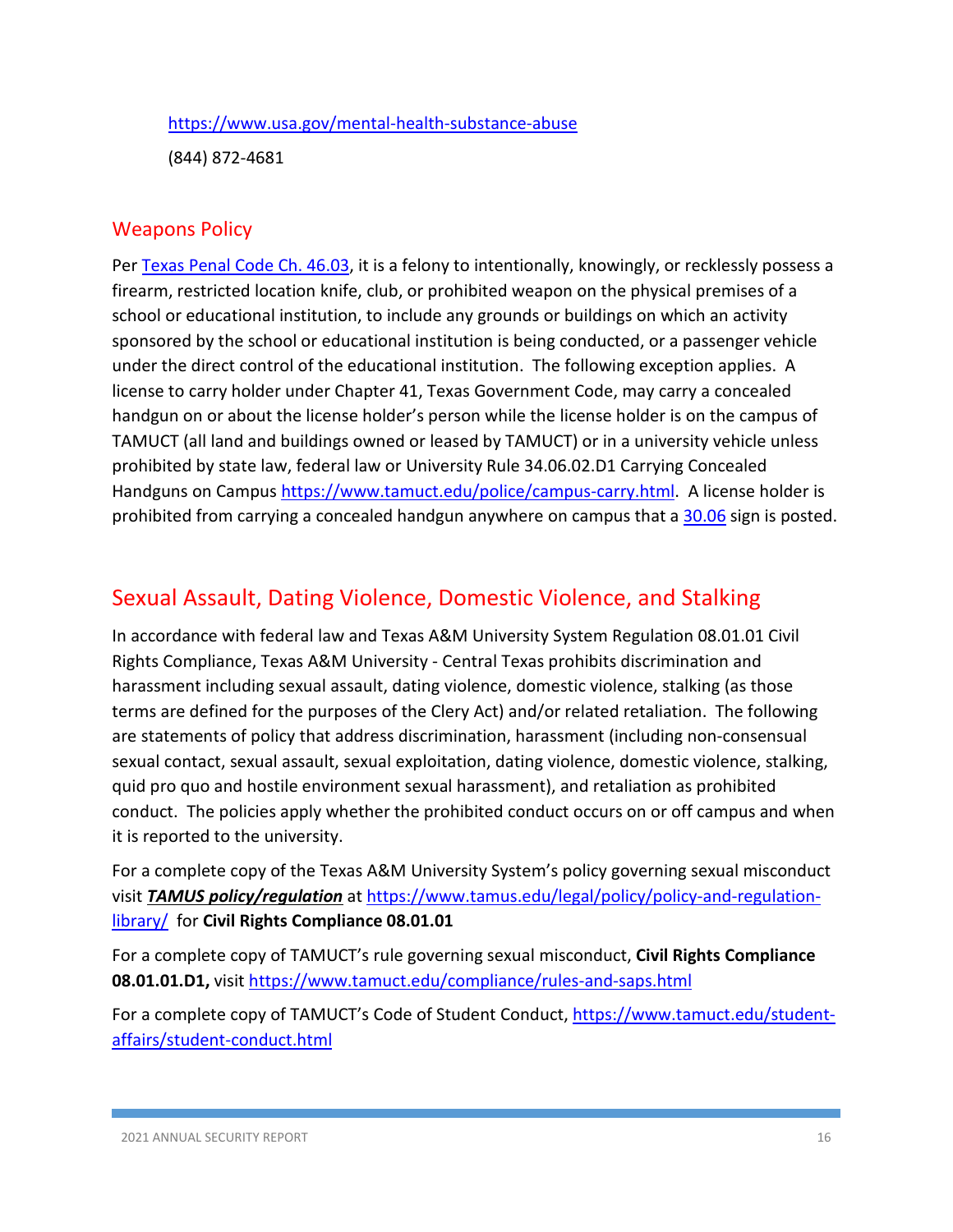# Procedures for Reporting Sexual Assault, Dating Violence, Domestic Violence, Stalking and Related Retaliation

Individuals have the option of notifying both on-campus law enforcement and local law enforcement authorities to report sexual assault, dating violence, domestic violence or stalking. Below is a list of local law enforcement agencies. Reports should be filed with the agency where the incident occurred.

| <b>Agency</b>                       | Location                | Phone           |  |
|-------------------------------------|-------------------------|-----------------|--|
| <b>University Police Department</b> | Founder's Hall Room 103 | (254) 501-5805  |  |
| Killeen Police Department           | Killeen, Texas          | (254) 501-8830  |  |
| <b>Belton Police Department</b>     | Belton, Texas           | (254 ) 933-5840 |  |
| <b>Copperas Cove Police</b>         | Copperas Cove, Texas    | (254) 547-8222  |  |
| Department                          |                         |                 |  |
| Temple Police Department            | Temple, Texas           | (254) 298-5500  |  |
| Georgetown Police                   | Georgetown, Texas       | (512) 930-3510  |  |
| Department                          |                         |                 |  |

UPD is available to receive and investigate reports of sexual assault, dating violence, domestic violence, and stalking; assist in securing medical attention; participate in evidence preservation and collection; conduct criminal investigations of crimes; and inform the individual of legal and administrative options both on and off campus. Criminal investigations may occur independent from a conduct proceeding and are handled in accordance with the Texas Penal Code, the Texas Code of Criminal Procedure, and information from the Bell County and District Attorney Offices. Law enforcement will help individuals understand the process of obtaining protective orders, restraining orders, or similar lawful orders issued by the courts.

All Texas A&M University-Central Texas Employees<sup>[1](#page-16-0)</sup> are mandatory reporters who must report all known information about an alleged or suspected incident of discrimination, harassment, or retaliation that is experienced, observed by or made known to an employee in the course and scope of their employment as soon as possible.

An employee is not required to report an incident where: (1) the employee was a victim of sexual harassment, sexual assault, dating violence, domestic violence, or stalking; (2) the incident about which the employee received information was due to a disclosure made at a sexual harassment, sexual assault, dating violence, domestic violence, or stalking public awareness event sponsored by the university or by a student organization affiliated with the university; or (3) the person has either learned of the incident during the course of their

<span id="page-16-0"></span><sup>&</sup>lt;sup>1</sup> Exceptions include confidential employees and are described in the "Confidentiality/Privacy" section of this report.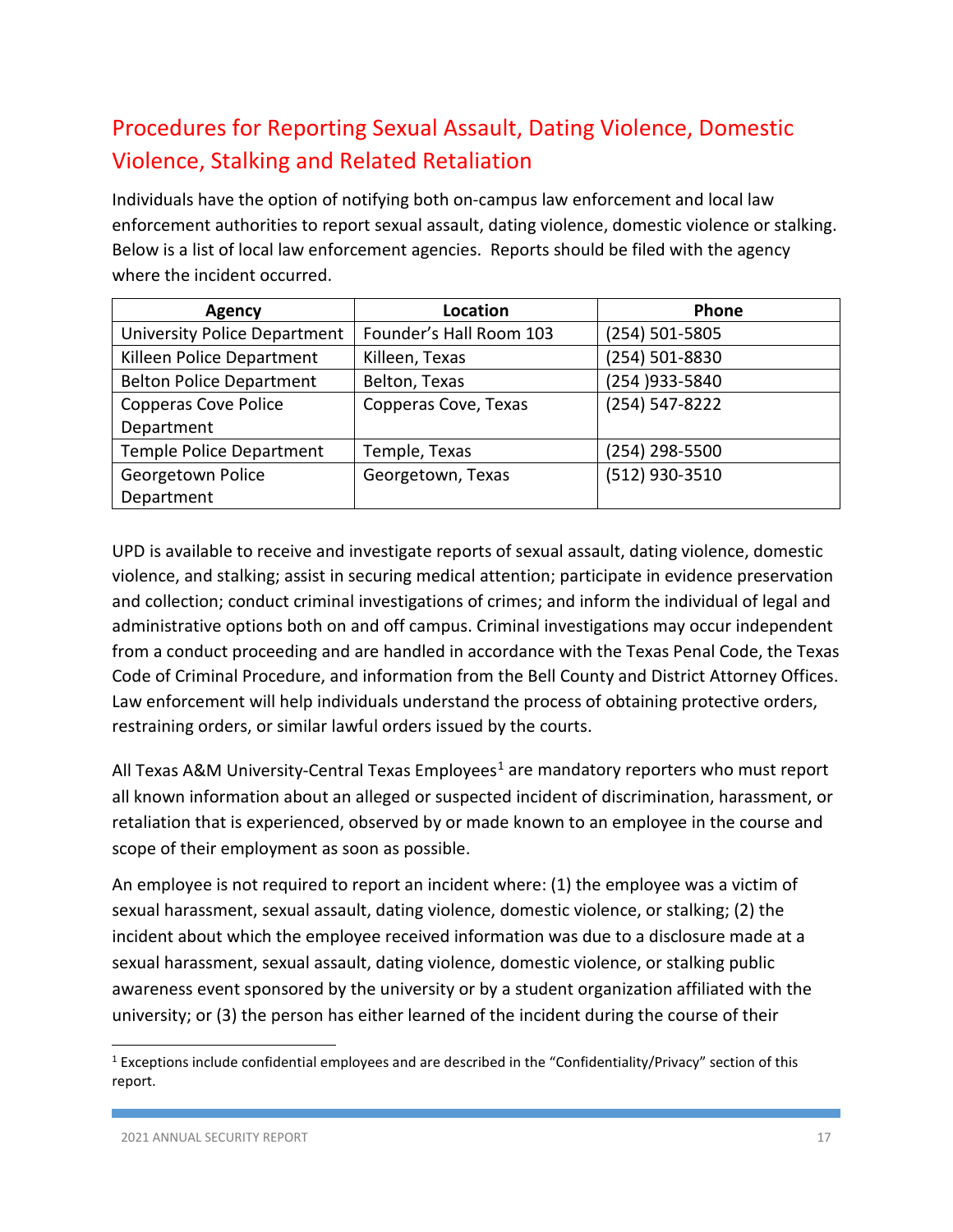employer's review or process, or has confirmed with the designated office overseeing the review or process, that the incident has been previously reported.

An employee's failure to report alleged or suspected discrimination, harassment, retaliation, or complicity may result in disciplinary action, including termination of employment. An employee must be dismissed if, in accordance with disciplinary processes, the employee is determined to have knowingly failed to make a required report, or that employee, with the intent to harm or deceive, knowingly made a report that is false. Notwithstanding the above mandatory reporting requirement for employees, anyone may report matters which they believe are criminal to the appropriate local law enforcement agency. Notwithstanding the above mandatory reporting requirement for employees, anyone may report matters which they believe are criminal to the appropriate local law enforcement agency.

Employees who are also students will have their status in the civil rights process determined by the context of the allegations; these individuals are subject to civil rights processes, as well as student conduct and employment standards.

Students and third parties are strongly encouraged, but not required, to report prohibited conduct.

At Texas A&M University - Central Texas, reports that a student, employee, or third party has engaged in prohibited conduct should be made to the appropriate office as follows:

Office of Institutional Compliance (OIC) Title IX Office Founder's Hall, RM 317B 1001 Leadership Place Killeen, Texas 76549 (254) 519-5716 [titleix@tamuct.edu](mailto:titleix@tamuct.edu)

[compliance@tamuct.edu](mailto:compliance@tamuct.edu)

Website Reporting Forms: [www.tamuct.edu/compliance/titleix.html](https://www.tamuct.edu/compliance/titleix.html)

The Title IX Coordinator and Chief Compliance Officer are responsible for (1) overseeing A&M-Central Texas civil rights protection program (2) ensuring that all allegations of discrimination are promptly, thoroughly, equitably and investigated and resolved in accordance with A&M System Regulation 08.01.01, Civil Rights Compliance. The Chief Compliance Officer and/or Title IX Coordinator will periodically follow up on situations in which discrimination has been found, to ensure that the situation does not recur.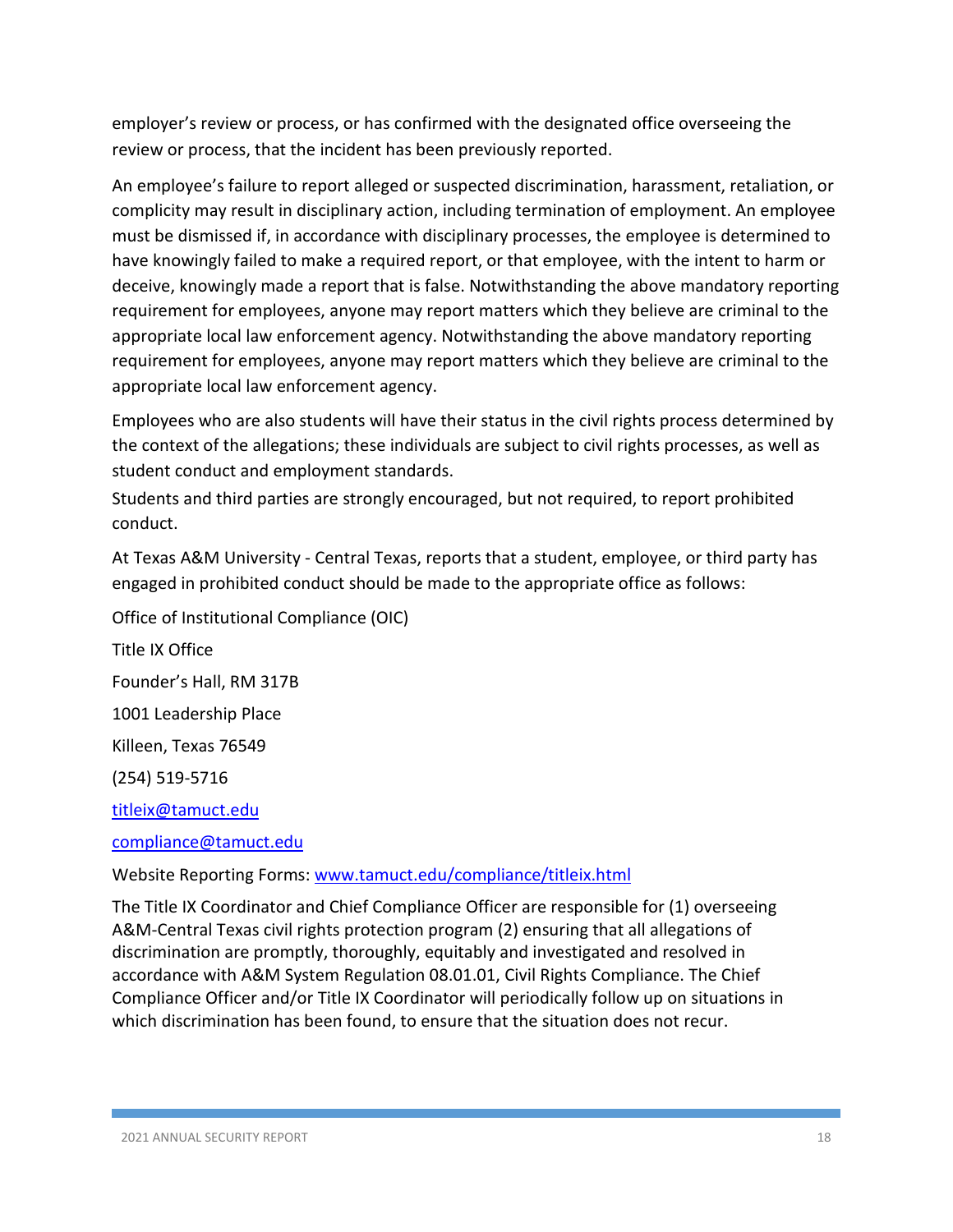The Director of Human Resources, Office of Information Compliance, and the Title IX Coordinator have been designated to receive and investigate all complaints involving employee or third-party respondents in accordance with System Regulation 08.01.01, Civil Rights Compliance. However, reports that the following individuals have engaged in conduct prohibited by this policy the Texas A&M University – Central Texas President; Chief Executive Officer (CEO), an employee who reports directly to a CEO, or a Title IX Coordinator should be made to:

Texas A&M System Ethics and Compliance Office (SECO)

301 Tarrow, 6th floor College Station, TX 77843

(979) 458-6120

[civilrightsreporting@tamus.edu](mailto:civilrightsreporting@tamus.edu)

Complaints alleging discrimination against an employee or third party must be reported as soon as possible to the Director of Human Resources, Chief Compliance Officer, or the Title IX Coordinator.

Complaints alleging discrimination against a student must be reported as soon as possible to the Associate Dean of Student Affairs and Deputy Title IX Coordinator, or the Title IX Coordinator.

Additional options for reporting to the university include:

- Submitting an anonymous report through Ethics Point, an anonymous electronic reporting option. Anonymous reporting may limit the university's ability to respond to the allegation.
- Submitting an electronic report through the reporting forms found at <https://www.tamuct.edu/compliance/titleix.html>

Individuals may file a complaint at any time with any local, state or federal civil rights office, including, but not limited to, the Equal Employment Opportunity Commission, the Texas Workforce Commission's Civil Rights Division, the U.S. Department of Education's Office of Civil Rights, and the U.S. Department of Justice.

Although a report of conduct prohibited by this policy may be made at any time, regardless of when the conduct occurred, a report should be filed as soon as possible after the actions that caused the report. Prompt reporting assists investigators in the collection and preservation of evidence.

Upon receipt of a complaint the Title IX Coordinator, Chief Compliance Officer, or Designee will conduct an initial assessment into the allegation(s). As part of the initial review, written notification of available resources, rights, and options to each individual reporting discrimination, harassment, or retaliation. In all sex-based complaints, the Title IX coordinator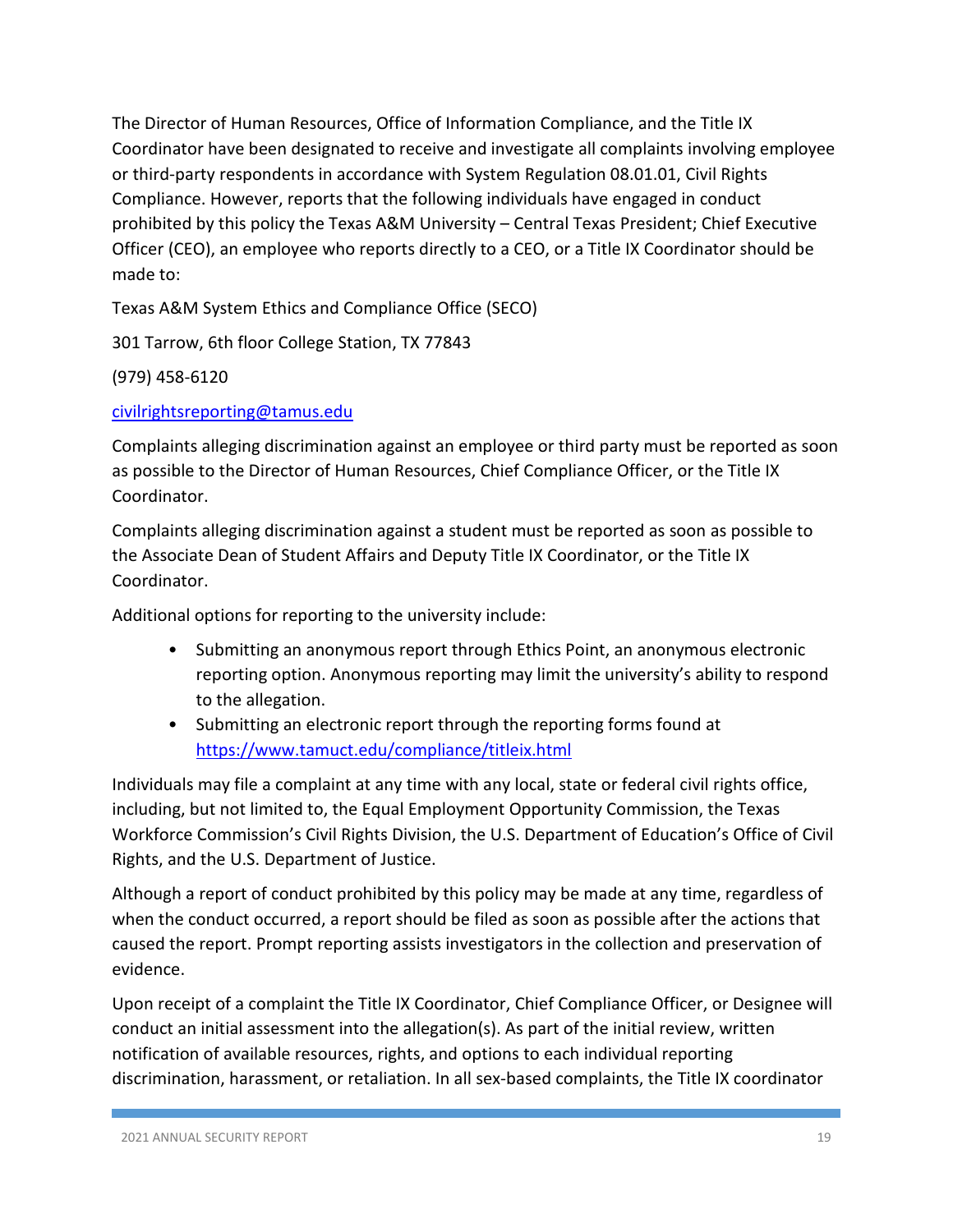or designee, will take the following steps: (1) inform the individual reporting of the right to file a complaint with law enforcement (if applicable) in addition to filing a complaint with Title IX, (2) provide assistance in notifying UPD or appropriate law enforcement authorities if the individual so chooses, (3) inform the individual of the right to decline to contact law enforcement, and (4) inform the individual of the formal complaint process. The Title IX Coordinator or designee will offer the opportunity to request supportive measures to provide for the safety of the individual and campus community.

The Title IX Coordinator, or Designee will also take steps to advise about: (1) the importance of preserving evidence, if applicable, that could assist in proving that a criminal offense occurred or may be helpful in obtaining a protective order or assist in an investigation; (2) the university's procedures for investigation and options for formal and informal resolutions; and (3) the university's prohibition against retaliation.

# What to do following an incident of Sexual Assault, Dating Violence, Domestic Violence or Stalking

A member of the Texas A&M University - Central Texas community who has been sexually assaulted or has been victimized by domestic violence, dating violence, or stalking, is strongly encouraged to make a report to activate the appropriate response and support, as soon as possible, at any time of the day or night to the University Police Department (254) 501-5805 and/or to local law enforcement by calling 911. Students may also contact the Office of Student Conduct at (254) 501-5909.When a sexual assault survivor contacts the UniversityPolice Department, the Director of the University Counseling Center also may be notified, depending on the wishes of the reporter. University counseling staff can guide the survivor through the available options and support the victim in his/her decisions. The survivor also will be encouraged to access the counseling services offered through the University Counseling Center at (254) 519-5956. Their on-campus contact information can be found at[: https://www.tamuct.edu/student](https://www.tamuct.edu/student-affairs/student-counseling.html)[affairs/student-counseling.html.](https://www.tamuct.edu/student-affairs/student-counseling.html)

A member of the Texas A&M University - Central Texas community who has been sexually assaulted or has been victimized by domestic violence, dating violence, or stalking, is strongly encouraged to:

- 1. Ensure safety, go to a safe place as soon as you can.
- 2. Contact the Police Department at 911 (or by using one of the on-campus **Emergency Blue Light Phones**).
- 3. Get medical attention as soon as possible to make sure you are physically well and to collect important evidence in the event you may later wish to take legal action.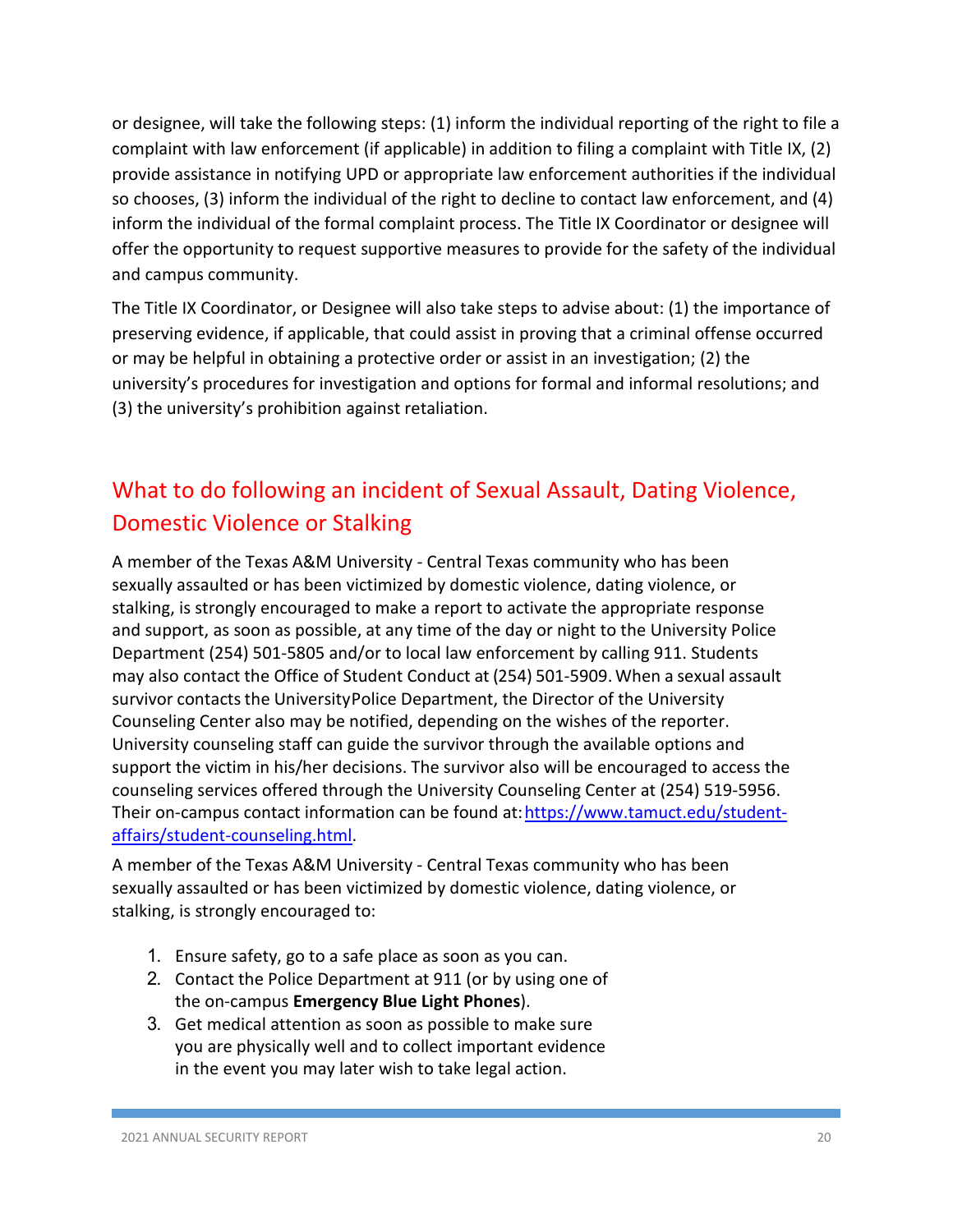Baylor Scott & White Medical Center in Temple 2401 S. 31st St Temple, TX 76508, (254)724-2111 is the community's designated forensic nursing facility offering a 24/7 program with trained Sexual Assault Nurse Examiners (SANE) and a forensic unit that provides detailed physical examinations, evidence collection, and expert testimony. Go to the hospital's emergency room and request to be seen by a SANE nurse. A forensic examination can also be performed for victims of domestic violence.

- 4. Try to preserve all physical evidence. Do not wash, use the toilet, swim, brush teeth, or change clothing if you can avoid it. If you do change clothes, put all clothing you were wearing at the time of the attack in a paper, not plastic bag.
- 5. Preserve evidence by saving text messages, instant messages, social networking pages, communications, pictures, or other documents, if any, that would be useful to police or investigators.
- 6. Personnel are available to help explain options, give information, and provide emotional support. Personnel include: Title IX Coordinator at (254) 519-5716, Student Wellness & Counseling Center (SWACC) (254) 501-5955, UPD (254) 501-5805, Student Support Advocate at (254) 501-5978, and Work/Life Solutions Program by Guidance Resources (866) 301-9623.
- 7. Off campus resources include Families in Crisis at (254) 501-5978 and Aware Central Texas at (254) 813-0968.

## Medical Treatment

It is important to seek immediate and follow-up medical attention for several reasons: first, to assess and treat any physical injuries sustained; second, to test for sexually transmitted infections or pregnancy and treat or take preventive measures; and third, to gather and preserve evidence that may assist in proving that the alleged criminal offense occurred or is occurring or may be helpful in obtaining a protective order. Physical evidence should be collected immediately, if possible, within the first 24 hours. It may be collected later than this, but the quality and quantity of the evidence may be diminished. If victims do not opt for forensic evidence collection, health care providers can still treat injuries and take steps to address concerns of pregnancy and/or sexually transmitted infection. Evidence is maintained for five years of the victim chooses not to pursue legal action immediately.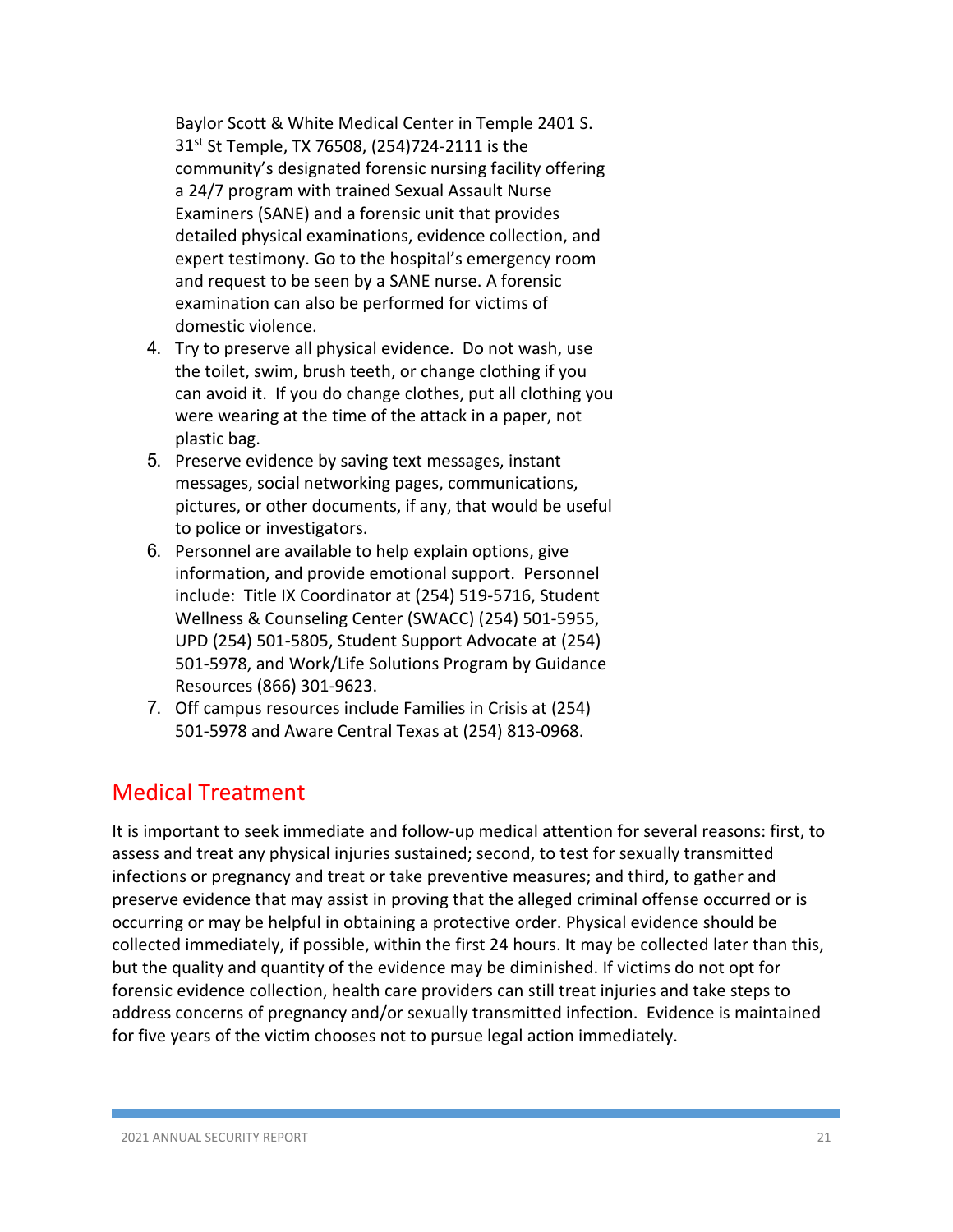# Confidentiality/Privacy and Confidential Reporting Options

Students and employees have the option to disclose incidents to confidential reporters<sup>[2](#page-21-0)</sup> who are employees designated or permitted by the university to receive complaints of discrimination, harassment, retaliation, and maintain confidentiality. Confidential reporters include, but are not limited to, licensed health care personnel and certain mental health providers (professional psychologists/counselors) who receive reports when acting within the course and scope of their employment as part of their official employment. When an individual shares information with a confidential reporter, the confidential reporter cannot legally disclose the communication to another person or the institution except under very limited circumstances. Such information could be disclosed when: (1) the individual gives written consent for its disclosure; (2) there is a concern that the party poses an imminent danger to themselves or others; (3) the information concerns conduct involving suspected abuse or neglect of a minor under the age of 18, the disabled, or the elderly; or (4) required by law.

Confidential reporters are required to provide general non-identifying information as required to comply with the Clery Act or other applicable laws/regulations, and must report de-identified statistics to the Title IX Coordinator for any type of sex-based incident made known to them, and may not include any information that would violate that person's expectation of privacy. Publicly available recordkeeping, including Clery Act reporting and disclosures, must not include personally identifying information. Incidents are shared in a way that does not identify the individuals. For example, licensed healthcare providers share de-identified information regarding conduct that may be a statistic in the Clery Annual Security Report and/or disclosed in the daily crime log without identifying the individuals concerned. Additionally, researchers are deemed confidential only when the research project is federally funded and the identity of research subjects on the specific project are deemed confidential by law

At Texas A&M University-Central Texas, the following are considered confidential reporters: mental health providers for students - SWACC (254) 501-5955; Student Support Advocate (254 )501-5978 and mental health provider for employees and the employee's benefits-eligible dependents - The Work/Life Solutions Program by Guidance Resources (1-866-301-9623). Confidential reports are available to support both complainants and respondents.

All other employees informed of possible discrimination, harassment, retaliation, and/or complicity should advise the reporting party that they cannot keep the information confidential and are required to report it to the university. Employees should inform the reporting party where confidential guidance can be obtained, such as the student counseling center, Student Support Advocate, or employee assistance program. To the extent possible, the university will protect the privacy of all parties to the report (see definition of private<sup>3</sup>).

<span id="page-21-0"></span> $2$  See page  $\equiv$  for confidential reporter definitions

<span id="page-21-1"></span> $3$  Private – that which affects, characterizes, or belongs to an individual person, as opposed to the general public. With respect to this regulation, private means restricting information to those with a reasonable need to know.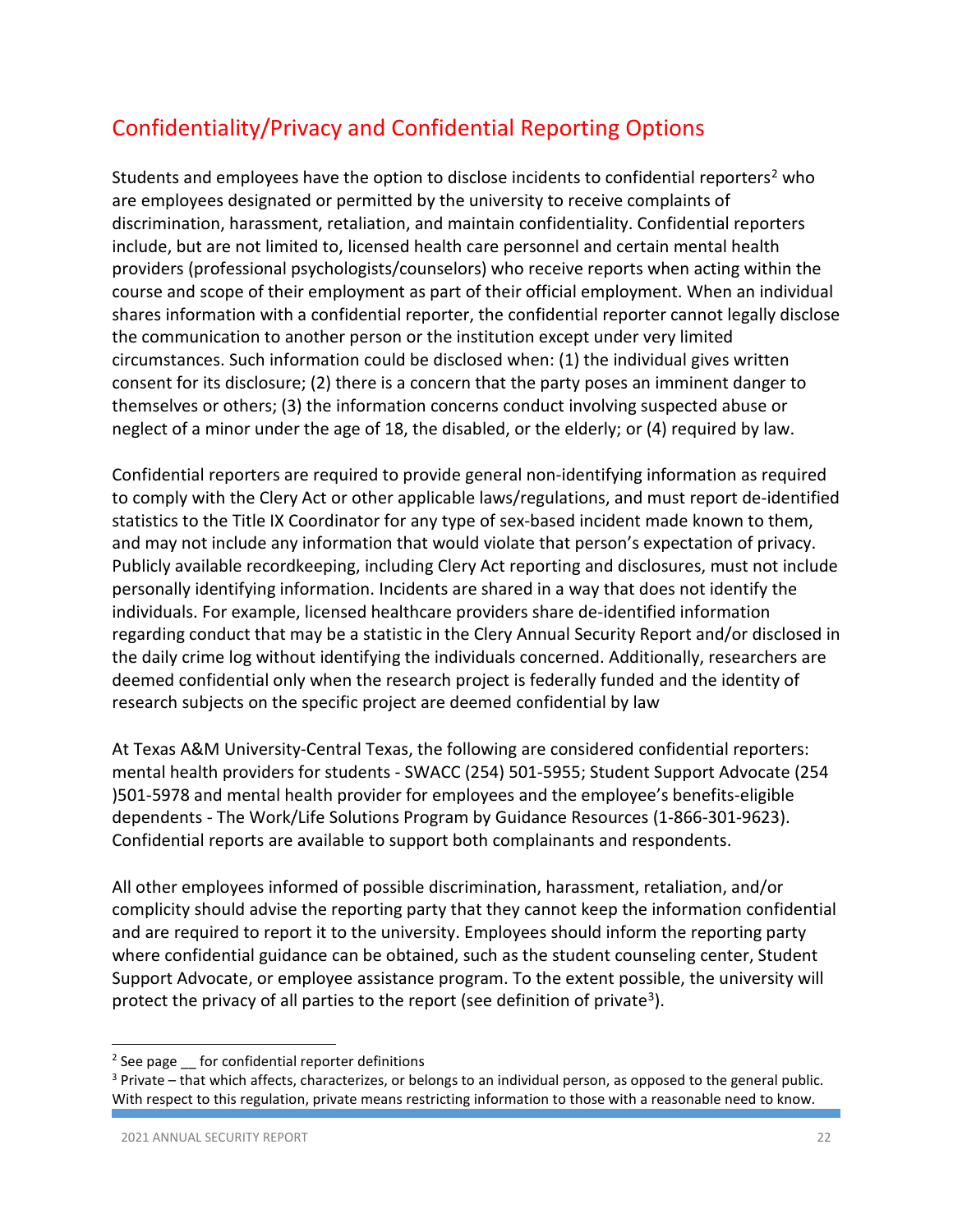Employees receiving a complaint under this policy may not disclose the identity of the complainant to any law enforcement authority unless:

- expressly authorized by the complainant;
- imminent threat to health or safety exists; or
- required by law.

Requests from complainants to withhold any name, or a request not to investigate or seek action against the respondent, will be considered by the university in the context of the university's duty to provide a safe and nondiscriminatory work, educational, and campus living environment. This may require that the university take actions when the complainant requests no action, such as when violence is involved, when the threat of violence exists, or when required by law, as in the case of elderly, disabled, or child abuse. A request to withhold information or not to investigate the alleged misconduct may limit the university's ability to respond.

Although individuals reporting sexual assault are not required to file criminal charges, the following program is offered in the State of Texas. In accordance with the Texas Code of Criminal Procedure, Chapter 57, when reporting certain sex offenses to a Texas law enforcement agency, victims may use a pseudonym to protect their identity. The offenses applicable to this program are identified in Chapter 62 of the Texas Code of Criminal Procedure, defined by the Texas Penal Code, and include sexual assault. The pseudonym will replace the victim's name in all public files and records concerning the offense, including police records, press releases, and records of judicial proceedings.

## Resources, Rights, and Options

Following an allegation of sexual assault, dating violence, domestic violence, stalking and/or retaliation the complainant, the respondent, and other affected individuals have certain resources, rights, and options available to them. Parties with an inquiry or complaint are informed of resources, rights, and options in writing when the Title IX Office receives notification of an incident whether it occurred on or off campus and regardless of whether the individual elects to pursue a criminal complaint or disciplinary measures. Other personnel likely to receive reports of conduct prohibited by this policy include Student Affairs, Human Resources and UPD, who may also provide resources, rights, and options in writing. Available assistance information is also shared through prevention and awareness education and can be found on the Title IX webpage a[t https://www.tamuct.edu/compliance/titleix.html.](https://www.tamuct.edu/compliance/titleix.html) Additional information about any of the resources, rights, and options discussed in this section can be requested from Office of Institutional Compliance.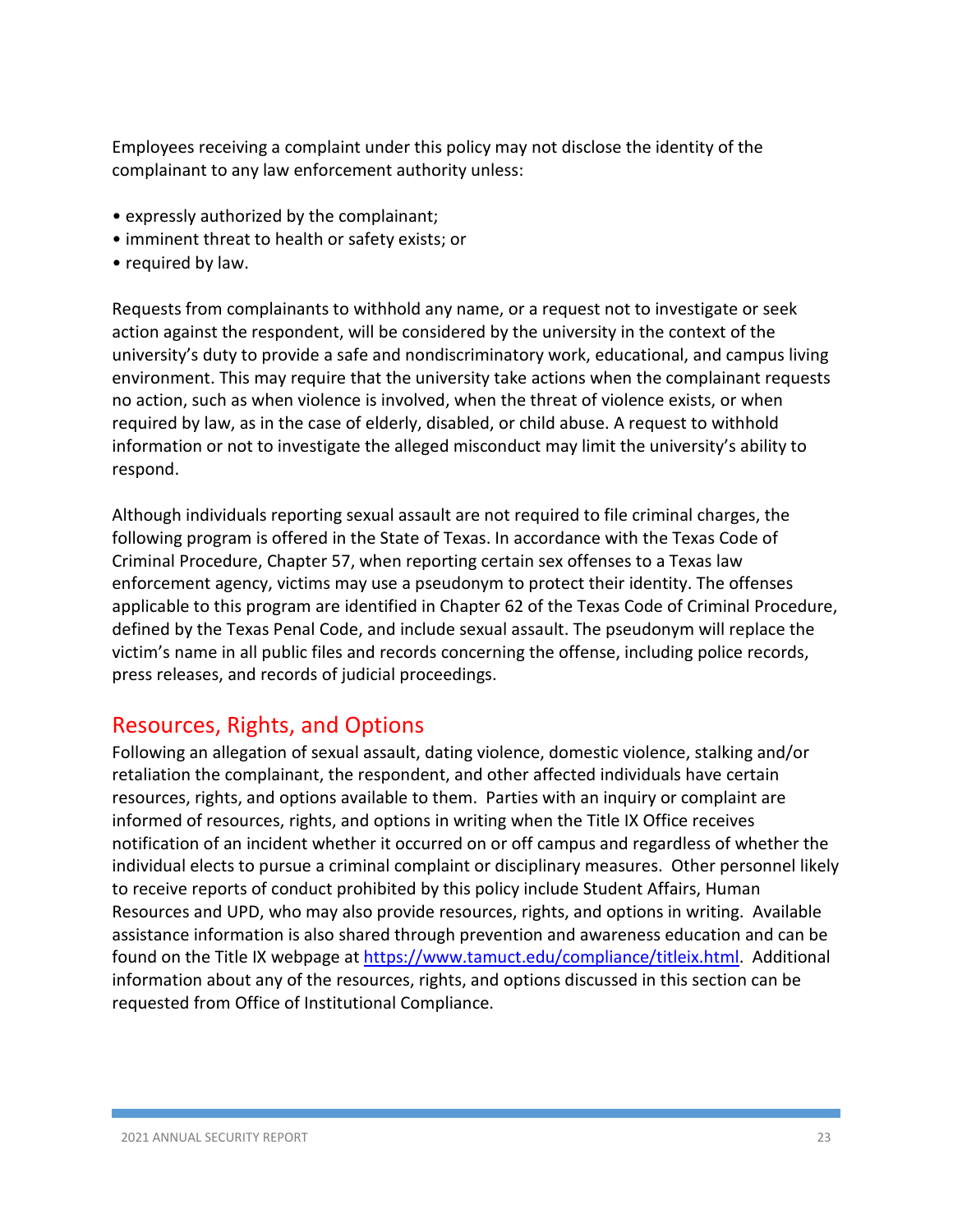## Law Enforcement

| Agency                   | Phone              | Agency                      | Phone        |
|--------------------------|--------------------|-----------------------------|--------------|
| <b>University Police</b> | $(254) 501 - 5805$ | <b>Copperas Cove Police</b> | 254)547-8222 |
| Department               |                    | Department                  |              |
| Killeen Police           | $(254) 501 - 8800$ | Harker Heights Police       | 254)953-5400 |
| Department               |                    | Department                  |              |

# Counseling (Confidential)

| <b>Name</b>               | <b>Phone</b>  | <b>Address</b>         | Website                        |
|---------------------------|---------------|------------------------|--------------------------------|
| Work/Life Solutions       | $(866)$ 301-  |                        | https://www.tamuct.edu/huma    |
| Program (for              | 9623          |                        | n-resources/benefits/e,ployee- |
| employees)                |               |                        | assistance.html                |
| <b>Student Counseling</b> | $(254) 501 -$ | <b>Student Affairs</b> | https://www.tamuct.edu/stude   |
| Center                    | 5955          | $M-F$ 8am $-$ 5pm      | nt-affairs/student-            |
|                           |               |                        | counseling.html                |

## Medical and Health Services

| <b>Name</b>   | Phone    | <b>Address</b>    | Website                                        |
|---------------|----------|-------------------|------------------------------------------------|
| Advent        | (254)    | 2201 S.           | www.adventhealth.com                           |
| Health        | 526-7523 | Clear Creek       |                                                |
| Central       |          | Rd, Killeen,      |                                                |
| Texas         |          | ТX                |                                                |
| Carl R.       | (254)    | 36065             | https://www.crdamc.amedd.army.mil/Default.aspx |
| Darnall       | 288-8000 | Santa Fe          |                                                |
| Army          |          | Ave. Ft.          |                                                |
| Medical       |          | Hood, TX          |                                                |
| Center        |          |                   |                                                |
| <b>Baylor</b> | (254)    | 2401 S. $31^{st}$ | https://www.bswhealth.com/locations/temple     |
| Scott &       | 724-2111 | Street,           |                                                |
| White         |          | Temple, TX        |                                                |
| Medical       |          |                   |                                                |
| $Center -$    |          |                   |                                                |
| Temple        |          |                   |                                                |
| Seton         | (254)    | 850 W. Cen        | https://setonharkerheights.net/                |
| Medical       | 690-0900 | TX Expy           |                                                |
| Center        |          | Harker            |                                                |
|               |          | Heights, TX       |                                                |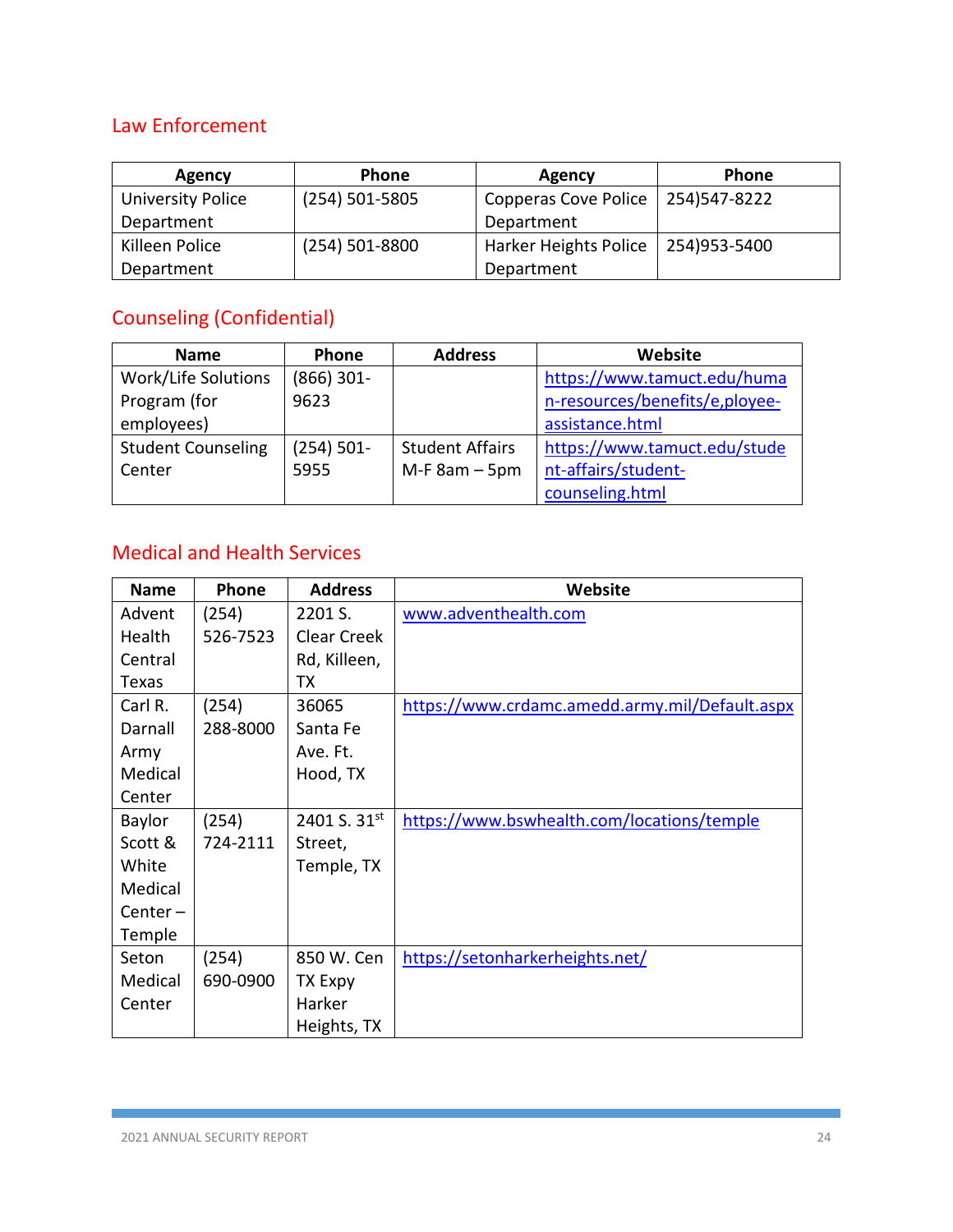# Support, Advocacy, and Other Resources

| <b>Name</b>          | Phone                 | <b>Address</b>            | Website                                      |
|----------------------|-----------------------|---------------------------|----------------------------------------------|
| Student              | $(254) 501 -$         | <b>TAMUCT</b>             | https://www.tamuct.edu/student-              |
| <b>Affairs</b>       | 5909                  | Campus,                   | affairs/index.html                           |
|                      |                       | <b>Warrior Hall</b>       |                                              |
|                      |                       | 105                       |                                              |
| Student              | $(254) 501 -$         | <b>TAMUCT</b>             | https://www.tamuct.edu/student-              |
| <b>Success</b>       | 5836                  | Campus                    | affairs/student-success.html                 |
|                      |                       | <b>Warrior Hall</b>       |                                              |
|                      |                       | 212                       |                                              |
| Student              | $(254) 501 -$         | <b>TAMUCT</b>             | https://www.tamuct.edu/financial-            |
| Financial            | 5854                  | Campus                    | aid/index.html                               |
| Assistance           |                       | <b>Founders</b>           |                                              |
|                      |                       | <b>Hall 108</b>           |                                              |
| Access and           | $(254) 501 -$         | <b>TAMUCT</b>             | https://www.tamuct.edu/student-              |
| Inclusion            | 5836                  | Campus                    | affairs/access-inclusion.html                |
|                      |                       | <b>Warrior Hall</b>       |                                              |
|                      |                       | 212                       |                                              |
| Student              | $(254) 501 -$         | <b>TAMUCT</b>             | https://www.tamuct.edu/student-              |
| Wellness &           | 5955                  | Campus                    | affairs/student-counseling.html              |
| Counseling           |                       | <b>Warrior Hall</b>       |                                              |
| Center               |                       | 207L                      |                                              |
| Student              | $(254) 501 -$         | <b>TAMUCT</b>             | https://www.tamuct.edu/compliance/titleix.ht |
| Support              | 5978                  | Campus<br><b>Founders</b> | ml                                           |
| Advocate             |                       |                           |                                              |
| <b>National</b>      |                       | <b>Hall 317</b>           |                                              |
| Sexual Assault       | $(800) 656 -$<br>4619 |                           | https://www.rainn.org/                       |
| Hotline              | 24/7                  |                           |                                              |
|                      | hotline               |                           |                                              |
| Aware                | (254) 813-            | 2408 S.                   | https://www.awarecentraltexas.org/           |
| <b>Central Texas</b> | 0968                  | Clear Creek               |                                              |
| - Killeen            | 24/7                  | Rd Ste 201,               |                                              |
|                      | hotline               | Killeen, TX               |                                              |
|                      | $(254)$ 213-          |                           |                                              |
|                      | 2986                  |                           |                                              |
| Aware Central        | $(254)813-$           | 903 N. Main               | https://www.awarecentraltexas.org/           |
| $Texas -$            | 0968                  | St.                       |                                              |
| Belton               | 24/7                  | Belton, TX                |                                              |
|                      | hotline               |                           |                                              |
|                      | $(254)$ 939-          |                           |                                              |
|                      | 7582                  |                           |                                              |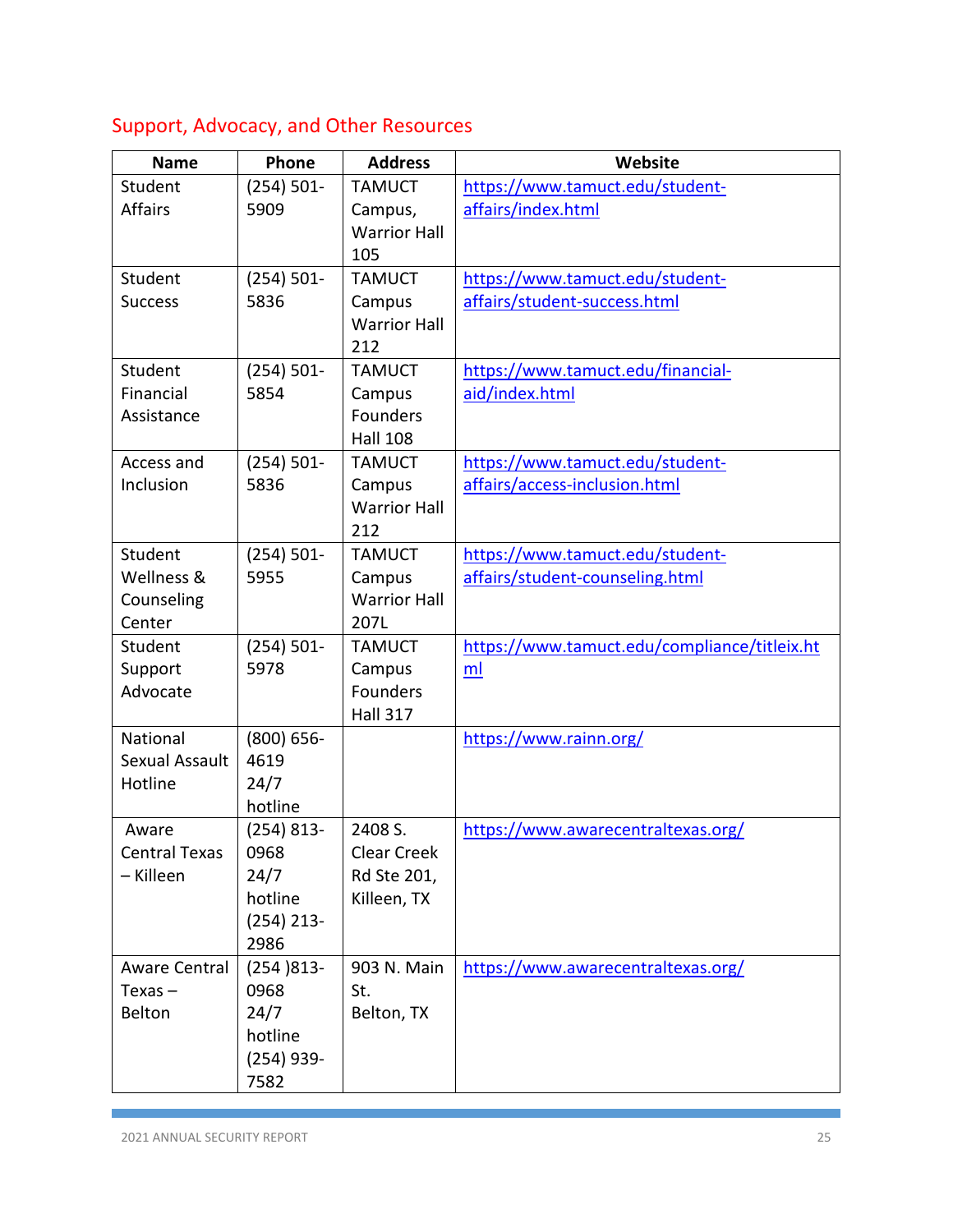| Families in           | $(254) 634 -$    |                  | http://familiesincrisis.net/                    |
|-----------------------|------------------|------------------|-------------------------------------------------|
| Crisis                | 1184             |                  |                                                 |
|                       | $(254)$ 773-     |                  |                                                 |
|                       | 7765             |                  |                                                 |
|                       | 24/7             |                  |                                                 |
|                       | hotline          |                  |                                                 |
|                       | (888) 799-       |                  |                                                 |
|                       | <b>SAFE</b>      |                  |                                                 |
|                       | (7233)           |                  |                                                 |
| National              | (800) 799-       |                  | https://www.thehotline.org/                     |
| Domestics             | 7233             |                  |                                                 |
| Violence              | <b>TTY (800)</b> |                  |                                                 |
| Hotline               | 787-3224         |                  |                                                 |
|                       | 24/7             |                  |                                                 |
| University            | $(254) 501 -$    | <b>TAMUCT</b>    | https://www.tamuct.edu/police/index.html        |
| Police                | 5805             | Campus           |                                                 |
| Department            |                  | Founders         |                                                 |
|                       |                  | <b>Hall 103</b>  |                                                 |
| <b>Killeen Police</b> | $(254) 501 -$    | 3304             | https://www.killeentexas.gov/280/Victims-       |
| Department            | 7698             | Community        | <b>Assistance</b>                               |
| Victim's              |                  | Blvd, Killeen    |                                                 |
| Assistance            |                  |                  |                                                 |
| <b>Bell County</b>    | $(800)$ 460-     | <b>1201 Huey</b> | https://www.bellcountytx.com/county_govern      |
| Victim                | 2355 ex          | Rd Ste 2100,     | ment/district attorney/victim services division |
| <b>Services</b>       | 5235             | Belton, TX       | .php                                            |
| Division              |                  |                  |                                                 |
| Fort Hood             | $(254)$ 287-     | Darnall          | https://hood.armymwr.com/programs/victim-       |
| Victim                | 3583             | Loop Bldg        | advocacy-program                                |
| Advocacy              |                  | 36000 2nd        |                                                 |
| Program               |                  | Floor, Ft.       |                                                 |
|                       |                  | Hood,            |                                                 |
| Coryell               | $(254) 865 -$    | 203 S. 7th       | https://www.coryellcounty.org/page/coryell.Cri  |
| <b>County Crime</b>   | 5911 ex          | Street,          | me                                              |
| Victim                | 2312             | Gatesville,      |                                                 |
| Assistance            |                  | <b>TX</b>        |                                                 |
| Healthy               | $(254)$ 953-     | 402 Indian       | https://harkerheights.gov/index.php/healthy-    |
| Homes and             | 5600             | Trail, Harker    | homes                                           |
| <b>Crime Victims</b>  |                  | Heights, TX      |                                                 |
| Assistance            |                  |                  |                                                 |

Г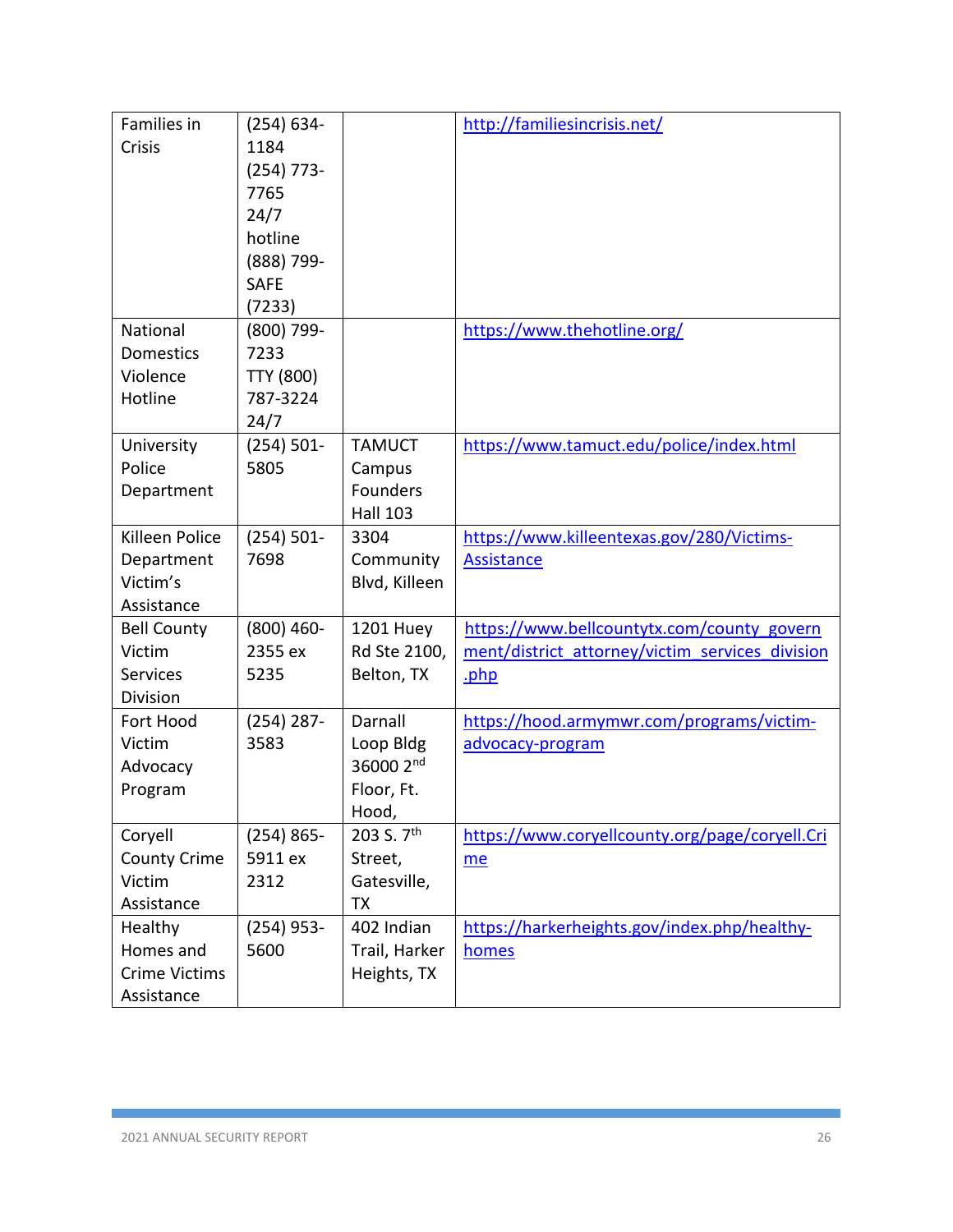## Institutional Rights and Options (Interim Measures)

The institution is obligated to offer and provide assistance to students, employees, and third parties in obtaining a range of supportive measures. Supportive measures are intended to restore or preserve equal access to the workplace and educational programs or activities without unreasonably burdening the other party; stop and prevent the reoccurrence of discrimination, harassment, and/or retaliation; and support the complainant and respondent during the investigation and resolution process. Supportive measures are non-disciplinary, nonpunitive individualized services. Supportive measures are offered as appropriate, as reasonably available, and without fee or charge to the complainant or the respondent.

In all complaints of discrimination, harassment, and/or retaliation, the Title IX Coordinator, Chief Compliance Officer or Designee promptly contacts the parties to discuss the availability of supportive measures, considers the parties' wishes with respect to supportive measures, informs the complainant of the availability of supportive measures with or without the filing of a formal complaint, and explains to the complainant the process for filing a formal complaint. The university must maintain the privacy of any supportive measures provided to the complainant or respondent to the extent that maintaining such privacy would not impair the ability of the university to provide supportive measures.

The Deputy Title IX Coordinator, Title IX Coordinator, Chief Compliance Officer or Designee is responsible for coordinating the effective implementation of supportive measures. In addition to facilitating supportive measures, The Title IX Coordinator, Chief Compliance Officer or Designee can provide parties with information about counseling, mental health, victim advocacy, impact of a leave of absence on student financial aid, and other services available to complainants and respondents (on campus and in the community). The Deputy Title IX Coordinator, Title IX Coordinator, Chief Compliance Officer or Designee will also notify the parties that options such as protective orders and criminal trespass warnings may be available through law enforcement agencies and the judicial system. A party may request a supportive measure through the Office of Institutional Compliance (254) 519-5716 at any time, regardless of whether a formal complaint has been filed and regardless of whether the individual chooses to report the incident to law enforcement or pursue disciplinary remedies.

The Deputy Title IX Coordinator, Title IX Coordinator, Chief Compliance Officer or Designee can assist with supportive measures that may include but are not limited to changes to academic and working situations or supportive measures according to the list below. Parties seeking a supportive measure should discuss their options with Title IX Coordinator, Chief Compliance Officer or their Designee.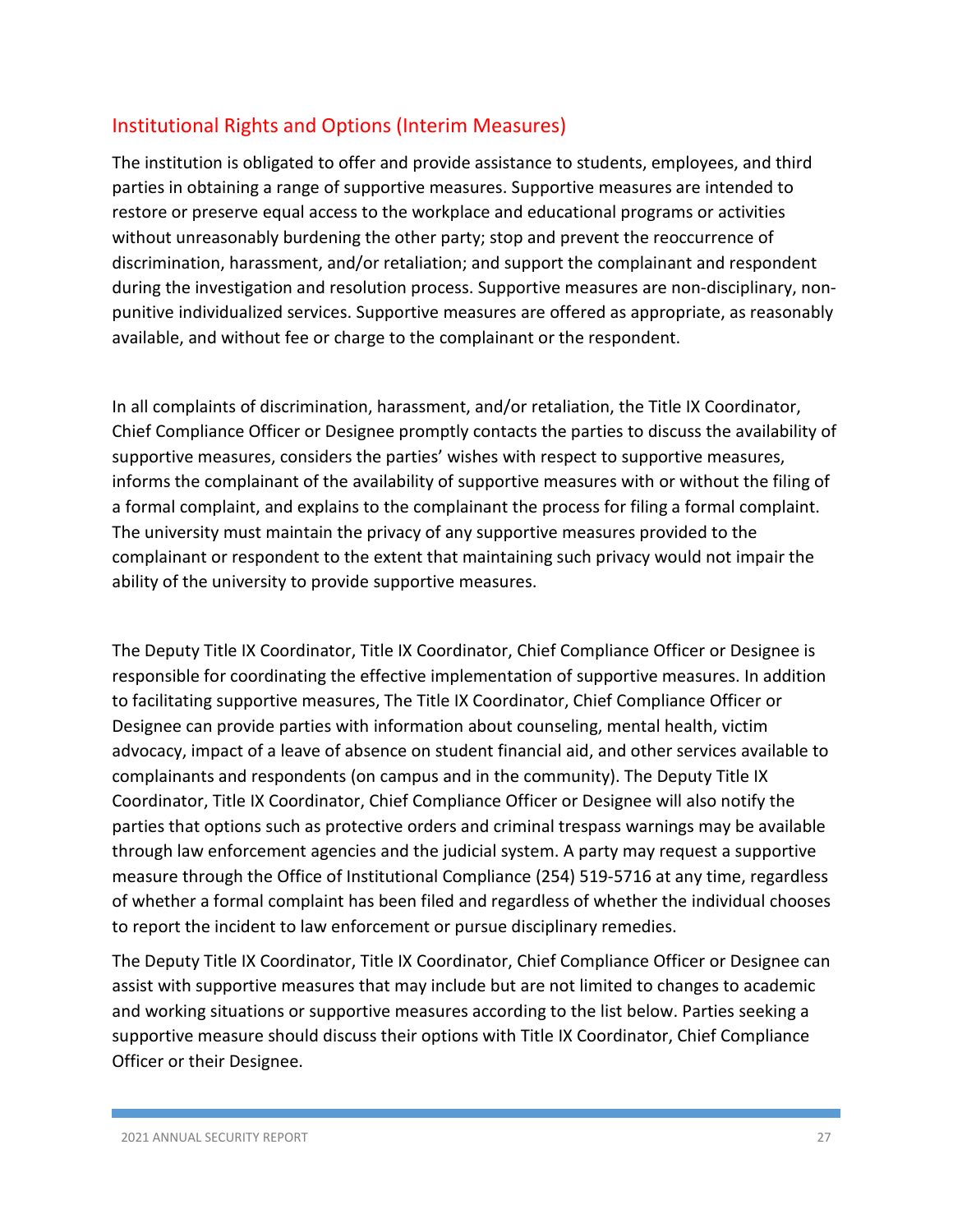Supportive measures provided by the institution vary and may include, but are not limited to, the following:

•Assistance in obtaining access to medical, mental health, legal (protective orders and criminal trespass warnings available through law enforcement and the judicial system), counseling support, victim advocacy, and financial aid guidance.

•Extension of deadlines or other course-related adjustments, e.g. in cases in which a student complainant and student respondent are enrolled in the same course, either student may elect to drop the course without any academic penalty.

- •Modification of work or class schedules.
- •Campus escort services.
- •Mutual no contact restrictions between the parties as described below
- •Changes in work locations
- •Leaves of absence
- •Increased security and monitoring of certain areas of campus or workplace
- •Other similar measures

Mutual No Contact Restriction: A mutual no contact restriction is a supportive measure issued by the institution that prohibits two parties from contacting one another through any means. Mutual no contact restrictions can be issued in addition to court ordered protection but may also serve as an alternative for those who do not want to seek a court order. A complainant or a respondent can request a mutual no contact restriction through the Student Affairs Office, Associate Dean of Student Affairs/Deputy Associate Dean of Student Affairs/Title IX Coordinator at (254) 501-5877. The Title IX Deputy Coordinator, Associate Dean of Student Affairs may issue a mutual no contact restriction at any time prior to or during a conduct investigation based on information provided by the requester. If good cause for a mutual no contact restriction is determined both parties are notified of the restrictions in writing. Mutual no contact records are maintained in the Student Affairs tracking system.

Individuals should be aware that direct contact, refusal to leave a protected area, appearing at a location one reasonably knows the protected party is at, third-party contact, or even an anonymous contact are all potential violations of a mutual no contact restriction. Violations should be reported to Associate Dean of Student Affairs and may result in further disciplinary action. Failure to comply with the terms of supportive measures such as mutual no contact restrictions may be considered a separate violation of system policies and regulations and university rules and procedures.

The Associate Dean of Student Affairs along in consultation with the Behavioral Intervention Team (BIT) may remove a student from an education program or activity on an emergency basis only after an individualized safety and risk analysis has determined that the student is an immediate threat to the physical health or safety of any other student or individual arising from the allegations. The Associate Dean of Student Affairs must provide the removed student with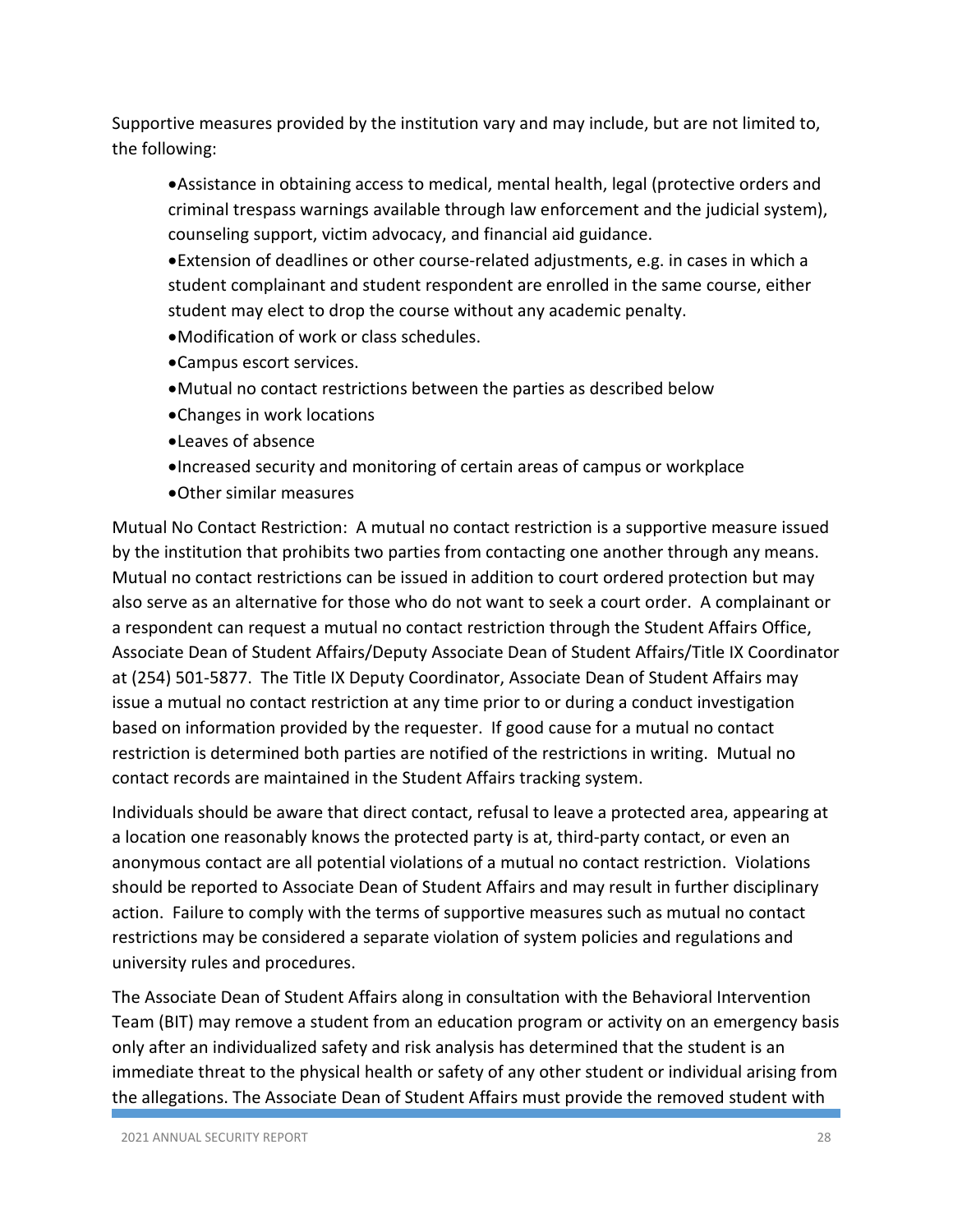notice and opportunity to challenge the decision immediately following the removal. Upon being removed, the removed student must be granted the opportunity for a hearing within 5 business days to review whether or not the removal is warranted. The outcome of this hearing is not subject to appeal and is not a disciplinary action.

The interim removal does not replace the investigation and resolution process. The investigation and resolution process shall proceed as outlined in this policy, except that the timelines referenced in this policy may not be followed and the allegations will be resolved as soon as possible.

Interim Administrative Actions for Employees: In accordance with university rules and SAPs, Human Resources or the Office of Institutional Compliance may request that an employee be placed on leave, suspended with pay, reassigned and/or placed in another type of temporary status pending completion of the investigation and resolution process. Human Resources may also issue interim restrictions to an employee, which include, but are not limited to, contact restrictions (no-contact directives); representation of the university' "no trespass" orders, etc. Such interim actions will remain in place as specified in a notification to the employee or until the allegations are resolved.

The Title IX Coordinator or designee is responsible for coordinating the effective implementation of supportive measures. Failure to comply with the terms of supportive measures such as mutual no contact restrictions may be considered a separate violation of system policies and regulations and member rules and procedures. In cases in which a student complainant and student respondent are enrolled in the same course, either student may elect to drop the course without any academic penalty.

# Confidentiality/Privacy of Accommodations and Supportive Measures:

Texas A&M University-Central Texas will maintain the privacy of any supportive measures provided to the complainant or respondent to the extent that maintaining such privacy would not impair the ability of the member to provide supportive measures.

## Legal Rights and Options

The institution provides information and assistance to the complainant, the respondent, and other affected individuals in obtaining lawful orders issued by a criminal, civil, or tribal court including protective orders and criminal trespass warnings as discussed below. Failure to comply with any of the terms of lawful supportive measures may be considered a separate violation in the institutional disciplinary proceeding.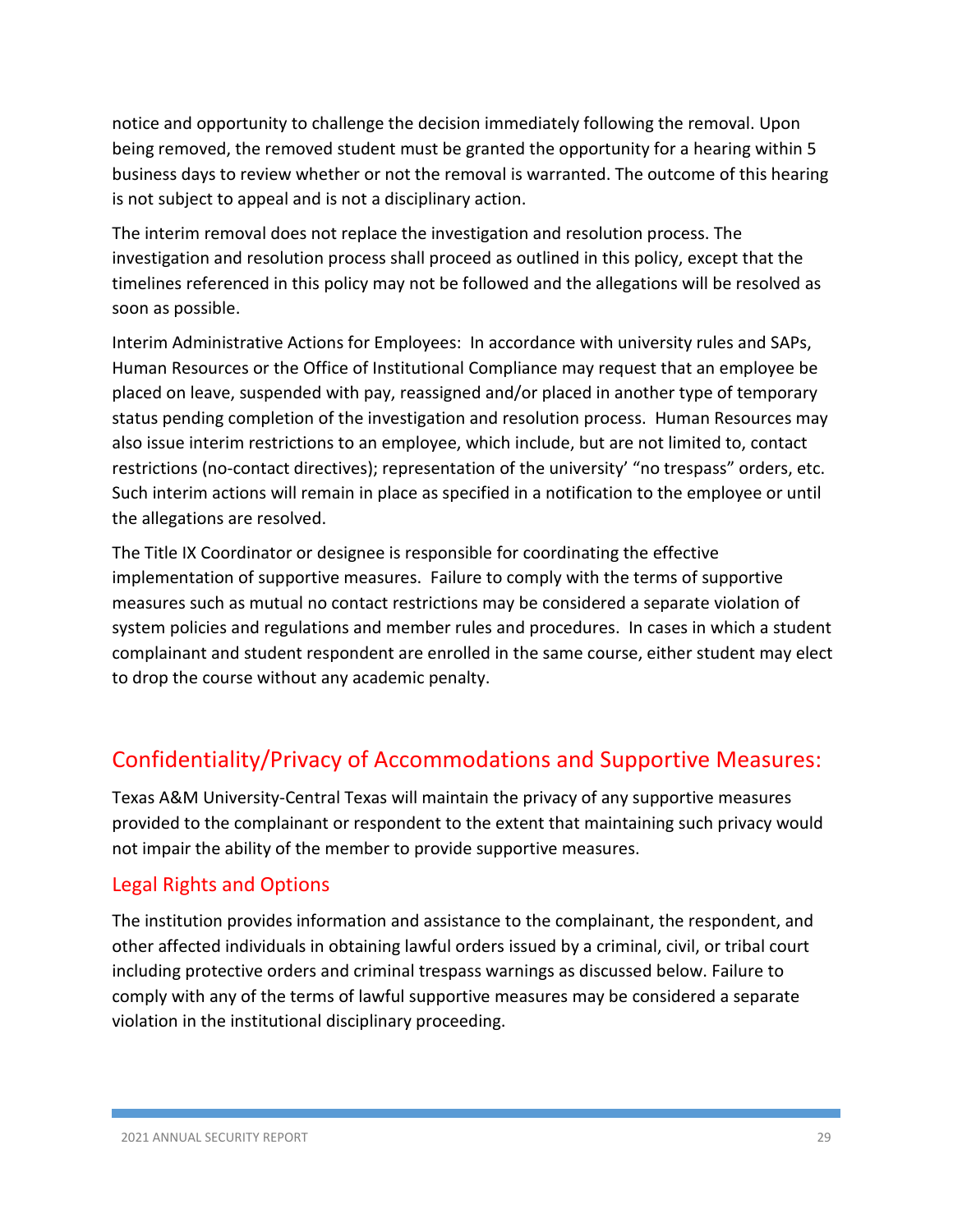*Protective Orders:* Individuals may apply for protective orders through the Texas criminal justice system. A protective order is an interim protective measure that requires the recipient to stay away from the protected individual's home, workplace, and/or children's schools (if the children are protected persons in the order) depending on the documented circumstances. It can require the recipient to stop communicating with the protected individual in a harassing or threatening manner, attend counseling, pay child support, and/or pay spousal support. An application for a protective order may be filed by an individual, a prosecuting attorney, or the Texas Department of Family and Protective Services (1-800-252-5400) on behalf of an individual. The application is obtained through the county attorney (Bell County District Clerk's Office – (254)933-5197). UPD (254)501-5805) will also provide assistance in applying for protective orders. Forms associated with applying for a protective order are found on the following webpages: [https://texaslawhelp.org/protection-from-violence-or-abuse.](https://texaslawhelp.org/protection-from-violence-or-abuse)

The application for a protective order must be filed in either the county where the applicant lives or the county where the recipient lives. The applicant's address can be kept confidential. If the legal criteria for a protective order is met, the county or district attorney's office will prepare and file all of the paperwork necessary to request a protective order from a court. Such orders provide effective tools for law enforcement when they are called upon to protect an individual and their family. Additionally, an emergency protective order may be recommended and automatically issued by the court following the original report and arrest of the respondent. A hearing is held at a later date to determine if the order should be extended or modified.

UPD is notified of protective orders that exist on the campus. Local law enforcement agencies are also notified of all existing protective orders in their area. If the requestor or other institutional personnel become aware that a protective order is violated, UPD should be contacted immediately at (254) 501-5805. Responding agencies can also be contacted for protective order violations including Killeen Police Department (254) 501-8800), Temple Police (254)298-5500), or the Bell County Sheriff's Department (254) 933-5412). Violating protective orders generally carry authority for the violator's immediate arrest by UPD or other law enforcement agencies.

| Type                                          | Who can File          | Length                 | <b>Requirements</b>  |
|-----------------------------------------------|-----------------------|------------------------|----------------------|
| <b>Magistrate's Order</b><br>Victim of family |                       | 31-61 days; with       | Offender must be     |
| for Emergency<br>violence, sexual             |                       | deadly weapon 61-91    | arrested             |
| Protection                                    | assault, or stalking  | days                   |                      |
| <b>Temporary Ex Parte</b>                     | Minor or adult victim | Until the hearing for  | Finding of clear and |
|                                               | of family/dating      | final protective order | present danger of    |
|                                               |                       | usually 20 days        | family violence,     |

## Types of Protective Orders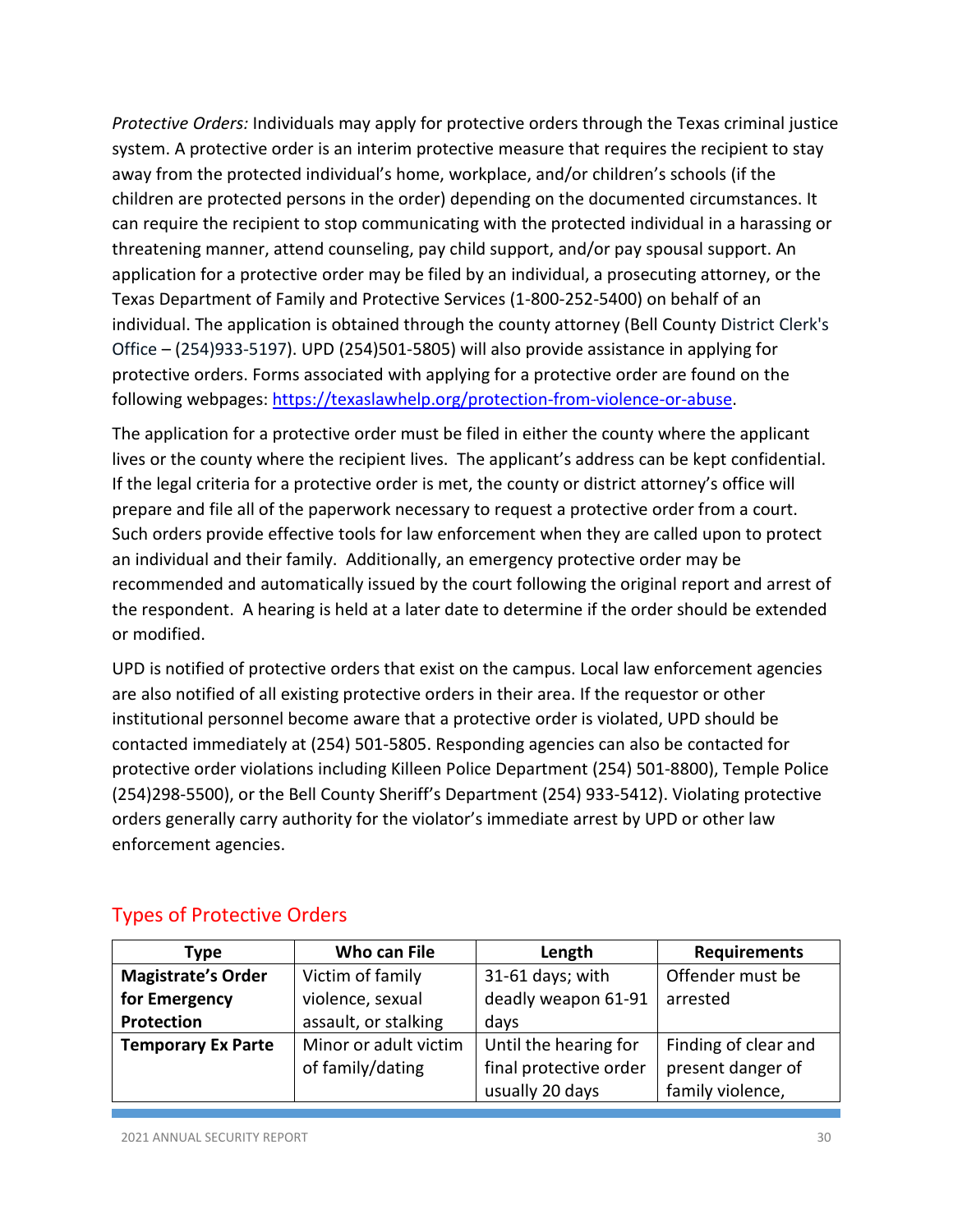|                            | violence, sexual       |                        | sexual assault, or     |
|----------------------------|------------------------|------------------------|------------------------|
|                            | assault, or stalking   |                        | stalking               |
| <b>Family Violence</b>     | A minor or adult       | Two or more years      | Finding that           |
| <b>Protective Order</b>    | victim of              |                        | family/dating          |
|                            | family/dating          |                        | violence has           |
|                            | violence               |                        | occurred and is likely |
|                            |                        |                        | to occur in the future |
| <b>Sexual Assault</b>      | A minor or adult       | Any duration or two    | Reasonable grounds     |
| <b>Protective Order</b>    | victim of sexual       | years if not specified | to believe the         |
|                            | assault                |                        | applicant is a victim  |
|                            |                        |                        | of sexual assault      |
| <b>Stalking Protective</b> | An adult or minor      | Any duration or two    | Reasonable grounds     |
| <b>Order</b> Code of       | victim of stalking, or | years if not specified | to believe the         |
| <b>Criminal Procedure</b>  | prosecutor acting on   |                        | applicant is a victim  |
| Ch. 7A                     | behalf of victim       |                        | of stalking            |
| <b>Stalking Protective</b> | An adult or minor      | Two or more years      | Probable cause to      |
| <b>Order</b> Code of       | victim of stalking     |                        | believe that stalking  |
| <b>Criminal Procedure</b>  | whose offender has     |                        | occurred, and the      |
| Art. 6.09                  | been criminally        |                        | defendant is likely to |
|                            | charged with stalking  |                        | stalk in the future    |

*Criminal Trespass Warning:* A criminal trespass warning is a supportive measure issued by UPD which is directed at those who are considered a danger to the campus community or a danger to a certain individual in the campus community. The warning advises the respondent to leave the premises and forbids him/her from entering and/or remaining on certain property which can cover either the entire campus or a specific campus location. To request a criminal trespass warning, contact UPD at (254)501-5805 and request to speak with an officer. The UPD officers issues the criminal trespass warning if the respondent is determined to pose a risk to campus safety based on the information provided by the requestor as it relates to applicable state law and/or UPD policy. When the warning is issued, the officer is responsible for providing notice to the requestor and the person receiving the warning.

UPD officers are notified of criminal trespass warnings that exist in their area. If a criminal trespass warning is violated, UPD should be contacted immediately at 254-501-5805. A violation of the criminal trespass warning occurs when the individual is issued a warning but refuses to leave campus or is subsequently found in a prohibited area based on the trespass warning. The requestor and other institutional personnel should take appropriate action by contacting UPD for a responding officer when they become aware of a potential violation of a criminal trespass warning. UPD generally enforces these warnings by charging violators with criminal trespass resulting in arrest and/or fine.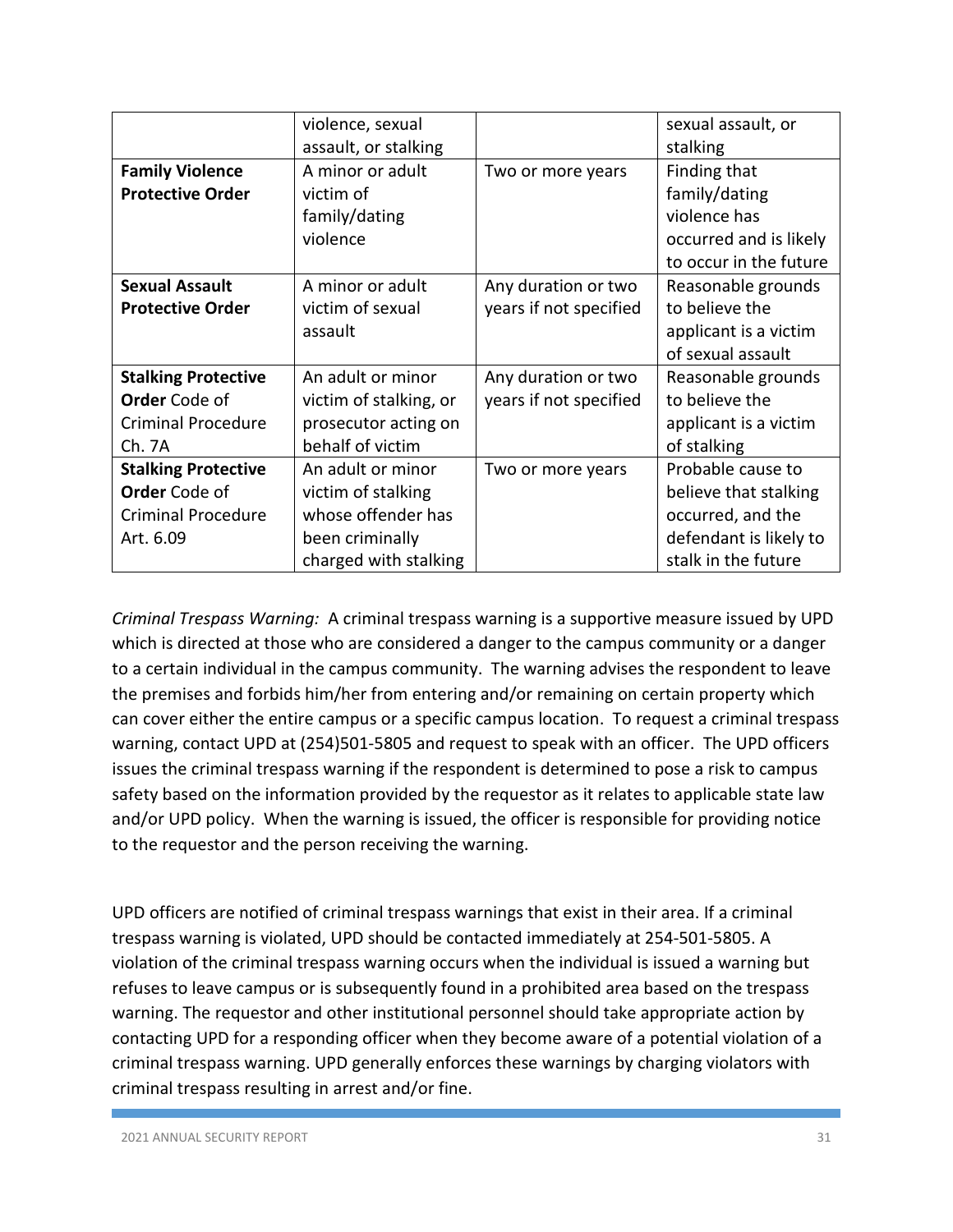Other Legal Options: Texas Crime Victim's Rights, Texas Crime Victims Compensation Fund and other information upon request. Or visit the Office of the Texas Attorney General's website at [https://www.texasattorneygeneral.gov/cvs/crime-victims-compensation.](https://www.texasattorneygeneral.gov/cvs/crime-victims-compensation)

# Investigations and Disciplinary Proceedings for Sexual Assault, Dating Violence, Domestic Violence, Stalking and Related Retaliation

Proceedings from an allegation of sexual assault, dating violence, domestic violence, or stalking are provided in a prompt, fair, and impartial manner from the initial investigation to the final result, including any appeals. The investigation provides that:

• Both the complainant(s) and the respondent(s) must receive equitable treatment in all facets of the investigation and resolution process including, but not limited to, the right to an advisor (if any), the right to present evidence and witnesses, and the right to be informed of the outcome of the investigation.

• Timely and equal access to any information (inculpatory and exculpatory) discovered during the investigation as well as any information that will be used during informal and formal disciplinary meetings and hearings will be provided to the complainant, respondent, and appropriate officials.

• During the investigation the complainant and respondent have timely notice of meetings at which the complainant or respondent, or both, may be present.

• Determinations use the preponderance of the evidence standard, i.e., what is more likely than not to be true, based on the totality of the available evidence.

• If the respondent has multiple roles at the university, such as when the respondent is both a student and an employee, the Chief Compliance Officer will consult System Ethics and Compliance Office (SECO) and with other relevant university officials and determine which procedure(s) to follow in the investigation and resolution of the allegations of prohibited conduct as well as other policy violations. The Chief Compliance Officer will consider the known facts and circumstances, including which role predominates in the context of the prohibited conduct.

Individuals conducting investigations and other decision makers, at a minimum, receive annual training on the issues related to sexual assault, dating violence, domestic violence, and stalking and how to conduct an investigation and hearing process that protects the safety of victims and promotes accountability. All of those involved in the administration of civil rights complaints at the university (including but not limited to: reporting, administering, investigating, adjudicating, advising, and informal resolution) complete annual training specific to their roles in accordance with requirements established by SECO in System Regulation 08.01.01, Appendix B, Minimum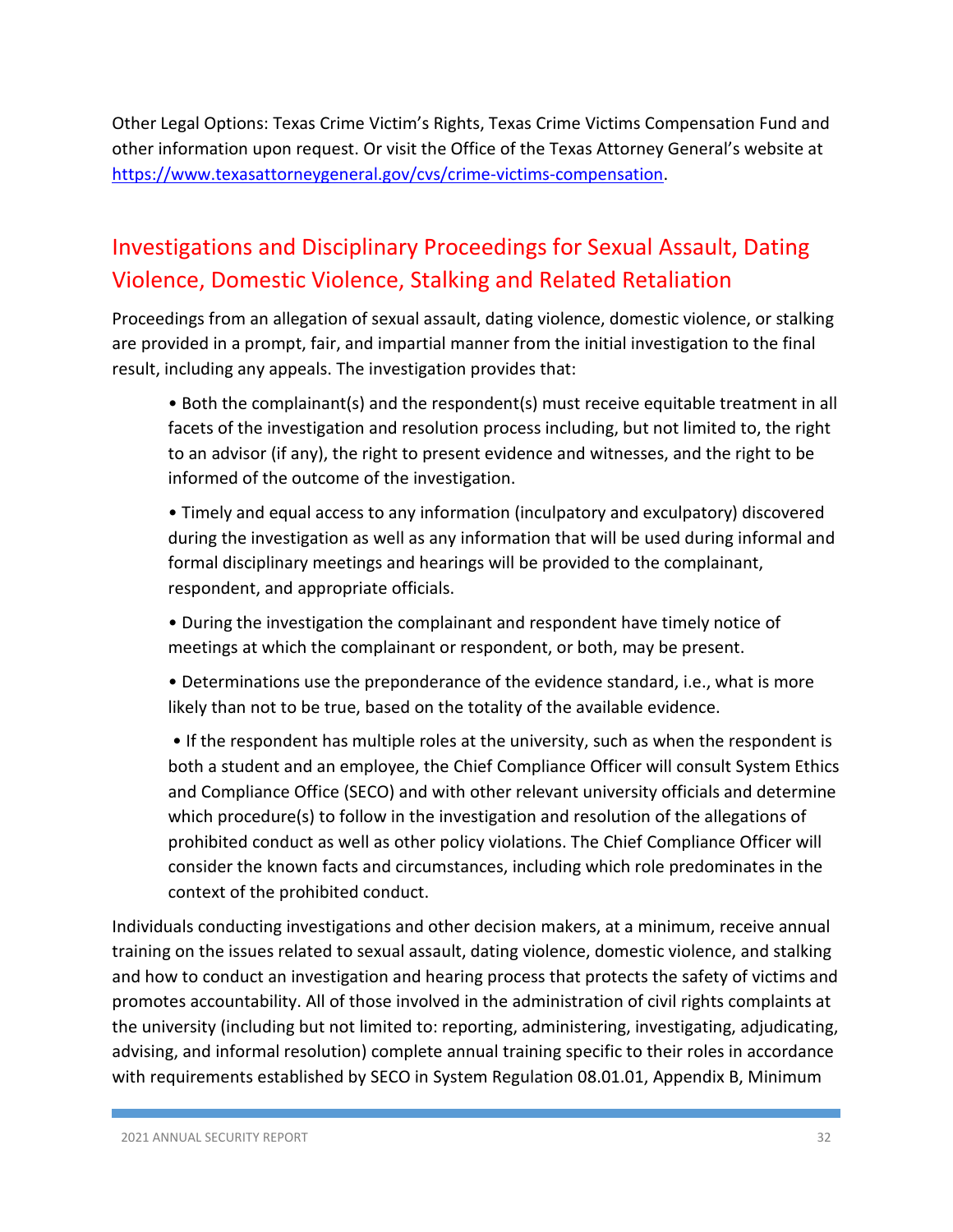Training Requirements for Civil Rights Investigations, Advisement, Adjudication, Appeals, and Informal Resolution in The Texas A&M University System. Minimum training requirements include university rules and procedure, applicable federal and state laws, how to conduct comprehensive civil rights investigations and prepare reports, trauma-informed investigation techniques and considerations, due process protections, how to value and weigh evidence and assess credibility, sanctioning, appellate processes, etc.

Complaints are initially reviewed by the Title IX Coordinator, to assess and address safety, and to determine whether a violation of the System Regulation 08.01.01 and/or Rule 08.01.01.D1 and/or any other university rule, SAP, code, or policy could have occurred. During the initial review and preliminary assessment the Title IX Coordinator will:

- Inform the complainant about options for formal and informal resolutions and solicit the complainant's preferred method for resolving the matter. Complainants may request a formal resolution, an informal resolution, or "no resolution" of the allegations of discrimination, harassment, retaliation, and/or complicity.
- Offer assistance to the complainant in submitting a written formal complaint that details the nature and circumstances of the allegations, including the names of the complainants and respondents.
- Offer supportive measures to the complainant

## No Investigation

No investigation requests made by the complainant will be considered by the member in the context of the member's duty to provide a safe and nondiscriminatory work, educational, and campus living environment. This may require that the member take actions when the complainant requests no action, such as when violence is involved, when the threat of violence exists, or when required by law, as in the case of elderly, disabled, or child abuse. A request to withhold information or not to investigate the alleged misconduct may limit the member's ability to respond. Circumstances to be considered are listed below:

- The nature and scope of the alleged conduct, including whether the reported behavior involves the use of a weapon;
- The respective ages and roles of the complainant and respondent;
- Whether there have been other reports of prohibited conduct or other misconduct by the respondent;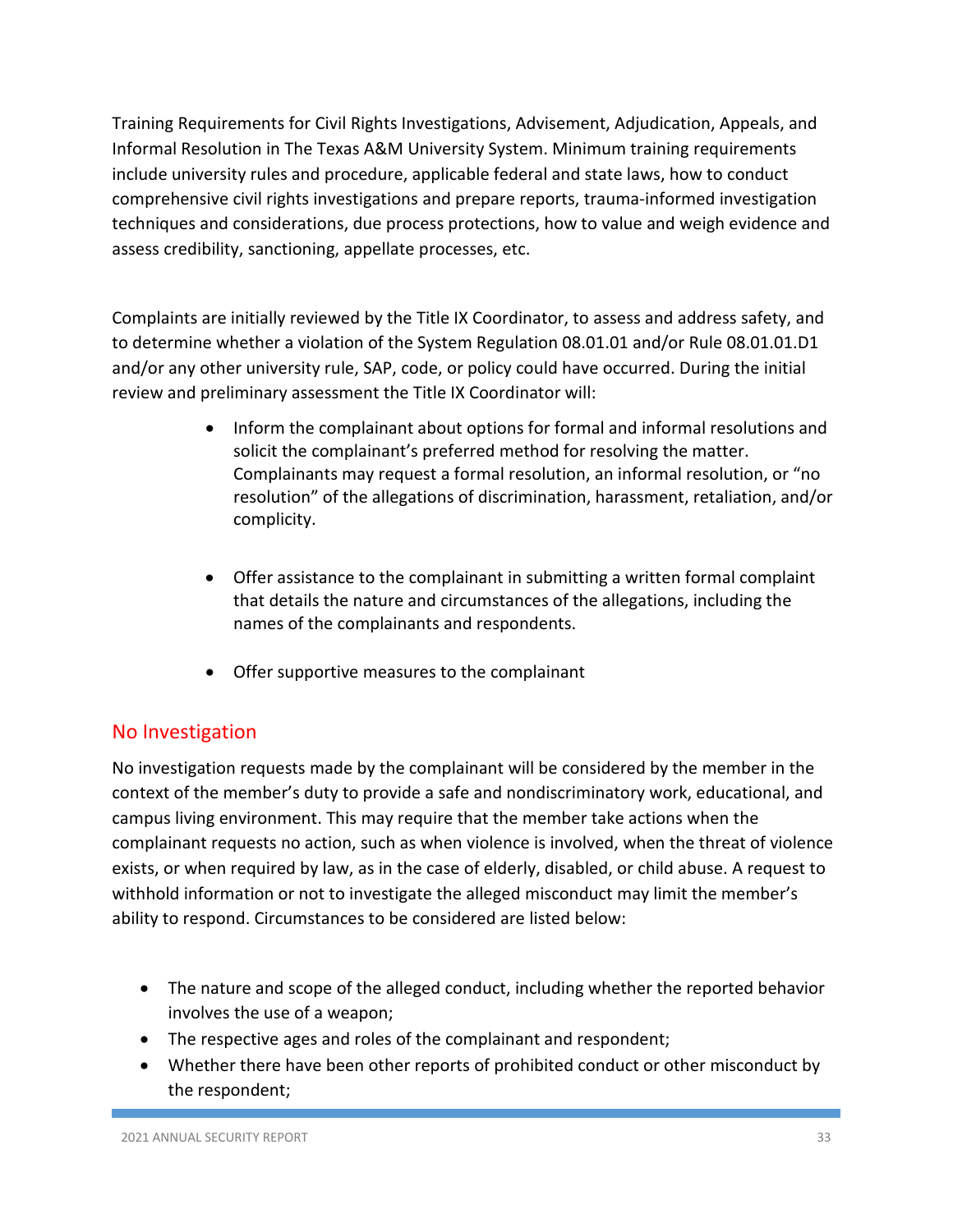- Whether the report reveals a pattern of misconduct related to prohibited conduct (e.g. via illicit use of drugs or alcohol) at a given location or by a particular group;
- Fairness considerations for both the complainant and the respondent;
- Whether the university possesses other means to obtain relevant information and evidence;
- The university's obligation to provide a safe and non-discriminatory environment;
- Admissions of responsibility by the respondent, if any; and
- The impact of honoring the request on the complainant and the university community, including the risk of additional violence.

At any time prior to the determination of a final decision, the parties may seek informal resolution to resolve the complaint. The following conditions apply to informal resolution:

- Informal resolution is a voluntary process. No party may be compelled to participate in informal resolution. The university, in consultation with SECO, must agree to allow an informal resolution to move forward and must obtain the parties' voluntary, written consent to the informal resolution process.
- Prior to an informal resolution, the parties will be provided with: (a) written notice of the allegations; (b) the requirements of the informal resolution process, including the circumstances under which it precludes the parties from resuming a formal complaint arising from the same allegations; and (c) the consequences of withdrawing from the informal process and resuming the formal process, and including the records that will be maintained or could be shared.
- Once a party agrees to participate in informal resolution, they may withdraw from the process at any time prior to a final agreement and resume the formal grievance process. Information shared in the informal resolution process may not be introduced into the formal process without independent evidence.
- Once a final agreement is established through informal resolution, the complaint may not return to the formal complaint process unless one or both parties' fails to abide by any conditions established in the agreement.
- Informal resolution options include mediation, restorative conferences, shuttle facilitation, and other forms of facilitated dialogue.
- Mediation may not be used to resolve complaints of rape, statutory rape, dating violence, domestic violence, or any case in which imminent threats of harm may exist.
- The university may not offer an informal resolution process in sex-based complaints unless a formal complaint is filed and may not offer or facilitate an informal resolution process to resolve allegations that an employee sexually harassed a student.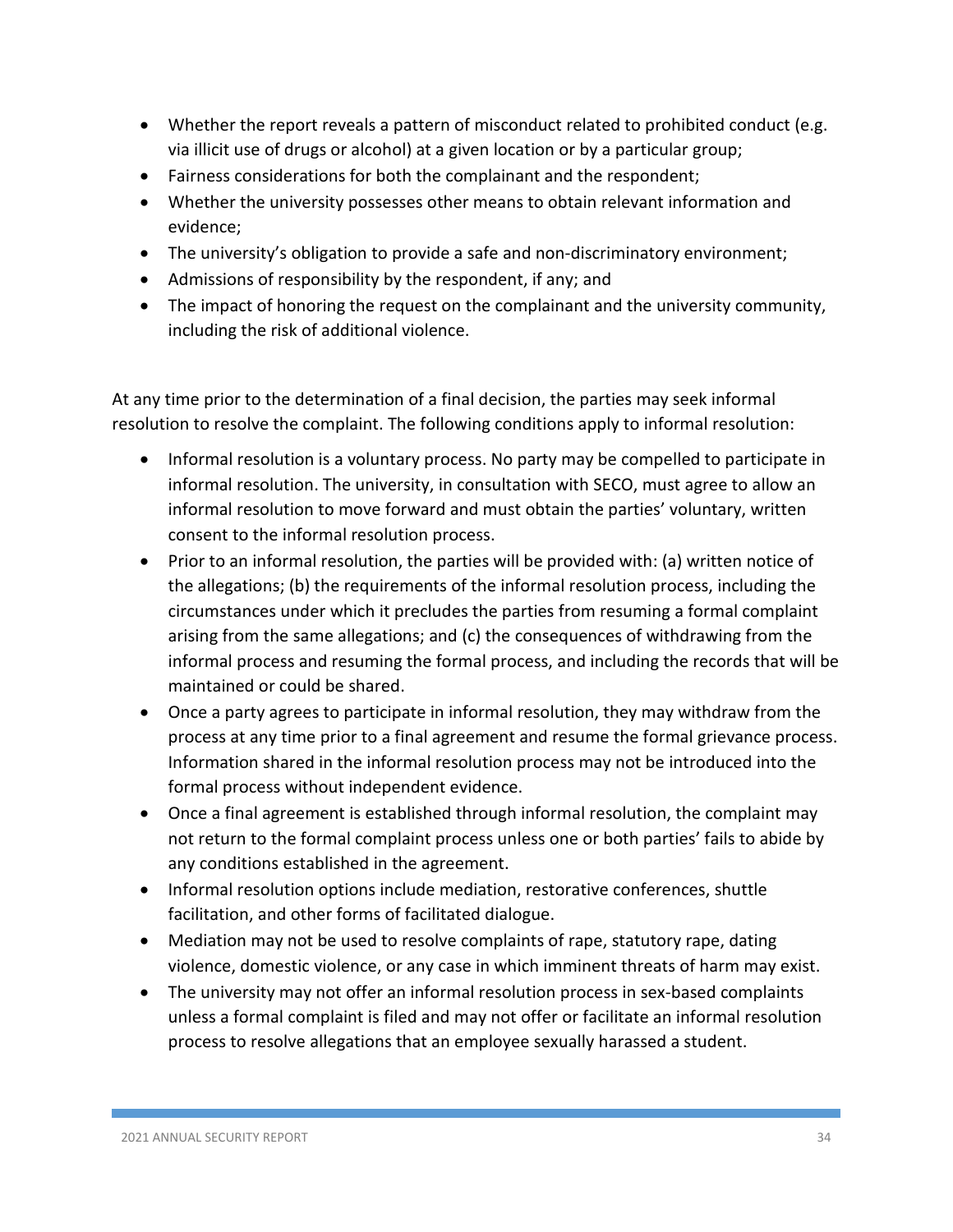## Formal Resolution

Upon receipt of a report, the Title IX Coordinator or Chief Compliance Officer may consult with the Texas A&M University System Office of General Counsel (OGC) as needed and make a preliminary determination about whether to conduct a formal investigation of the allegations.

If it is determined that there is insufficient information to proceed with an investigation; or that the allegations are baseless; or that the allegations, if true, would not constitute conduct prohibited by System Regulation 08.01.01 and/or Rule 08.01.01.D1; or, that an investigation will not occur due to the complainant's request for no resolution, the Title IX Coordinator or Chief Compliance Officer may, after consultation with OGC:

- dismiss the complaint,
- close it for insufficient evidence to investigate or lack of jurisdiction,
- refer the report to a different office at the university (the university office may review the conduct and take appropriate action, including but not limited to, disciplinary action against the respondent for violations of other university rules, codes, regulations, policies, or SAPs, if applicable), or
- with the consent of the parties, as well as the approval of SECO, refer the complaint to informal resolution (cases involving allegations based on sex require the submission of a formal complaint before they may be referred to informal resolution). The Office of Institutional Compliance will notify the complainant of such action in writing. Complaints that have been dismissed or referred may be appealed in accordance with the appeal procedures section of this policy.

Once it has been determined that the university will proceed with a formal investigation, the Chief Compliance Officer will appoint the Investigative Authority (IA) within 5 business days to initiate the process of determining whether a violation of System Regulation 08.01.01 or other university rule, SAP, code, or policy occurred. The Title IX Coordinator, Chief Compliance Officer (or designee) shall simultaneously notify the complainant(s) and respondent(s) in writing of the commencement of the investigation. The notice of investigation will include:

- receipt of the complaint stating the allegation of a violation of this System Regulation 08.01.01;
- interim supportive measures, if any;
- admonishments regarding cooperation and prohibiting retaliation;
- any informal resolution process that may be available; and
- an unreacted version of the complaint to an employee respondent(s) and their advisor, if applicable, with admonishments regarding privacy
- the appointed IA; the appointed Designated Administrator (DA) and Appellate Authority (AA);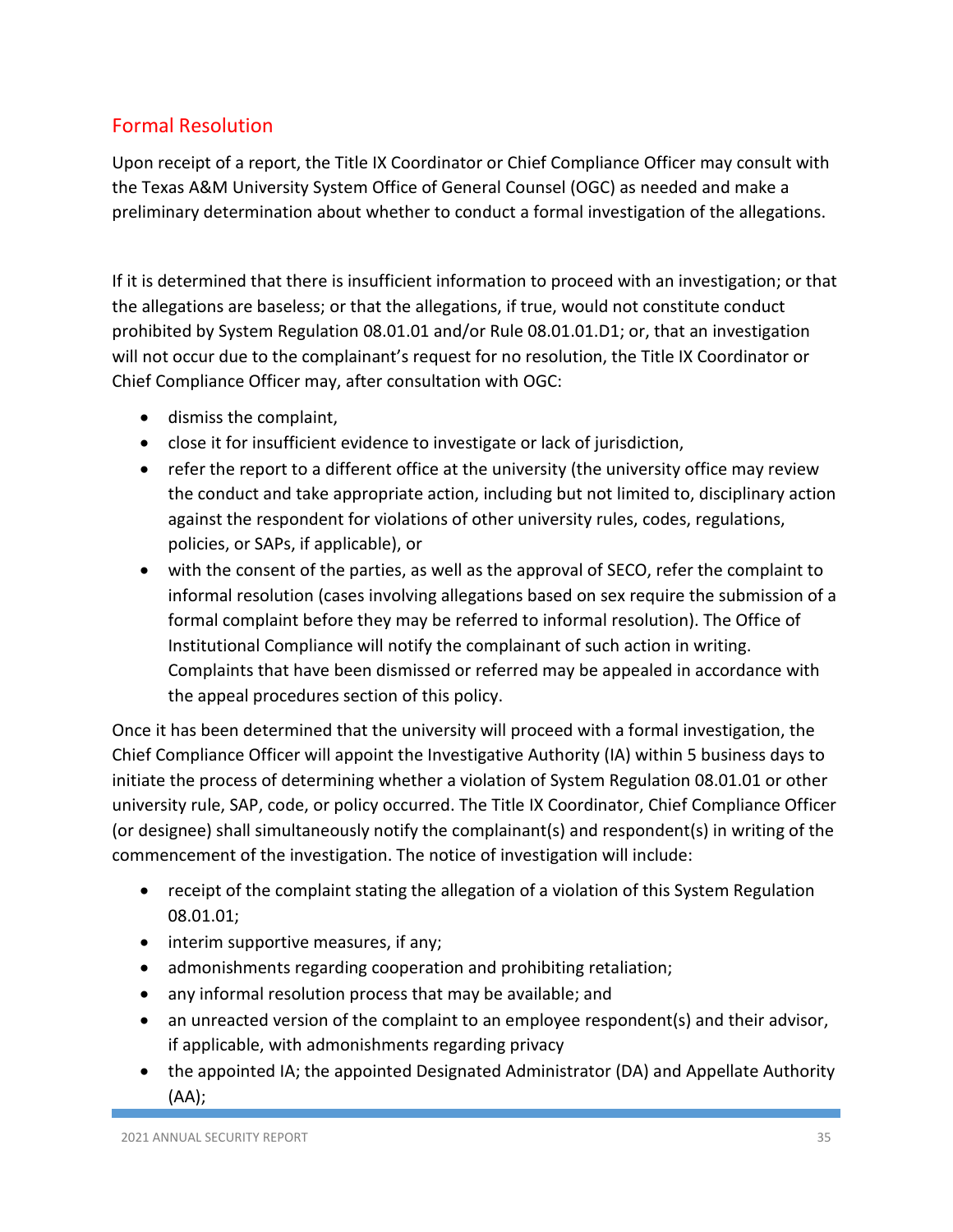If in the course of an investigation the university decides to investigate allegations about the complainant or respondent that were not included in the original notice, the university must provide notice of the additional allegations to the parties.

The IA will review the complaint, conduct a prompt, fair, thorough, and impartial investigation.

During the investigation, the complainant and the respondent will have the equal opportunity to present witnesses, including fact and expert witnesses, and other inculpatory and exculpatory evidence; each party will have the ability to discuss the allegations under investigation and to gather and present relevant evidence. The university will provide the parties with the same opportunities to have others with them during the grievance proceeding, including the opportunity to be accompanied to any related meeting or proceeding by the advisor of their choice; and not limit the choice or presence of the advisor in any meeting or grievance proceeding. The university reserves the right to apply restrictions regarding the extent to which advisors may participate in the proceedings. Advisors who fail to adhere to established rules may be dismissed from the process at the discretion of the university.

During the investigation, both the complainant and respondent may have others present during any institutional proceeding, including the opportunity to be accompanied to any related meeting or proceeding by an advisor of their choice. The advisor may be present at any time in which the party participates in the investigation and resolution process, including the filing of the complaint, the interview with the IA, and all other meetings related to the investigation and resolution of the complaint. A party may select any person to be an advisor. An advisor may be an attorney.

If the allegations are related to sexual harassment or sex-based misconduct, a party must have an advisor for the formal hearing to provide guidance and to conduct cross examination. If a party does not have an advisor for a hearing involving sexual harassment or sex-based misconduct allegations, the university will appoint an advisor for the party.

All parties, including advisors, are informed of participation restrictions before a proceeding is conducted so that parties understand and respect the limitations.

Within 30 business days, the IA will prepare an initial draft investigation report at the conclusion of the investigation and provide it to OGC for review. OGC will coordinate with SECO and provide its review of the initial draft investigation report to the IA within 10 business days. The IA will have 5 business days to create a final draft investigation report and share that document electronically with both the complainant and respondent.

The complainant and the respondent will be given 10 business days to review the final draft investigation report and evidence and submit a written response to the IA for the IA to consider prior to final completion of the investigative report.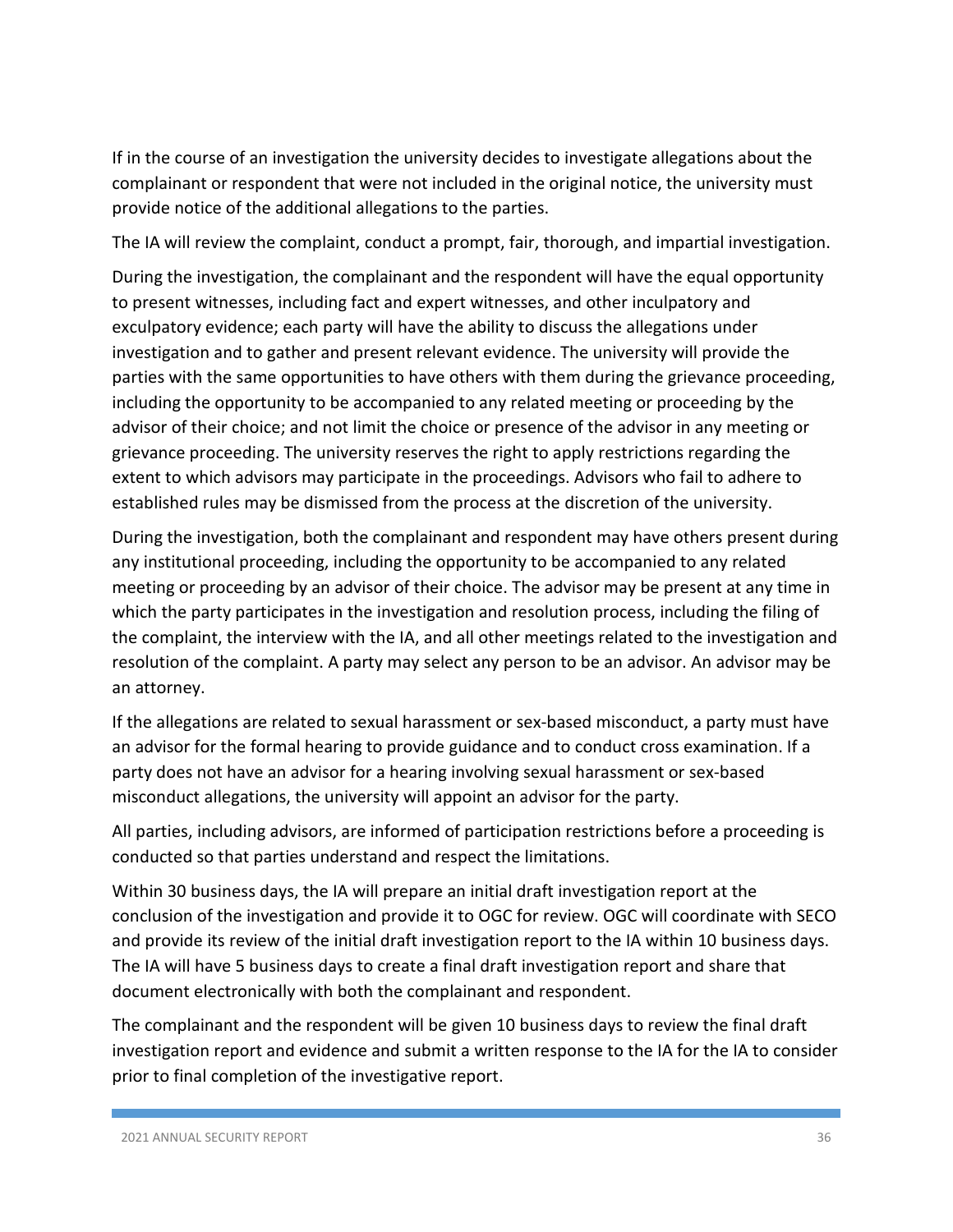At the conclusion of the review and respond period, The IA will then have 5 additional business days to prepare a final report (as amended, if applicable), and forward it along with exhibits, responses from the parties, and other information directly related and relevant to the allegations, to OGC and SECO for legal review. OGC and SECO will then have 5 business days to provide feedback to IA. The latter review provided by OGC and SECO may be waived by mutual agreement between the university and OGC/SECO if no substantive changes were made following the initial review. After receiving the legal review, the final report shall be submitted to the DA for decision-making and sanctions.

Time frames for the receipt, investigation, and adjudication of complaints may be extended for good cause with written notice to the complainant and respondent of the delay and/or extension and the reasons therefor. Good cause is to be determined by the member in consultation with OGC and SECO and reasonable extensions may be granted at the discretion of the member. The investigative authority should send an extension request, if needed, to the Chief Compliance Officer.

The respondent is presumed to not have engaged in prohibited conduct until the Designated Administrator (DA) finds that there is sufficient evidence based on a preponderance of the evidence to find that the respondent has violated System Regulation 08.01.01 and/or Rule 08.01.01.D1. If violation(s) are found, the DA may issue sanctions.

# **Procedures governing the resolution of all sexual harassment and sex-based misconduct allegations**

The university's Chief Compliance Officer will appoint a university official and/or a hearing officer to be the decision maker. The university official and/or hearing officer will render decisions in cases with allegations against employees, third parties, and students.

The hearing officer or hearing panel will review the unredacted final investigation report, the documentary evidence, the record of the hearing (if applicable), and any other relevant information. The DA or designee will provide the final investigative report and exhibits to the parties. The parties will also be provided a pre-hearing conference to review the hearing process as well as to explore any available options for informal resolution. The parties have at least 10 business days to review the final investigative report and to respond in writing to the DA (if desired) prior to the hearing. The DA has the sole discretion to determine the relevance of evidence and whether it should be heard at a hearing. The Rules of Evidence do not apply in hearings. At any time prior to the adjudication of a formal complaint, the parties may seek informal resolution to resolve the complaint.

Unless waived by the parties, following the pre-hearing conference the parties will be given a minimum of 5 business days' notice of any formal hearing. The notice must include the date,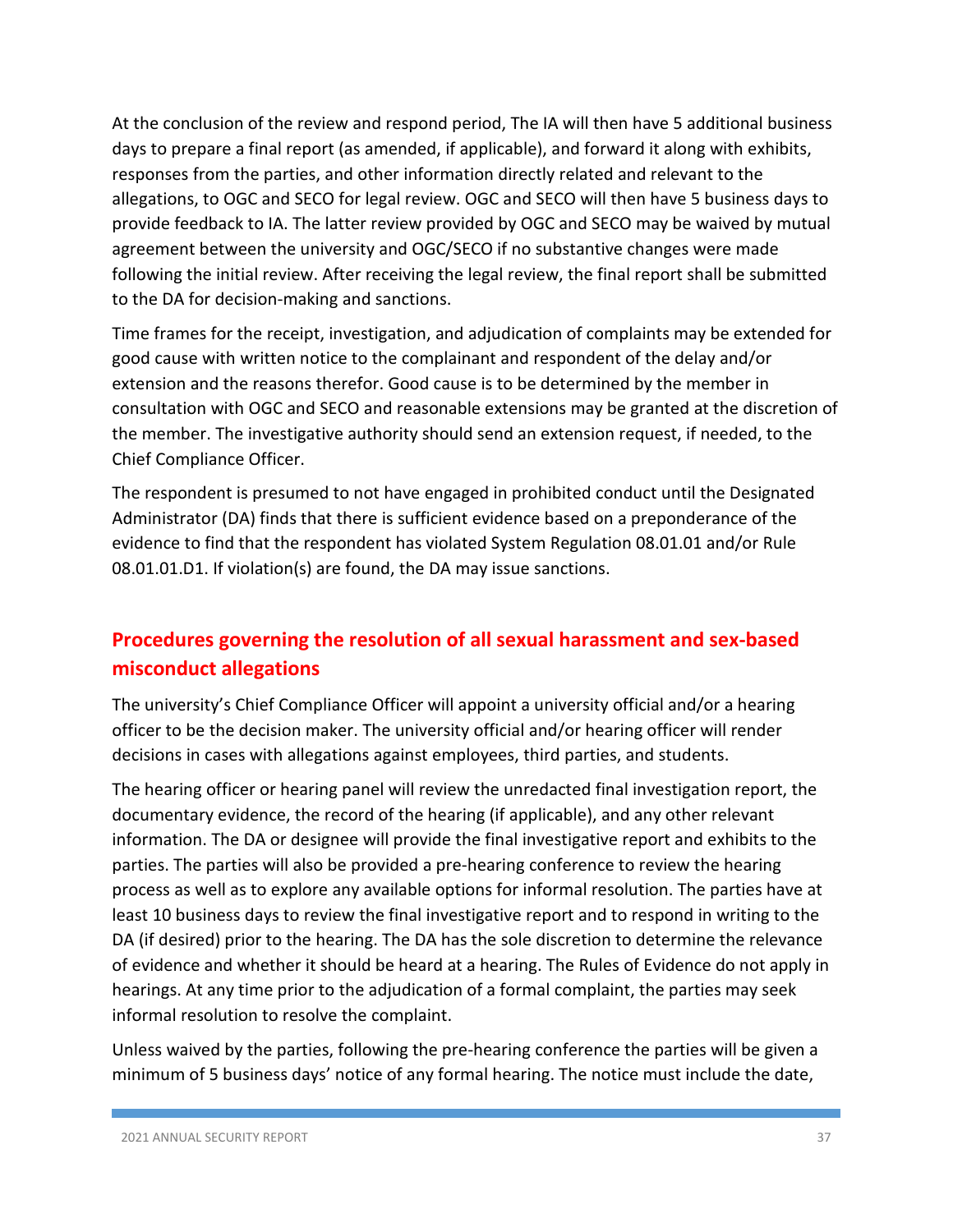time, and location of the hearing, as well as instructions for those participating in hearings through online means.

The university will conduct a live hearing to allow the parties to question witnesses, submit evidence or information, and to allow the hearing officer or hearing panel and the parties' advisors to cross-examine other parties or witnesses. The complainant and the respondent at a hearing must have an advisor with them. In cases in which a party does not have an advisor, the university will provide a trained advisor to assist them in the hearing process.

Cross-examination of the complainant, respondent, and any witnesses may not be conducted by the opposing party but must be conducted by their advisor. Questions are to be directed to the hearing officer or hearing panel chair, who will determine whether or not each question will be admitted into the hearing. If a question is deemed repetitious or not relevant, the hearing officer or hearing panel chair must explain the decision to exclude it. When parties are being subject to cross-examination, the advisor may not answer on behalf of the party.

The hearing officer or hearing panel chair will preside over the hearing and make final determinations on the relevance of questions and evidence asked during the crossexamination. Questions and evidence about the complainant's sexual predisposition or prior sexual behavior are not relevant, unless such questions and evidence about the complainant's prior sexual behavior are offered to prove that someone other than the respondent committed the alleged conduct, or if the questions and evidence concern specific incidents of the complainant's prior sexual behavior with respect to the respondent and are offered to prove consent.

If a complainant, respondent, or witness is not in attendance at a live hearing, the hearing officer or hearing panel chair cannot rely on the previously submitted statements of the absent party in reaching a determination, but may utilize all other evidence, including witnesses who interacted with the absent party, but not hearsay testimony of what the absent party told that individual. A complainant, respondent, or witness statement can also not be utilized in a determination if that person refuses to submit to cross-examination at a live hearing. The hearing officer or hearing panel chair cannot draw an inference regarding responsibility based solely on a party's or witness's absence from the live hearing or refusal to answer crossexamination or other questions.

Following the hearing, the hearing officer or hearing panel chair will develop a draft result (hereafter called decision), based on the preponderance of the evidence, as to a) whether or not the alleged conduct occurred; and b) whether each allegation is substantiated, unsubstantiated, or there is insufficient information to substantiate that the respondent violated System Regulation 08.01.01 and/or Rule 08.01.01.D1. If applicable, the hearing officer or hearing panel chair will also include a decision as to whether the respondent violated any other university regulation, code, policy, SAP, or rule. If the hearing officer or hearing panel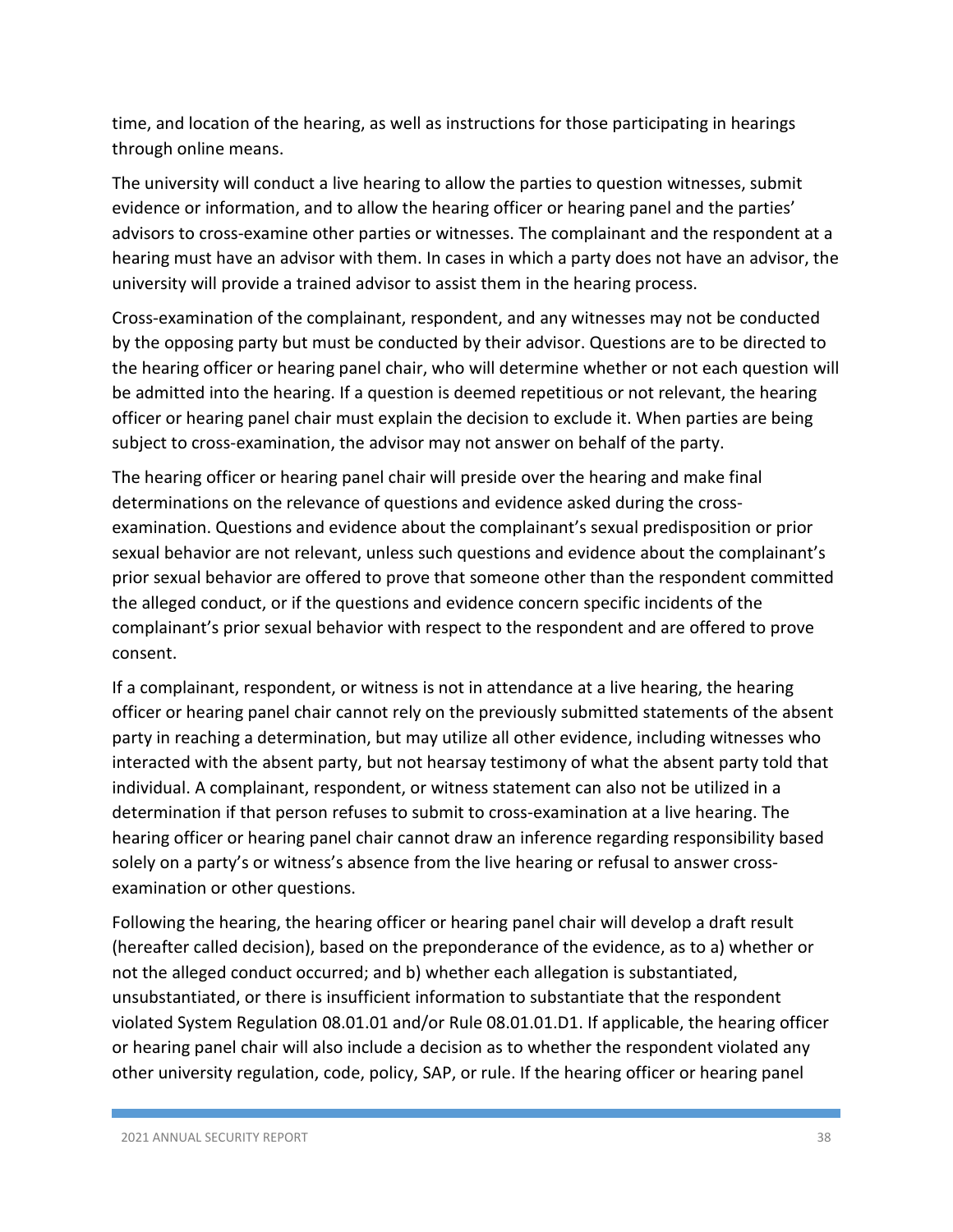chair determines that any regulations, policies, rules, SAPs, or codes have been violated, the hearing officer or hearing panel chair will consider any information about impact, mitigation, aggravation, and the respondent's character (see factors listed in the Sanctioning Considerations section on page 42) and include a decision about sanctions. The hearing officer or hearing panel chair will submit the draft to SECO within 2 business days. SECO will have a maximum of 3 business days to provide feedback to the hearing officer or hearing panel chair. Hearings will be closed to the public.

Thereafter, the hearing officer or hearing panel chair will have a maximum of 3 additional business days to issue a decision letter. The decision letter must be sent simultaneously to notify the parties, in writing, of the decision on responsibility and sanctions except when to do so would violate state or federal law [e.g. Family Education Rights and Privacy Act (FERPA)]. The decision must include any sanctions imposed by the institution. Notwithstanding section 444 of the General Education Provision Act (20 U.S.C. 1232g), commonly referred to as FERPA, the decision letter must include the rationale for the decision and the sanctions. The decision will include information about appealing the decision and/or sanctions.

Decision letters must include (1) identification of the allegations; (2) a description of the procedural steps taken from the receipt of a formal complaint through determination, including any notifications to the parties, interviews with parties and witnesses, site visits, methods used to gather other evidence, and hearings held, if any; (3) a finding for each allegation as to whether the conduct occurred and findings of fact supporting the determination; (4) conclusion regarding the application of the university's conduct standards to the facts; (5) a statement of, and rationale for, the result as to each allegation including a determination regarding responsibility (substantiated, unsubstantiated, or there is insufficient information to substantiate that the respondent violated System Regulation 08.01.01 and/or Rule 08.01.01.D1), any disciplinary sanctions the university imposes on the respondent, and whether remedies designed to restore or preserve equal access to the university's education program or activity will be provided by the university to the complainant, and; (6) the university's procedures and permissible bases for the complainant and respondent to appeal the decision and/or sanctions. If it was alleged that any other system regulations or university rules, SAPs, codes, or polices were violated, there will be a statement of responsibility as to these allegations as well. The decision on responsibility made by the hearing officer or hearing panel chair does not constitute an employment action with respect to faculty and non-faculty employees. Any sanction against an employee, imposed as a result of a substantiated finding, will constitute an employment action.

If for any reason there is reasonable cause for the university to delay the issuance of the decision letter, this will be communicated to the parties by the hearing officer or hearing panel chair or designee. If a student respondent withdraws or graduates from the university pending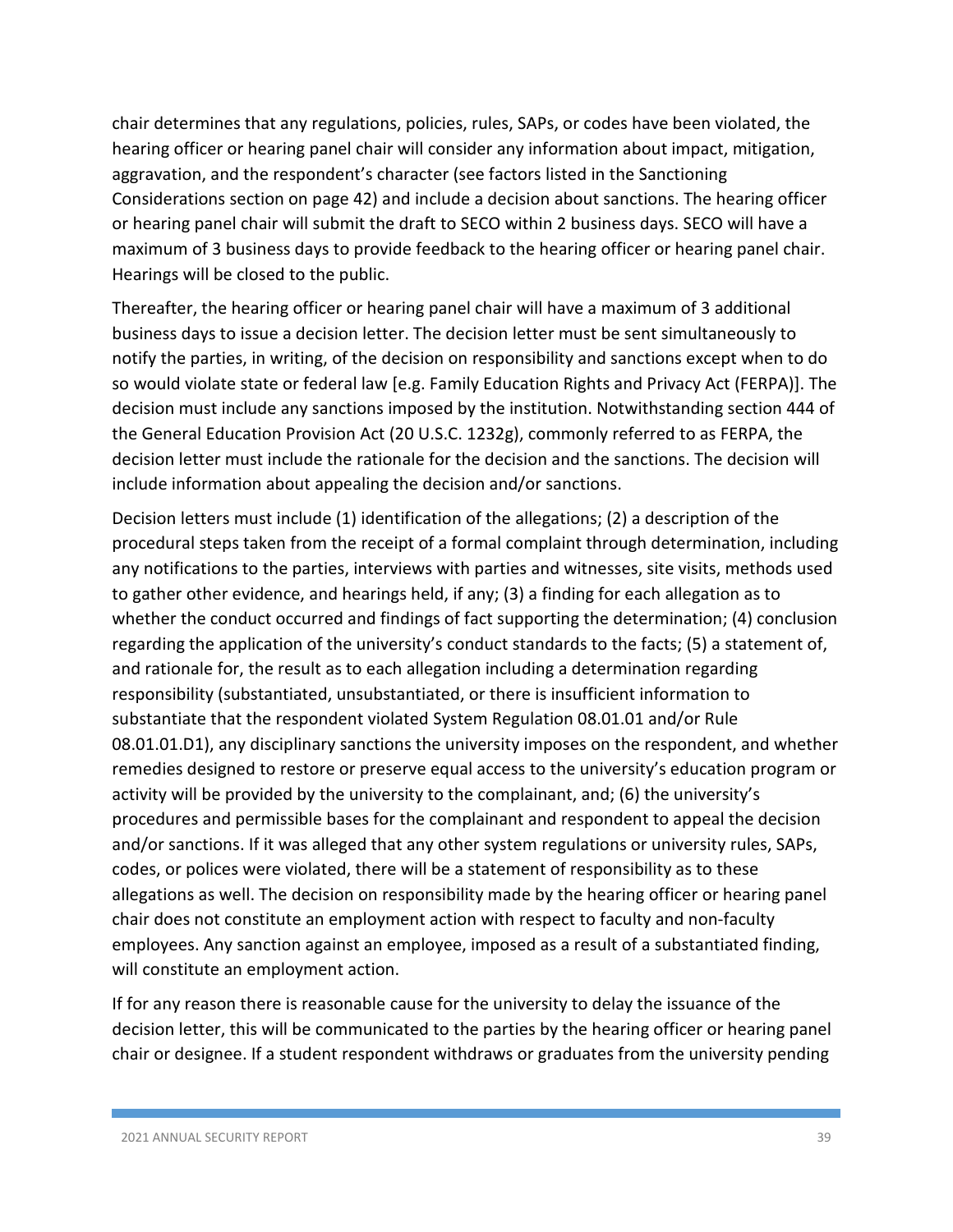the resolution of a complaint, the process will continue and, the university will not issue a transcript on behalf of the student until the conclusion of the process.

Upon request by another postsecondary educational institution, the university must provide to the requesting institution any determination that a student violated the university's code of conduct by committing sexual harassment, sexual assault, sex-based misconduct, dating violence, domestic violence, and/or stalking based on sex.

The goal is to resolve complaints in a reasonably prompt timeframe; however, extenuating circumstances requiring additional time may necessitate an extension for good cause. Written notice of the delay and the reason for the delay is provided to the complainant and the respondent by the Office of Institutional Compliance or designee.

# **Procedures governing the resolution of all other civil rights complaints (allegations other than sexual harassment and sex-based misconduct)**

Following are the resolution procedures for non sex-based complaints based on race, color, religion, national origin, age, disability, genetic information, and/or veteran status. When a complaint involves allegations of misconduct that involve both sex-based allegations and allegations of other civil rights violations, the process shall be conducted under the requirements established for sex-based offenses.

The hearing officer or hearing panel chair will review the unredacted final investigation report, the documentary evidence, and any other relevant information. At any time prior to the adjudication of a formal complaint, the parties may seek informal resolution to resolve the complaint.

The DA will develop a draft decision, based on the preponderance of the evidence, as to a) a finding for each allegation as to whether conduct occurred; and b) a finding of responsibility for each allegation: substantiated, unsubstantiated, or there is insufficient information to substantiate that the respondent violated System Regulation 08.01.01 and/or Rule 08.01.01.D1. If it was alleged that any other system regulations or university rules, SAPs, codes, or policies were violated, there will be a statement of responsibility as to these allegations as well.

The DA will submit the draft decision to OGC within 5 business days after receiving the final investigation report and consult, as needed, with respect to sanctioning. OGC will coordinate with SECO and provide its review of the draft decision within 5 business days. For a complaint against a student, it may be impractical for OGC to review the intended decision prior to issuance by the DA. Universities are therefore exempt from obtaining OGC review of the decision, for student complainants, prior to issuance but may request assistance from OGC and SECO when needed.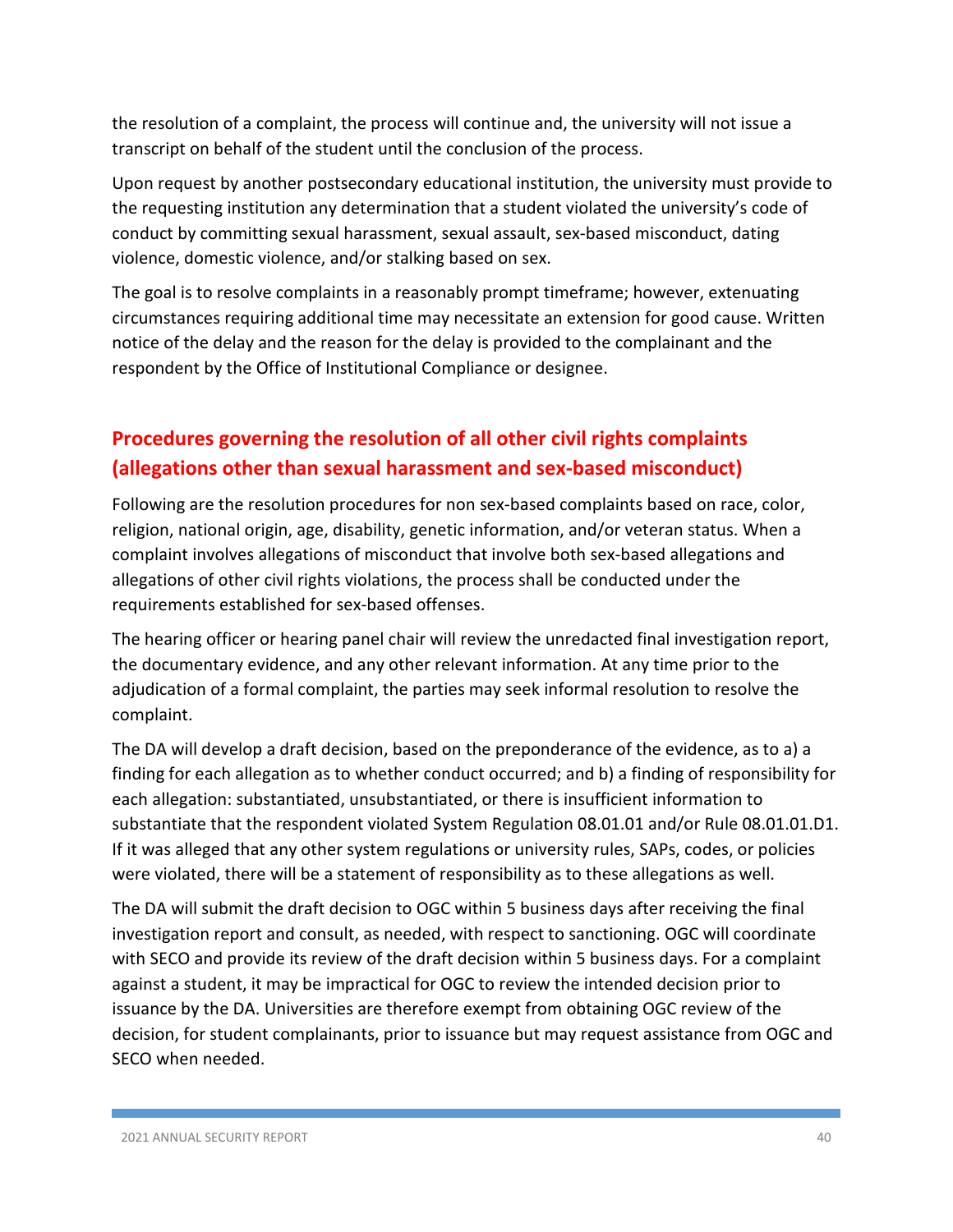The DA will have 5 business days to finalize the decision and simultaneously notify the parties, the IA, and any other university official with a need to know, in writing, of the decision and sanctions. In cases in which the allegations are substantiated, the final decision will also be provided to an employee respondent's supervisor. The decision must include any sanctions imposed by the institution. Notwithstanding section 444 of the General Education Provision Act (20 U.S.C. 1232g), commonly referred to as FERPA, in the decision, the DA will state the rationale for the decision and the sanctions, if any. The final decision will include instructions for appealing the decision and/or sanctions.

Circumstances may warrant extensions to the time frames in this section. The DA should send an extension request, if needed, to the office or individuals who appointed them. Both the complainant(s) and the respondent(s) should be notified of any extensions in writing.

#### Sanctioning Considerations

In determining appropriate sanctions, many factors may be considered. Factors include, but are not limited to:

- the expressed wishes of the complainant(s),
- the nature of the conduct,
- the impact of the conduct on the complainant(s) and university community and the need to protect the safety of the university community,
- prior disciplinary history of the respondent,
- whether the respondent has accepted responsibility for the conduct,
- the necessity of any specific action in order to eliminate the discrimination, harassment, and/or retaliation and prevent its recurrence, as well as the need to remedy its effects on the complainant(s) or other university community members, and/or
- any other mitigating, aggravating , or compelling circumstances.

#### Sanctioning for Employees

If an employee is found to have engaged in sexual harassment or sex-based misconduct, the sanction will be termination of employment. If an employee is found to have engaged in conduct prohibited by System Regulation 08.01.01 and/or Rule 08.01.01.D1 (other than sexual harassment and/or sex-based misconduct), the DA may assign appropriate sanction(s) which may have educational, restorative, punitive, and rehabilitative components. Sanctions include written warning or reprimand, required training and/or attendance at counseling, no contact directives, probation, suspension, and termination.

If an employee is found responsible for violating any other rule, policy, SAP, code, or regulation, the DA may assign appropriate sanction(s) or may refer the sanctioning to any other appropriate university administrator.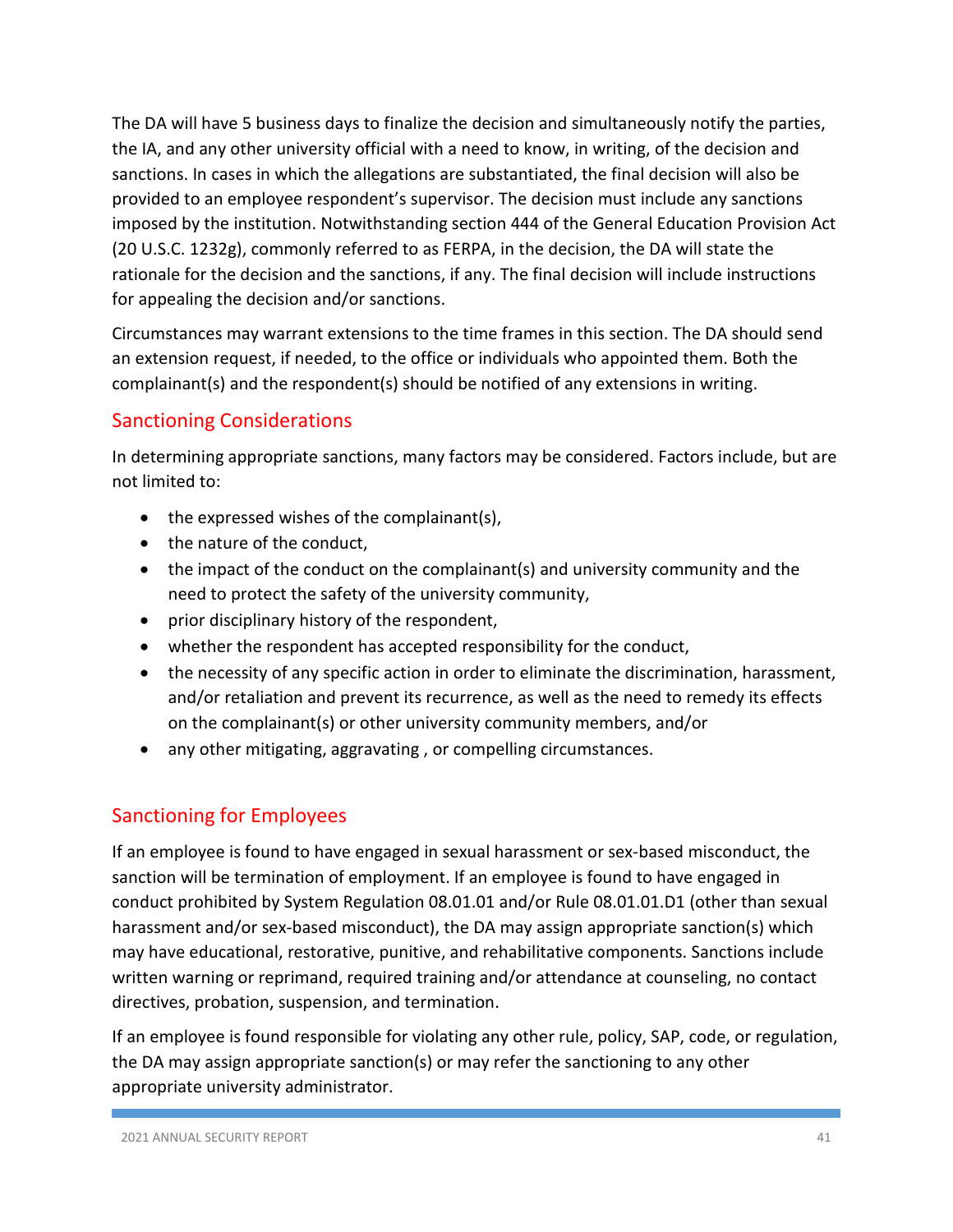Sanctioning for Students If a student is found responsible for sexual harassment or sex-based misconduct, the student will be sanctioned in accordance with the Texas A&M University-Central Texas Title IX Cumulative Student Sanctioning Matrix which is described in the following table. Behavior examples identified in the table are not intended to represent an exhaustive listing of sexual harassment or sex-based misconduct. If a student is found responsible for engaging in any other form of conduct prohibited by System Regulation 08.01.01 or Rule 08.01.01.M1, or if the student is found responsible for violating any other university rule or System regulation, the DA will assign appropriate sanctions which may have educational, restorative, and rehabilitative components and/or may place a student in a probationary or review status or separate the student from the university.

The Student Sanction Chart can be found at: [https://www.tamuct.edu/student](https://www.tamuct.edu/student-affairs/docs/TAMUCT-IX-Sanctioning-Matrices.pdf)[affairs/docs/TAMUCT-IX-Sanctioning-Matrices.pdf.](https://www.tamuct.edu/student-affairs/docs/TAMUCT-IX-Sanctioning-Matrices.pdf)

# **Appeals procedures governing the resolution of all sexual harassment and sexbased misconduct allegations**

An appeal of a complaint dismissal, hearing decision, and/or sanctions related to an allegation of sexual harassment or sex–based misconduct may be made by the complainant and/or the respondent. The Appellate Authority (AA), the individual or panel responsible for rendering appeal decisions, is assigned based on the status of the respondent. AAs shall not have had any previous involvement and/or participation in the investigation and/or decision pertaining to an appeal under review.

All appeals will be confined to a review of the record from the investigation and any relevant evidence, as well as the hearing officer or hearing panel chair's decision as related to the grounds for appeal. The appeal does not create an entitlement to a new investigation. The appeals process carries a presumption that the original decision was correct unless a preponderance of the evidence demonstrates that one or more of the conditions of the appeal are met, and that either or both parties was deprived of a fair process.

Appeals must be submitted in writing and must include a statement outlining the basis for the appeal and any evidence which supports the appeal. Appeals must be filed at the location and within the timeframe dated in the hearing officer or hearing panel chair's written notice of the decision (within 5 business days of notification of the decision). Decisions made by the DA shall not be final until an appeal deadline is passed, or when the appeal process is exhausted, or when all parties choose not to appeal.

To be a valid appeal, the appeal must: (1) be filed at the location and within the time frame stated in the DA's written notice; (2) identify one of the bases for appeal; and (3) provide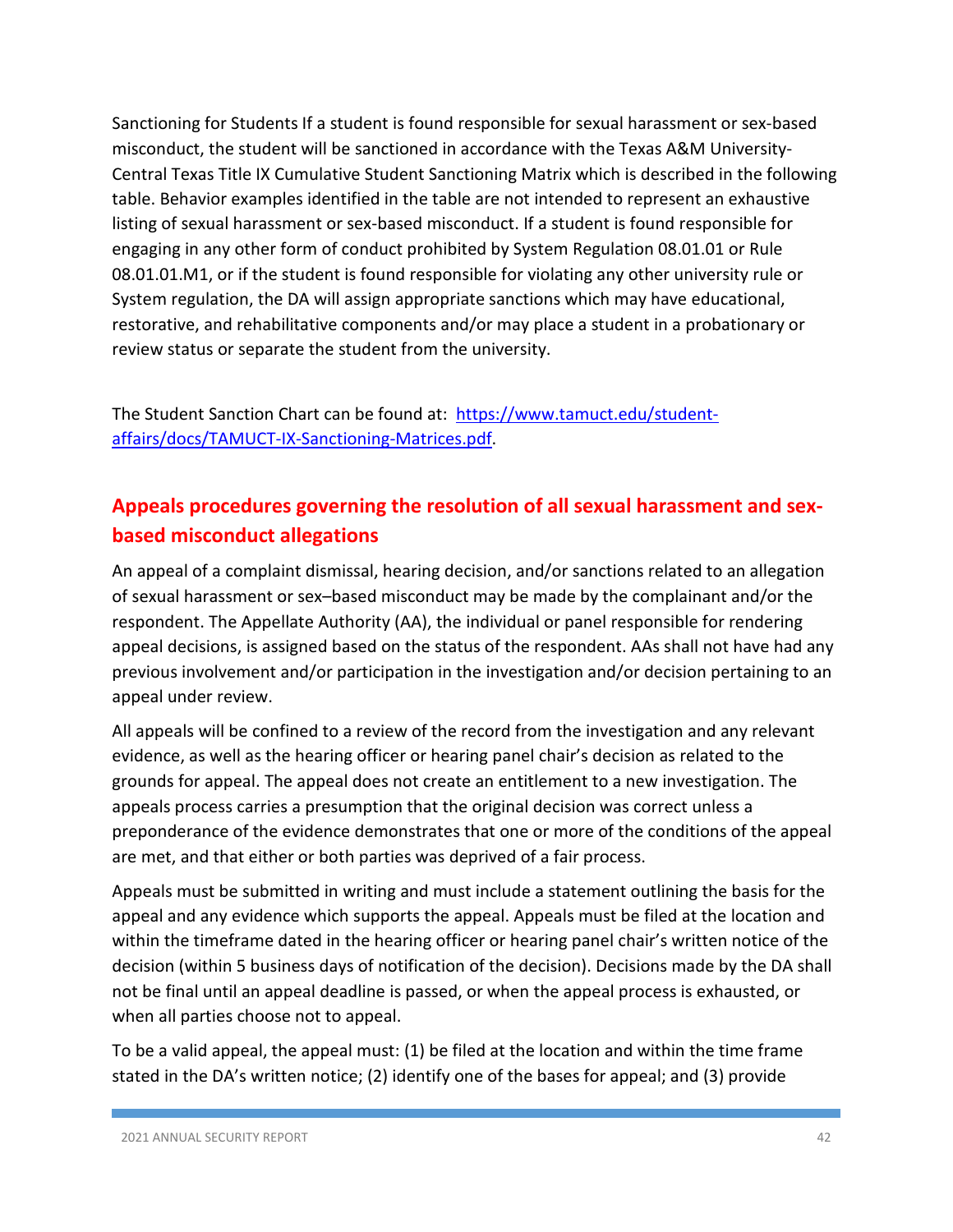credible information or evidence substantiating the identified bases for appeal. If the AA determines that an appeal is not valid, the AA will provide simultaneous written notice to the parties and the Office of Institutional Compliance that no valid appeal was filed and that the decision of the DA is final and the case is closed.

If a timely and valid appeal is filed by either party, the other party will be notified as soon as practical thereafter by the AA. The parties will be given 3 business days to review the appeal and submit a written response a) that provides support for or challenges the decision by the DA, and b) that responds to the appeal bases submitted by the appealing party. Any written response must be submitted to the AA.

The AA will review the investigation report, the hearing officer or hearing panel chairs decision on responsibility and/or sanctions, the documentary evidence, the record from the hearing (if applicable), and any other relevant information and render a written decision on the appeal. If both parties file a valid appeal, the AA will review both appeals and will render decisions accordingly.

The AA will render one or more of the following written decisions:

- (a) affirm the original finding and sanction;
- (b) affirm the finding and modify the sanction; or
- (c) remand the case to a new hearing or review.

Notwithstanding section 444 of the General Education Provision Act (20 U.S.C. 1232g), commonly referred to as FERPA, the AA will render a written decision simultaneously to the parties that includes a rationale for the decision as to each of the grounds appealed, changes occurring based on appeal, and when such results become final.

To the extent reasonably possible:

- For student respondents: The AA will provide the written decision simultaneously to the parties and OIC within 10 business days following the 3 business day review deadline. AAs are exempt from obtaining OGC review of decisions for student respondents prior to issuance but may request assistance from OGC and SECO when needed.
- For employee or third-party respondents: The AA will provide a draft decision to OGC for review within 5 business days following the 3 business day review deadline. System Office officials will provide its review of the draft decision to the AA within 5 business days. To the extent possible, the AA will provide a final written decision simultaneously to the parties and CREI within 5 business days of receipt of the review from the System Office. If the complaint on appeal is substantiated, the respondent's supervisor will also be informed.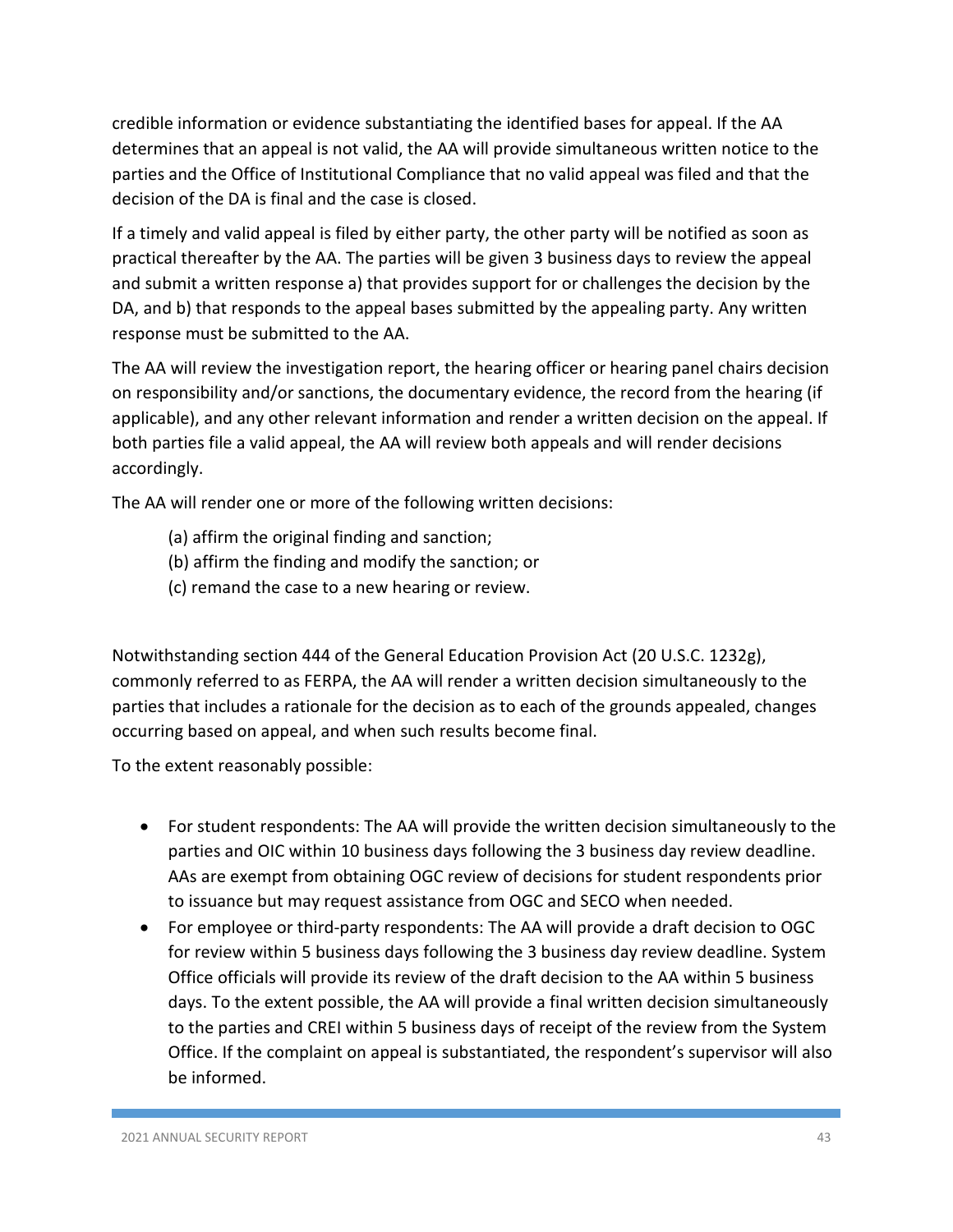The decision of the AA is considered be final and binding on all involved parties.

Circumstances may warrant extensions to the timeframes outlined in this section. The AA may send an extension request to the office or individual who appointed them with a rationale for an extension. If the extension is granted, the AA will notify the parties and CREI in writing.

# **Appeal procedures governing the resolution of other complaints (allegations other than sexual harassment and sex-based misconduct)**

Any employee disciplined pursuant to this regulation may appeal that action in accordance with System Policy 12.01, Academic Freedom, Responsibility and Tenure; System Policy 32.01, Employee Complaint and Appeal Procedures; System Regulation 32.01.01, Complaint and Appeal Procedures for Faculty Members; System Regulation 32.01.02, Complaint and Appeal Process for Non-faculty Employees; and/or other system policies or regulations as appropriate.

Any student receiving a sanction of separation (expulsion or suspension) pursuant to this regulation may appeal the sanction in accordance with the code of conduct for student grievances.

#### **Extensions**

The university will make every reasonable effort to comply with the timelines contained in this procedure. However, extensions may be obtained as appropriate under the circumstances. Time frames for the receipt, investigation, and adjudication of complaints may be extended for good cause. Good cause is to be determined by the university in consultation with OGC and SECO and reasonable extensions may be granted at the discretion of the university. OIC will simultaneously notify the complainant and respondent in writing of any extensions and the reason for the extensions.

#### Dismissals under Title IX

Cases involving allegations of sexual harassment, sexual assault, and dating violence, domestic violence, and/or stalking based on sex are subject to mandatory or discretionary dismissal from the Title IX process under federal law. However, at the discretion of the Title IX Coordinator, in consultation with OGC and SECO, cases dismissed from the Title IX process may be subject to investigation and adjudication as sex-based misconduct which provides for the same investigation and resolution process as cases meeting sexual harassment under Title IX.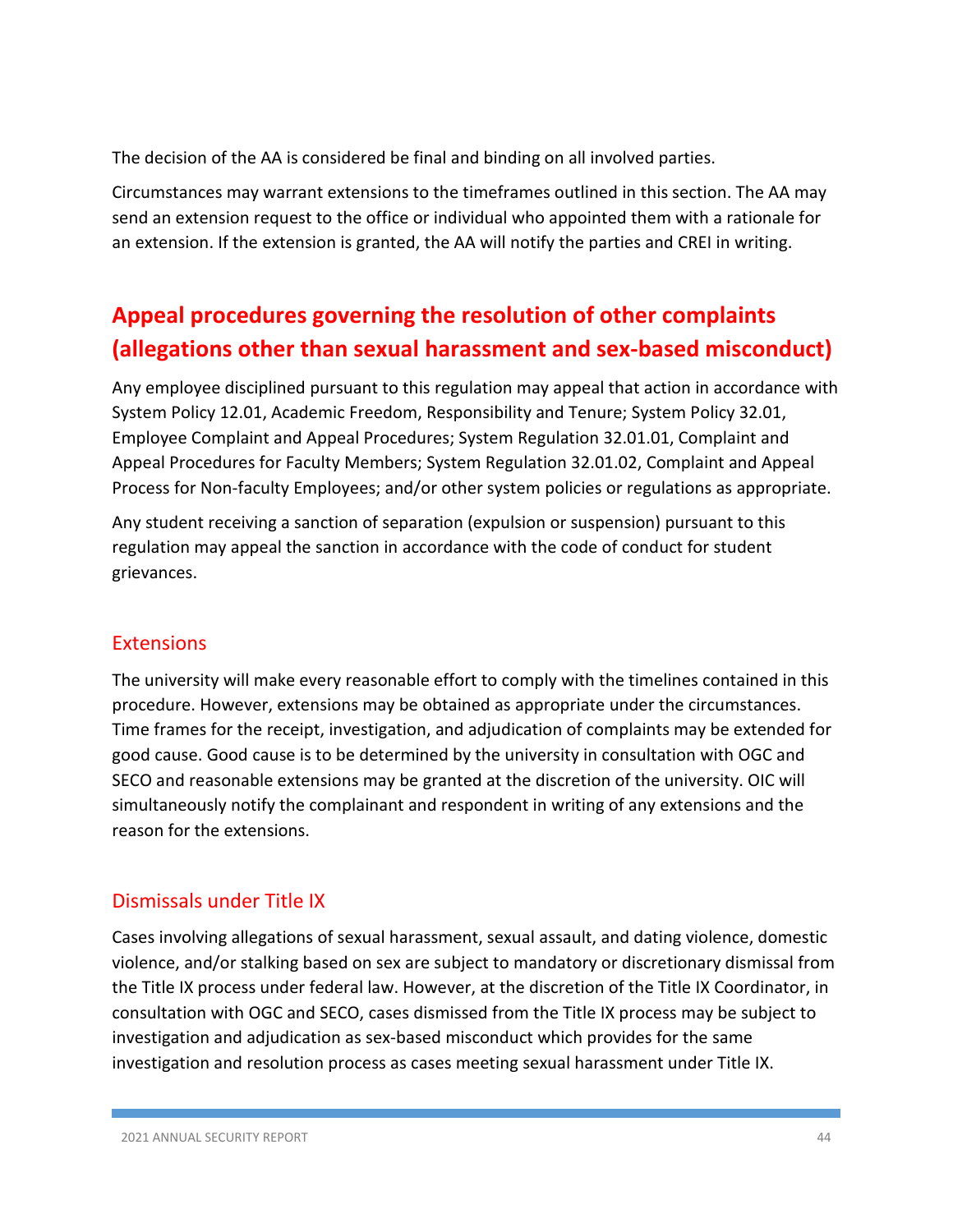## Mandatory dismissals

If the conduct alleged in the formal complaint would not constitute sexual harassment as defined even if proved, did not occur in the university's education program or activity, or did not occur against a person in the United States, then the university must dismiss the formal complaint with regard to that conduct for purposes of sexual harassment under Title IX only. Such dismissal does not preclude action under Sex-based Misconduct procedures or another provision of the university's conduct standards.

## Discretionary dismissals

The university may dismiss a formal complaint for the purposes of sexual harassment under Title IX if the complainant notifies the Title IX Coordinator in writing that the complainant wishes to withdraw it, if the respondent is no longer enrolled or employed by the university, or if specific circumstances prevent the university from collecting evidence sufficient to reach a determination (for example, when the complainant has ceased participating in the process; in certain fact specific cases when the passage of time precludes the collection of sufficient evidence; when complainant's identity is not known; and when the exact same allegations have already been investigated and adjudicated). Such dismissal does not preclude action under sexbased Misconduct procedures or another provision of the university's conduct standards.

Upon a dismissal required or permitted pursuant to the above, the university must promptly send written notice of the dismissal and the reason(s) therefore simultaneously to the parties. The parties must be given the opportunity to appeal a dismissal to the designated AA in accordance with the appeal procedures referenced above.

## Prevention and Awareness Programs

The University engages in comprehensive, intentional and integrated programming, initiatives, strategies, and campaigns intended to end dating violence, domestic violence, sexual assault and stalking that:

- Are culturally relevant, inclusive of diverse communities and identifies, sustainable responsive to community needs, and informed by research, or assessed for value, effectiveness, or outcome; and
- Consider environmental risk and protective factors as they occur on the individual, relationship, institutional, community and societal levels.

Educational programming consists of primary prevention and awareness programs for all new incoming students and new employees. The primary programs are defined as programming, initiatives, and strategies are intended to stop dating violence, domestic violence, sexual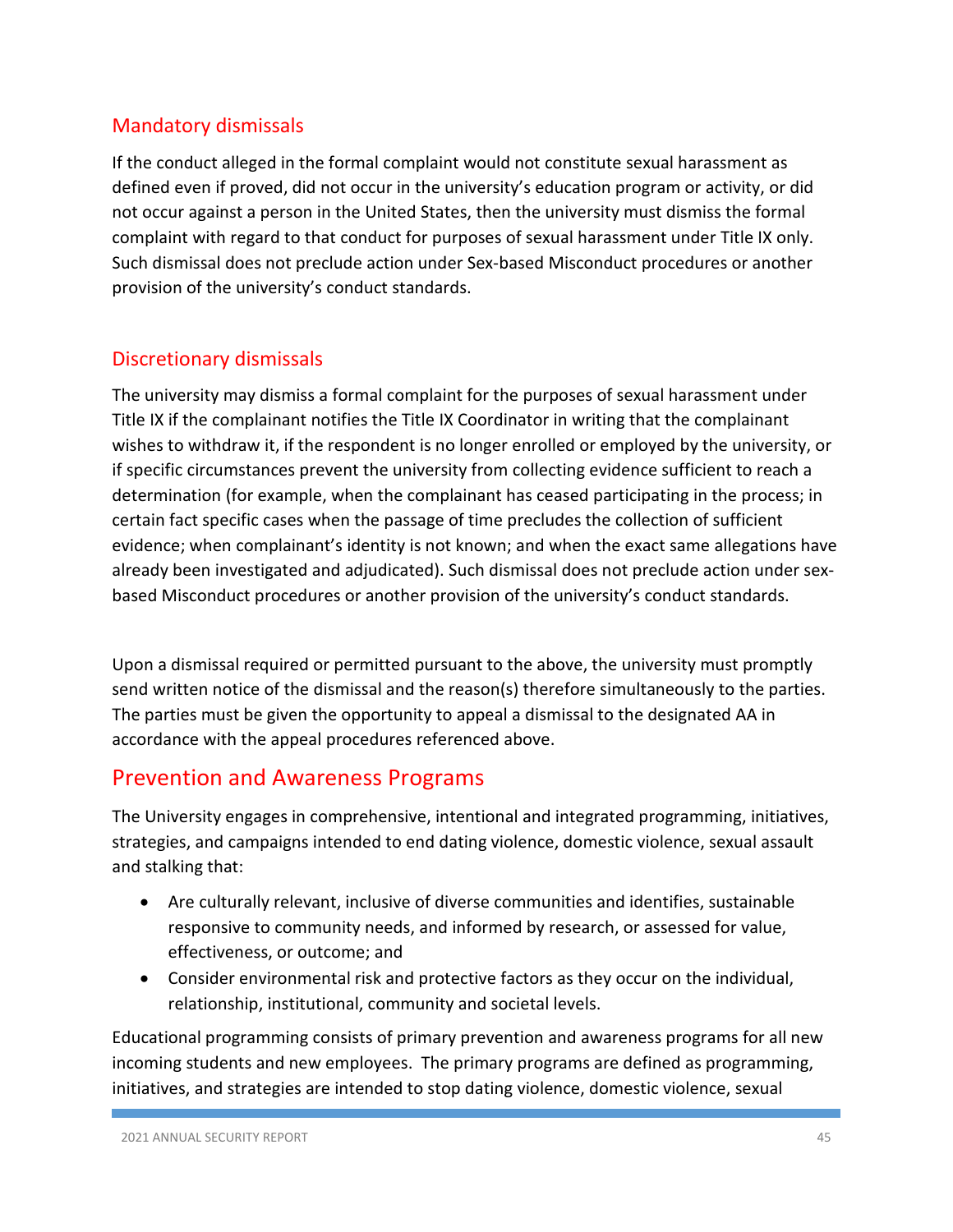assault, and stalking before they occur. The programs identify sexual assault, dating violence, domestic violence, and stalking as prohibited conduct and provide information regarding bystander intervention, risk reduction in recognizing warning signs of abusive behavior, ways to avoid potential attacks, individual' rights and options. The ongoing awareness and prevention campaigns for students and employees have the primary goal of preventing crime before it occurs. The information provided programming, initiatives, and strategies help all members of the university community take an active role in their personnel safety and property protection. The different programs include:

- Threatening Behavior/Silent Witness
- Staying Safe on Campus
- Exercising Safely on Campus
- Sexual Assaults
- S.H.A.R.P (Sexual Harassment Assault Response and Prevention)

# Bystander Intervention

Bystanders play a critical role in the prevention of sexual and relationship violence. They are "individuals" who observe violence or witness the conditions that perpetuate violence. They are not directly involved but have the choice to intervene, speak up, or do something about it. We want to promote a culture of community accountability where bystanders are actively engaged in preventing violence without causing further harm. We may not always know what to do even if we want to help. Below is a list of some ways to be an active bystanders. If you or someone else is in immediate danger, Dial 911. For example, when a person is yelling at or being physically abusive towards another person and it is not safe for you to interrupt.

- Watch out for your friends and fellow students/employees. If you see someone who looks like they could be in trouble or need help, ask if they are ok.
- Confront people who seclude, hit on, and try to make out with, or have sex with people who are incapacitated.
- Speak up when someone discusses plans to take sexual advantage of another person or immediately report to University authorities.
- Believe someone who discloses sexual assault, abusive behavior, or experience with stalking.
- Refer people to on or off-campus resources listed in this document for support in health, counseling or with legal assistance.
- Be actively aware of your surroundings and your fellow campus community members, ask if they need assistance.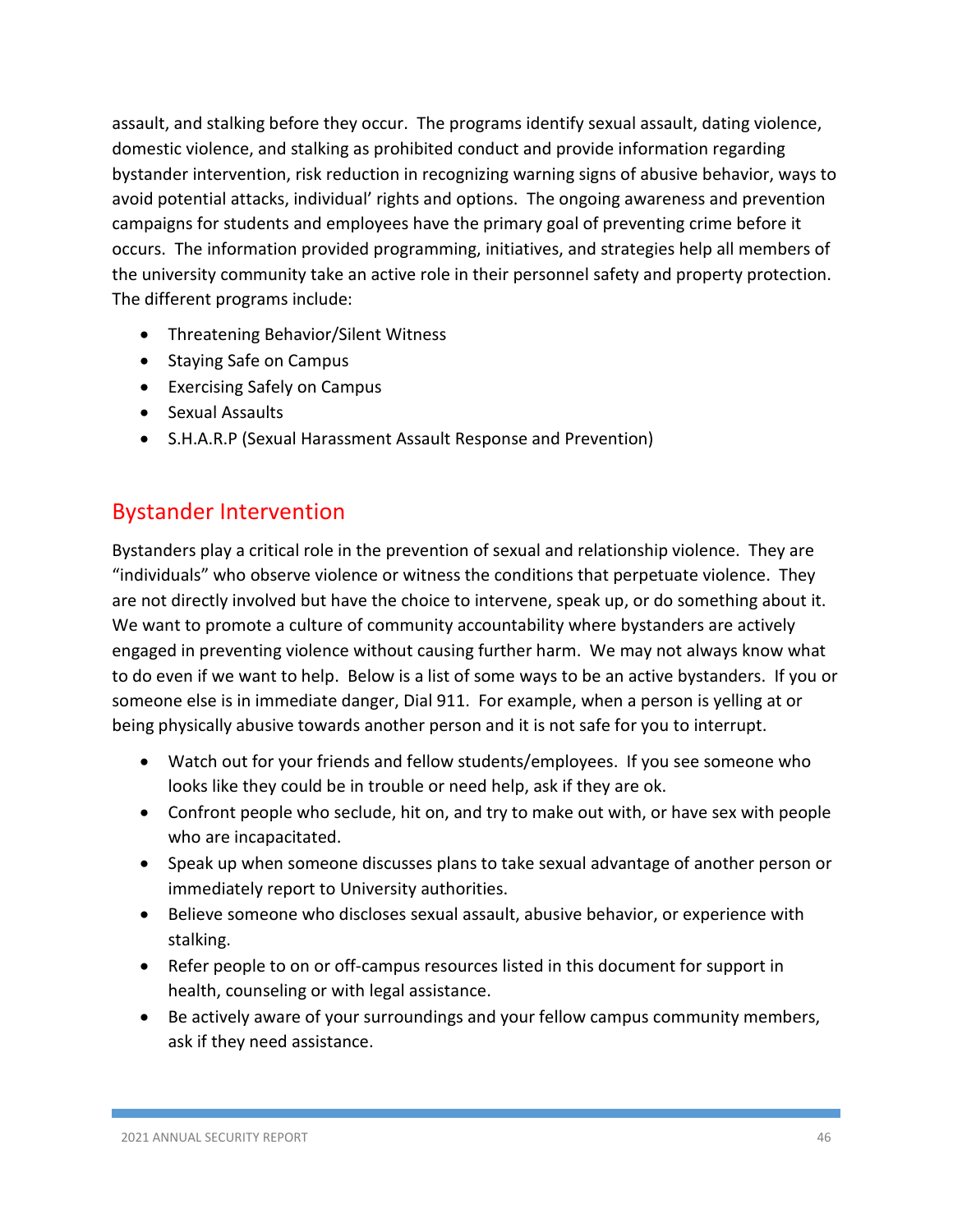#### Steps you can take to prevent sexual assault

Everyone has a role to play in preventing sexual assault. There are many different ways that you can step in or make a difference if you see someone at risk. This approach to preventing sexual assault is referred to as "bystander intervention."

#### How can I play a role in preventing sexual assault?

The key to keeping your friends safe is learning how to intervene in a way that fits the situation and your comfort level. Having this knowledge on hand can give you the confidence to step in when something isn't right. Stepping in can make all the difference, but it should never put your own safety at risk.

#### Create a distraction

Do what you can to interrupt the situation. A distraction can give the person as risk a chance to get to a safe place.

- Cut off the conversation with a diversion like, "Let's get pizza, I'm starving," or "This party is lame. Let's try somewhere else."
- Bring out fresh food or drinks and offer them to everyone at the party, including the people you are concerned about.
- Start an activity that draws other people in, like a game, a debate, or a dance party.

#### Ask directly

Talk directly to the person who might be in trouble.

• Ask questions like "Who did you come here with?" or "Would you like me to stay with you?"

#### Refer to an Authority

Sometimes the safest way to intervene is to refer to a neutral party with the authority to change the situation.

- Talk to a bartender, security guard or another employee about your concerns. It's in their best interest to ensure that their patrons are safe, and they will usually be willing to step in.
- Don't hesitate to call 911 if you are concerned about someone else's safety.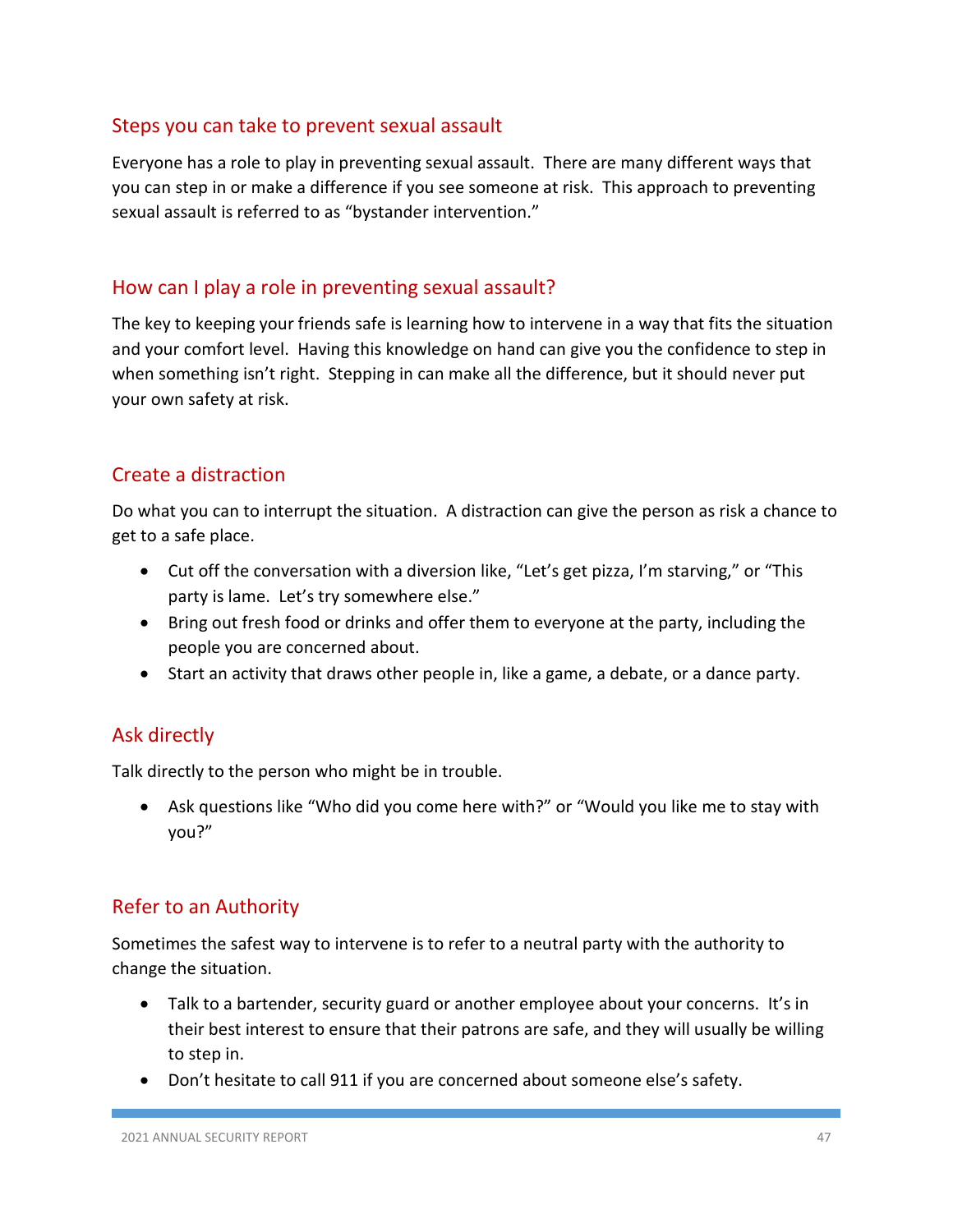#### Enlist Others

It can be intimidating to approach a situation alone. Enlist another person to support you.

- Ask someone to come with you to approach the person at risk. When it comes to expressing concern, sometimes there is power in numbers.
- Ask someone to intervene in your place. For example, you could ask someone who knows the person at risk to escort them to the bathroom.
- Enlist a fiend of the person you're concerned about. "Your friend looks like they've had a lot to drink. Can you check on them?"

#### Your actions matter

Whether or not you were able to change the outcome, by stepping in you are helping to change the way people think about their role in preventing sexual assault. If you suspect that someone you know has been sexually assaulted, there are steps you can take to support that person and show you care.

# **Risk Reduction, Warning Signs of Abusive Behavior and Future Attacks**

No victim is ever to blame for being assaulted or abused. Unfortunately, a person who is the victim of sexual or dating violence is more likely to be re-victimized. Below are some tips to help reduce your risk, to recognize warning signs of abusive behavior and how to avoid potential attacks.

#### Warning Signs of Abusive Behavior

Domestic and dating abuse often escalate from threats and verbal abuse of violence. While physical injuries may be the most obvious danger, domestic and dating violence's emotional and psychological consequences are also severe. Warning signs of dating and domestic violence include:

- Being afraid of your partner.
- Constantly watching what you say to avoid a "blow up."
- Feelings of low self-worth and helplessness about your relationship.
- Feeling isolated from family or friends because of your relationship.
- Hiding bruises or other injuries from family or friends.
- Being prevented from working, studying, going home, and/or using technology (including your cell phone).
- Being monitored by your partner at home, work or school.
- Being forced to do things you don't want to do.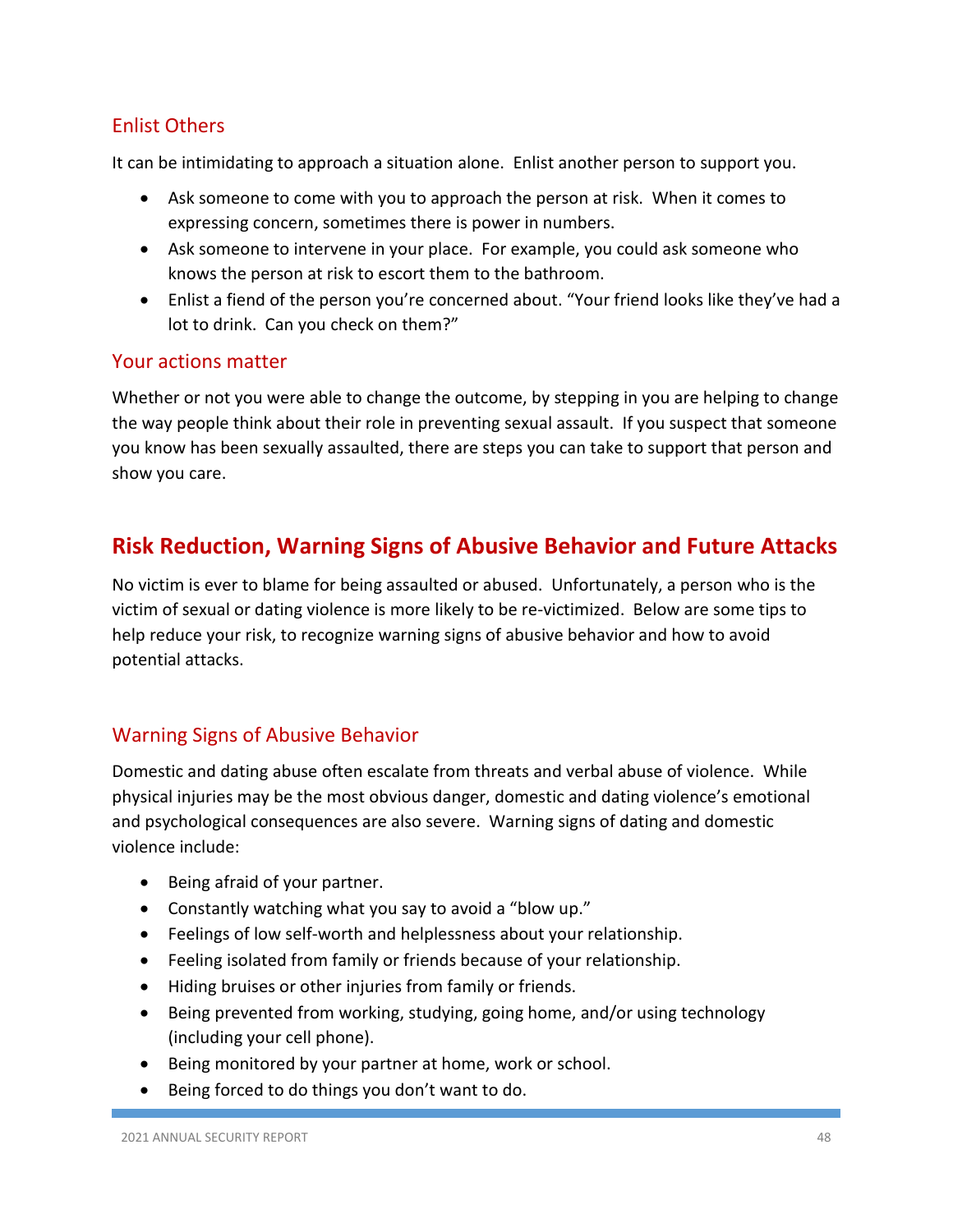#### What Consent Looks Like

The laws about consent vary by state and situation. It can confuse the topic, but you don't have to be a legal expert to understand how consent plays out in real life.

#### What is consent?

Consent is an agreement between participants to engage in sexual activity. There are many ways to give consent, and some of those are discussed below. Consent doesn't have to be verbal, but verbally agreeing to different sexual activities can help both you and your partner respect each other's boundaries.

#### How does consent work in real life?

When you're engaging in sexual activity, consent is about communication. And it should happen every time. Giving consent for one activity, one time, does not mean giving consent for increased or recurring sexual contact. For example, agreeing to kiss someone doesn't permit that person to remove your clothes. Having sex with someone in the past doesn't give that person permission to have sex with you again in the future.

#### You can change your mind at any time.

You can withdraw consent at any point if you feel uncomfortable. It's important to clearly communicate to your partner that you are no longer comfortable with this activity and wish to stop. The best way to ensure both parties are comfortable with any sexual activity is to talk about it.

#### Positive consent can look like this:

- Communicating when you change the type or degree of sexual activity with phrases like, "Is this OK?"
- Explicitly agreeing to certain activities, either by saying "yes" or another affirmative statement, like "I'm open to trying."
- Using physical cues to let the other person know you're comfortable taking things to the next level.

#### It does NOT look like this:

• Refusing to acknowledge "no"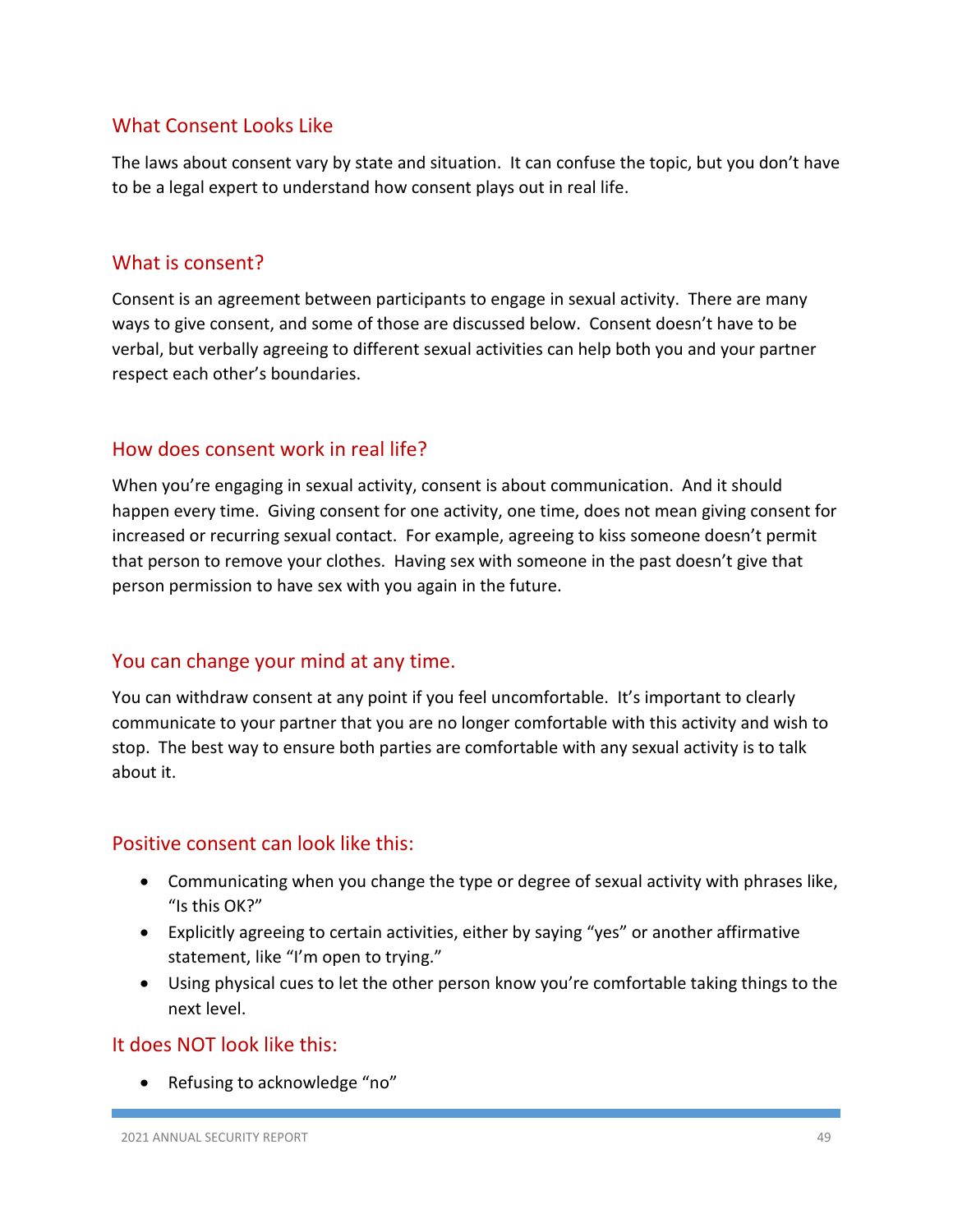- Assuming that wearing certain clothes, flirting, or kissing is an invitation for anything more
- Someone being under the legal age of consent, as defined by the state
- Someone being incapacitated because of drugs or alcohol
- Pressuring someone into sexual activity by using fear or intimidation
- Assuming you have permission to engage in a sexual act because you've done it in the past

#### Help Reduce Your Risk and Avoid Potential Attacks

If you or someone you know is being abused, speak up or intervene.

- 1. Get help by contacting the Counseling Center or Medical Services for support services.
- 2. Learn how to look for "red flags" in relationships so you can learn to avoid some of those characteristics in future partners.
- 3. Consider making a report with the UPD and/or Title IX Coordinator and ask for a "no contact" directive from the University to prevent future contact.
- 4. Consider getting a protective order talk to UPD
- 5. Learn more about what behaviors constitute dating and domestic violence. Understand it is not your fault, and talk with friends and family members about ways you can be supported.
- 6. Trust your instincts if something doesn't feel right in a relationship, speak up or end it.

#### Sexual Assault Prevention (from Rainn.org)

- Be aware of rape drugs
- **Try not to leave your drink unattended**
- **Only drink from unopened containers or from drinks you have watched being made and** poured
- **Avoid group drinks like punch bowls**
- Cover your drink. It is easy to slip in a small pill even while you are holding your drink. Hold a cup with your hand over the top, or choose drinks that are contained in a bottle and keep your thumb over the nozzle.
- If you feel extremely tired or drunk for no apparent reason, you may have been drugged. Find your friends and ask them to leave with you as soon as possible.
- If you suspect you have been drugged, go to a hospital and ask to be tested
- Keep track of how many drinks you have had
- $\blacksquare$  Try to come and leave with a group of people you trust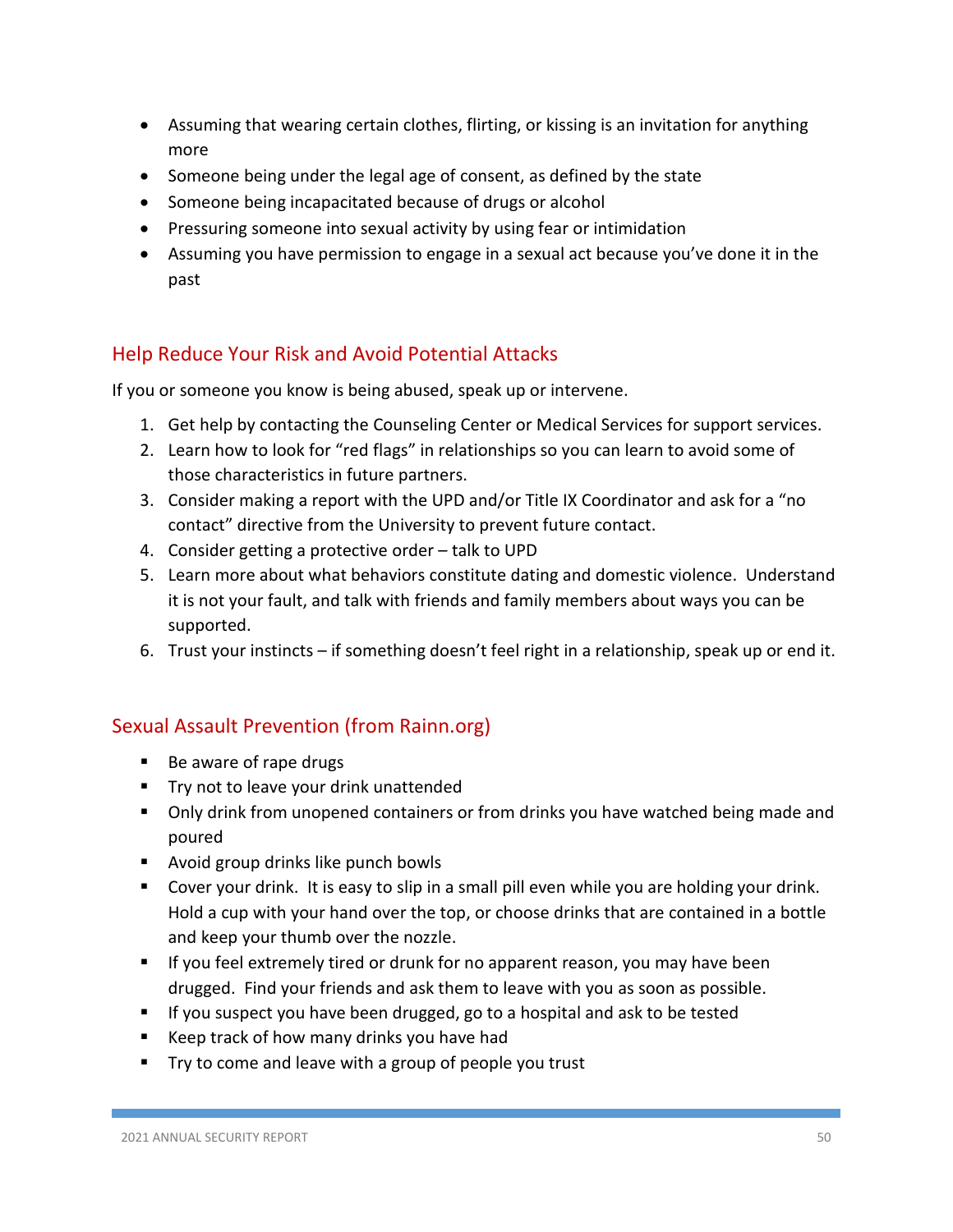Avoid giving out your personal information (phone number, where you live, etc.) If someone asks for your number, take his/her number instead of giving out yours

# Alcohol Safety

Like many other substances, alcohol can inhibit a person's physical and mental abilities. In the context of sexual assault, alcohol may make it easier for a perpetrator to commit a crime and even prevent someone from remembering that the assault occurred.

## What can I do to stay safe?

You can take steps to increase your safety in situations where drinking may be involved. These tips can help you feel safer and may reduce the risk of something happening, but like any safety tips, they are not foolproof. It's important to remember that sexual assault is never the victim's fault, regardless of whether they were sober or under the influence of drugs or alcohol when it occurred.

- **Keep an eye on your friends.** If you are going out in a group, plan to arrive together and leave together. If you decide to leave early, let your friends know. If you're at a party, check in with them during the night to see how they're doing. If something doesn't look right, step in. Don't be afraid to let a friend know if something is making you uncomfortable or if you are worried about their safety.
- **Have a backup plan.** Sometimes plans change quickly. You might realize it's not safe for you to drive home, or the group you arrived with might decide to go somewhere you don't feel comfortable. Download a rideshare app, like Uber or keep the number for a reliable cab company saved in your phone and cash on hand in case you decide to leave.
- **Know what you're drinking.** Don't recognize an ingredient? Use your phone to look it up. Consider avoiding large-batch drinks like punches or "jungle juice" that may have a deceptively high alcohol content. There is no way to know exactly what was used to create these drinks.
- **Trust your instincts.** If you feel unsafe, uncomfortable, or worried for any reason, don't ignore these feeling. Go with your gut. Get somewhere safe and find someone you trust or call law enforcement.
- **Don't leave a drink unattended.** That includes when you use the bathroom, go dancing, or leave to make a phone call. Either take the drink with you or throw it out. Avoid using the same cup to refill your drink.
- **Don't accept drinks from people you don't know or trust.** Refusing drinks can be challenging in some settings, like a party or a date. If you choose to accept a drink from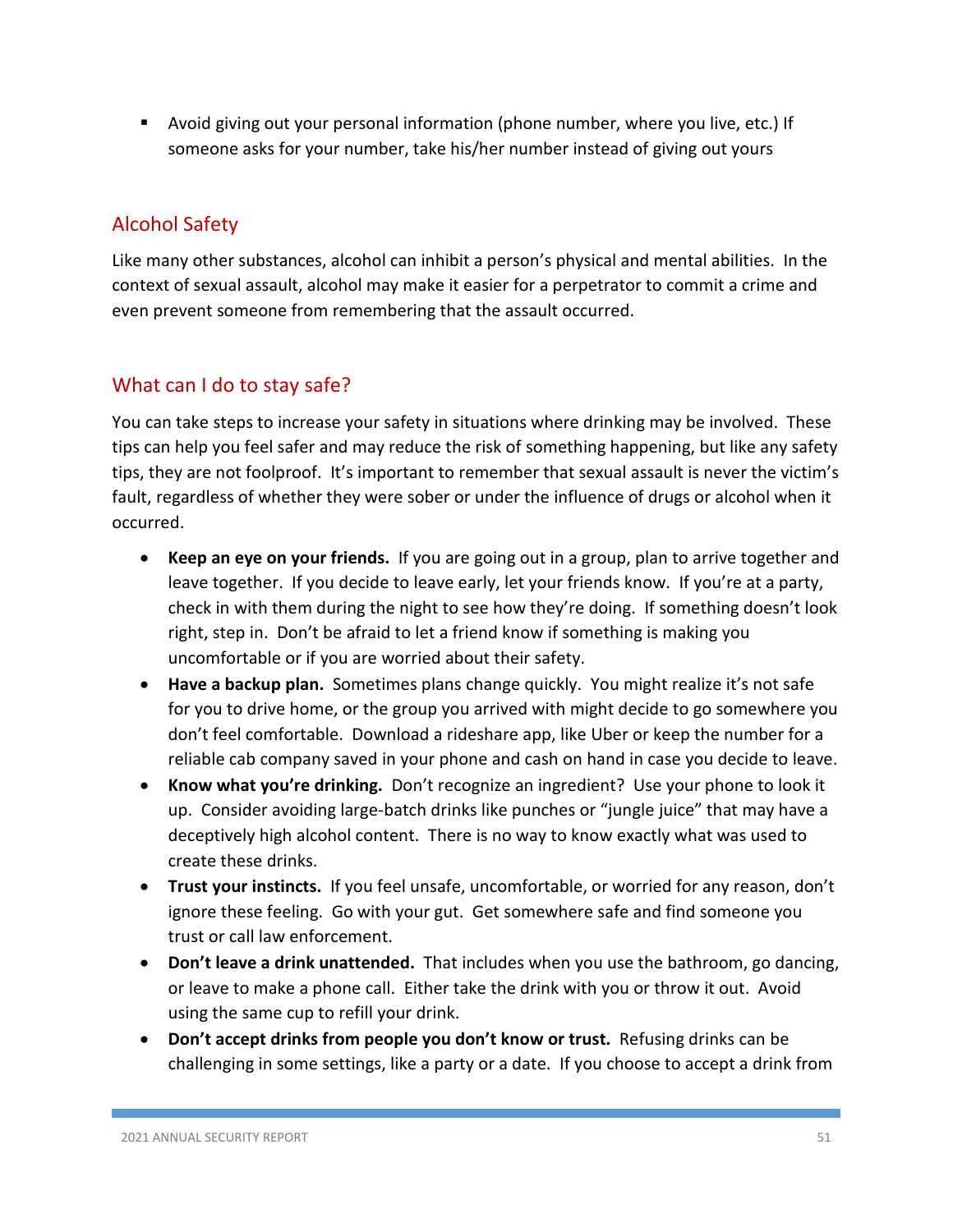someone you've just met, try to go with the person to the bar to order it, watch it being poured, and carry it yourself.

- **Check-in with yourself.** You might have heard the expression "know your limits." Whether you drink regularly or not, check in with yourself periodically to register how you fee.
- **Be aware of sudden changes in the way your body feels.** Do you feel more intoxicated than you should? Some drugs are odorless, colorless and/or tasteless, and can be added to your drink without you noticing. If you feel uncomfortable, tell a friend and have them take you to a safe place. If you suspect you or a friend has been drugged, call 911, and be upfront with healthcare professionals so they can administer the right tests.
- **Ask yourself, "Would I do this if I was sober?"** Alcohol can affect your overall judgment. You wouldn't drive, make medical decisions, or ride a bike while intoxicated. Many professionals, such as doctors, teachers and pilots, cannot be drunk while doing their jobs. Given this context, is what you're about to do a good idea? Will you be comfortable with your decision the next day?

#### Traveling around campus (walking)

- Make sure your cell phone is easily accessible and fully charged
- Be familiar with where emergency phone are installed on the campus
- Be aware of open buildings where you can use a phone
- Keep some change accessible just in case you need to use a pay phone
- Take major, public paths rather than less populated shortcuts
- Avoid dimly lit places and talk to UPD or the Physical Plant if lights need to be installed in an area
- Avoid putting music headphones in both ears so that you can be more aware of your surroundings, especially if you are walking alone
- Walking back from the library very late at night is sometimes unavoidable, try to walk with a friend or call UPD for an escort.
- Carry a noisemaker (like a whistle) on your keychain
- Carry a small flashlight on your keychain
- If walking feels unsafe, call UPD at 254)501-5800 for an escort

#### Staying Safe on Campus (RAINN.org)

College campuses can give you a sense of security – a feeling that everyone knows each other and watches out or one another. Some perpetrators take advantage of this feeling of safety and security to commit acts of sexual violence.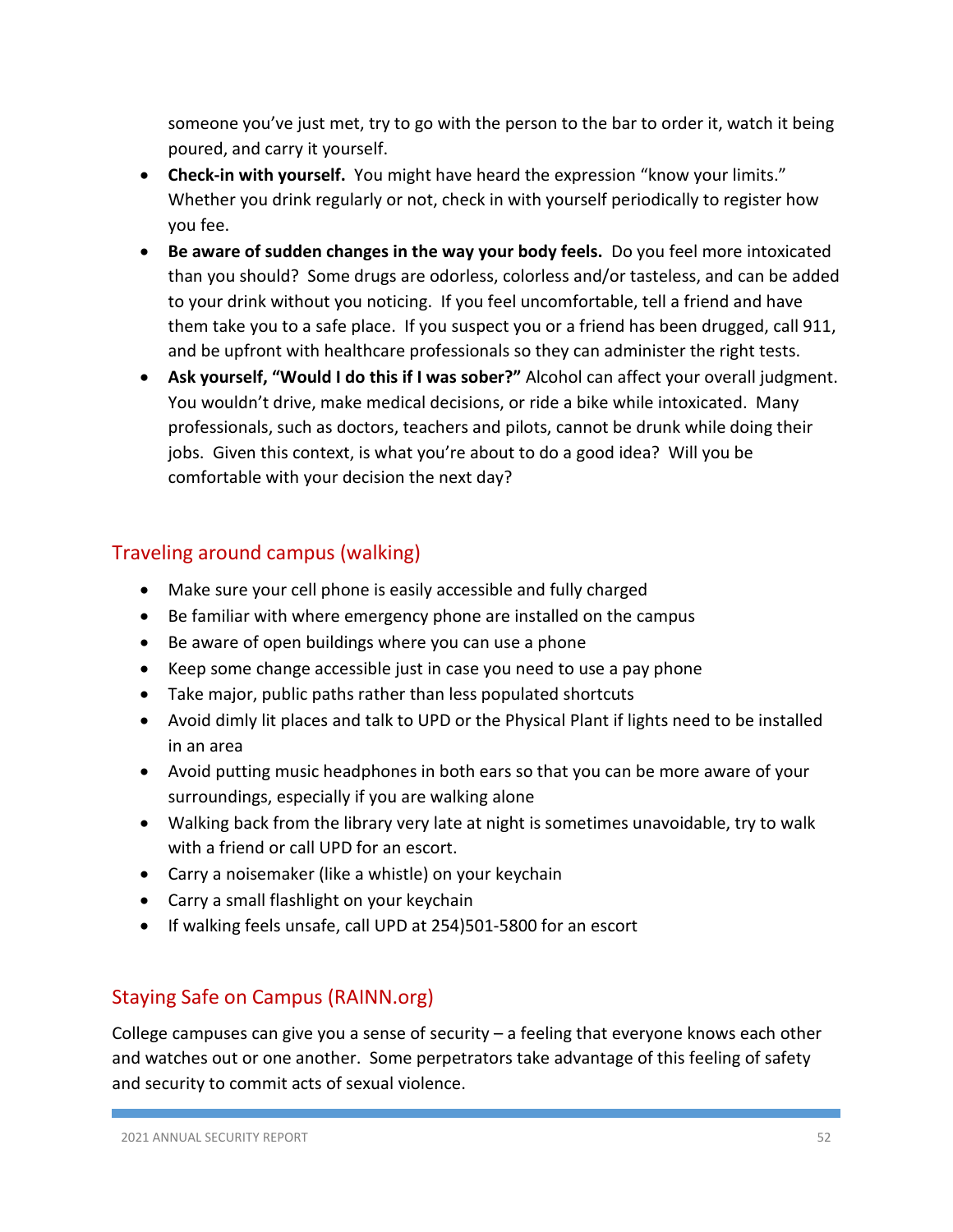We can all take steps to increase safety on college campuses. As bystanders, students can learn ways of stepping in to prevent crimes like sexual assault from occurring. When it comes to personal safety, you can take steps as well, and some of those tips are outlined below. No tip can absolutely guarantee safety – sexual violence can happen to anyone, and it's not a crime that only occurs on a college campus. It's important to remember that if you are sexual assaulted on campus it is not your fault – help and support are available.

#### Increasing on-campus safety

The following tips may reduce your risk for many different types of crimes, including sexual violence.

- **Know your resources.** Whom should you contact if you or a friend needs help? Where should you go? Locate resources such as the campus police department, counseling center and Title IX office. Notice where emergency phones are located on campus, and program the campus police department phone number into your cell phone for easy access.
- **Stay alert.** When you're moving around on campus or in the surrounding neighborhood, be aware of your surroundings. Consider inviting a friend to join you or asking campus police for an escort. If you're alone, only use headphones in one ear to stay aware of your surroundings.
- **Be careful about posting your location.** Many social media sites, like Facebook and Foursquare, use geolocation to publicly share your location. Consider disabling this function and reviewing other social media settings.
- **Make others earn your trust.** A college environment can foster a false sense of security. They may feel like fast friends, but give people time to earn your trust before relying on them.
- **Think about Plan B.** Spend some time thinking about back-up plans for potentially sticky situations. If your phone dies, do you have a few numbers memorized to get help? Do you have emergency cash in case you can't use a credit card? Do you have the address to your dorm or college memorized? If you drive, is there a spare key hidden, gas in your car, and a set of jumper cables?
- **Be secure.** Lock you door and windows when you're sleeping and when you leave the room. If people constantly prop open the main door to the dorm or apartment, tell university police or a trusted authority figure.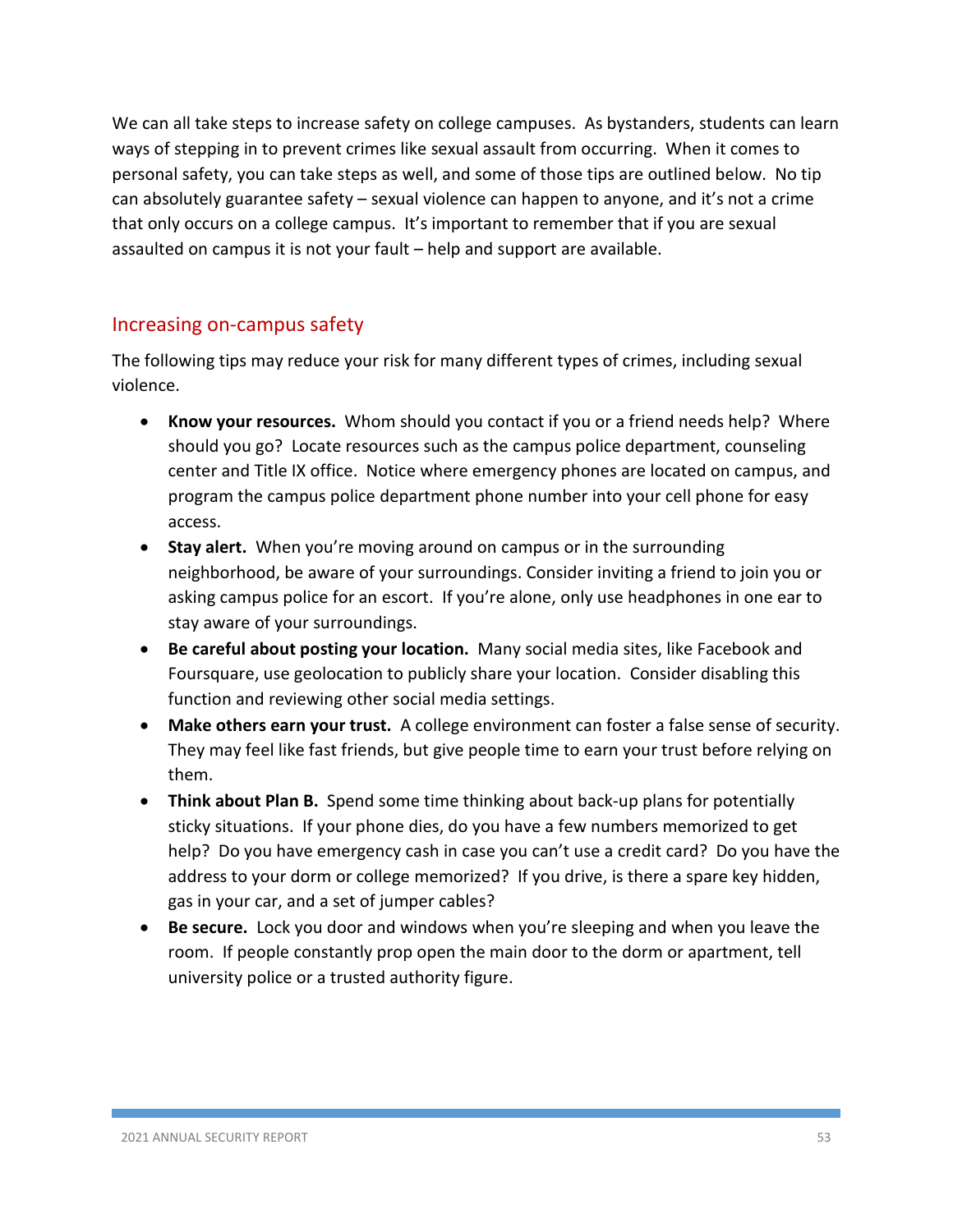## Safety in social settings

It's possible to relax and have a good time while still making safety a priority. Consider these tips for staying safe and looking out for your friends in social settings.

- **Make a plan.** If you're going to a party, go with people you trust. Agree to watch out for each other and plan to leave together. If your plans change, make sure to check-in with the other people in your group. Don't leave someone stranded in an unfamiliar or unsafe situation.
- **Protect your drink.** Don't leave your drink unattended, and watch out for your friends' drinks if you can. If you go to the bathroom or step outside, take the drink with you or toss it out. Drink from unopened containers or drinks you watched being made and poured. It's not always possible to know if something has been added to someone's drink. In drug-facilitated sexual assault, a perpetrator could use a substance with no color, taste or odor.
- **Know your limits.** Keep track of how many drinks you've had, and be aware of your friends' behavior. If one of you feels more tired or drunk than you should, you may have been drugged. Leave the party or situation and find help immediately.
- **It's okay to lie.** If you want to exit a situation immediately and are concerned about frightening or upsetting someone, it's okay to lie. You are never obligated to remain in a situation that makes you feel uncomfortable, pressured, or threatened. You can also lie to help a friend leave a situation that you think may be dangerous. Some excuses you could use ae "needing to take care of another friend or family member, an urgent phone call, not feeling well, and having to be somewhere else by a certain time."
- **Be a good friend.** Trust your instincts. If you notice something that doesn't feel right, it probably isn't. Learn more about how to keep your friends safe in social settings.

#### Meeting Offline

More and more people are seeking online connections that turn into offline encounters. According to a report from the Pew Research Center, 38% of single American adults have used online dating sites or mobile dating apps. There are also many ways to meet people online beyond dating sites, such as networking platforms, social media, gaming sites, and activity forums.

Talking to someone online can build a strong connection with someone you've never met in person, but that connection shouldn't overshadow your commitment to safety. Consider these tips to enhance your safety when you plan to meet someone offline.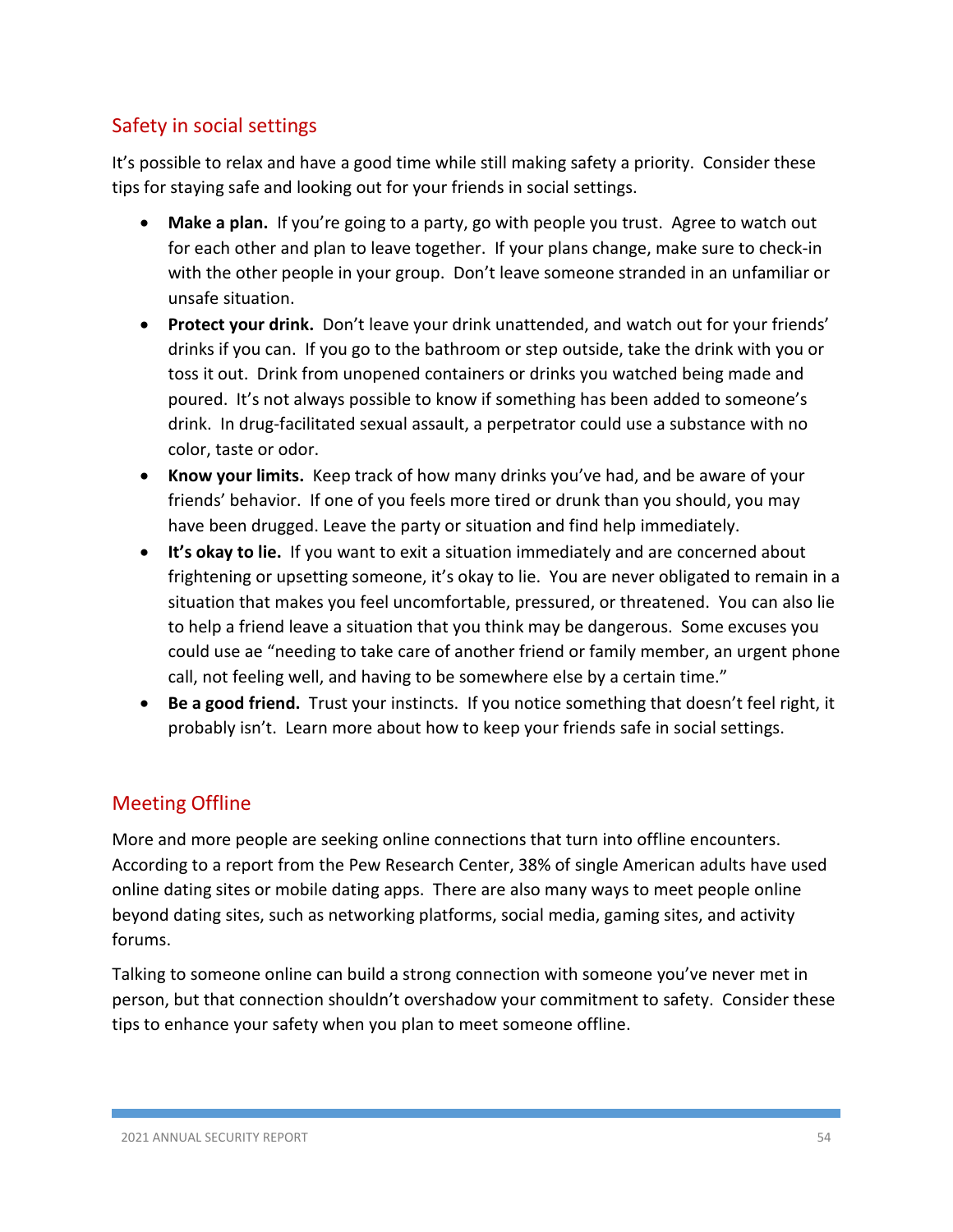- **Pick a public place.** The first time you meet someone in person, choose a public setting that is easy to find. Give the person time to earn your trust before meeting in a private location, like their home.
- **Do some research.** A quick online search can help you confirm details this person has shared in previous exchanges and may give you a better visual to help you recognize them in person. You can also run a search on the National Sex Offender Public Website (NSOPW), a national resource that pulls data from the state, territory, and tribal sex offender registries.
- **Go in with an exit strategy.** Be prepared to return home safely. Meet the person at the destination instead of accepting a ride. Have cash on hand and a number for a taxi company or ride-sharing app. This way, if something goes wrong or doesn't feel right during the meeting you can be responsible for your own ride home. If you start to feel uncomfortable, you can leave at any time. You may find it helpful to tell the person you are meeting that you have plans directly following your date.
- **Tell someone about your plans.** Let a friend know where you're going, when you're going, and how long you plan to be there. You can arrange for them to check in with you via text at a certain point, allowing you to leave the meeting if needed.
- **Hold off on revealing personal information.** Don't offer up too much personal information or history on the first encounter. Be wary of someone who asks for details that seem too personal, such as questions about your finances or your home address.
- **You're allowed to be skeptical.** If you start to feel uncomfortable or uneasy, acknowledge these feeling. Don't feel pressured to push aside your concerns for the sake of giving someone a chance. Trust your gut.
- **It's OK to lie.** If you want to immediately exit the situation and are concerned about raising flags or upsetting the other person, it's okay to lie. Tell them you have an appointment to make, you're not feeling well, or that you have a family member to tend to. You are never obligated to remain in a situation that makes you feel uncomfortable, scared, or threatened.
- **Take extra steps when traveling a long distance.** Safely traveling is always a priority, but there are a few additional safety aspects to consider when you're traveling to meet someone in person for the first time. Before you book travel, you can ask the person to video chat to better understand how they communicate in a face-to-face situation. If you don't know someone in the area you're visiting, consider bringing a friend along. Plan to stay in your own separate lodging, like a hotel or a friend's house, and keep this address to yourself. Be responsible for your own transportation throughout the trip. Let someone from home know where you're going and when they should expect you back.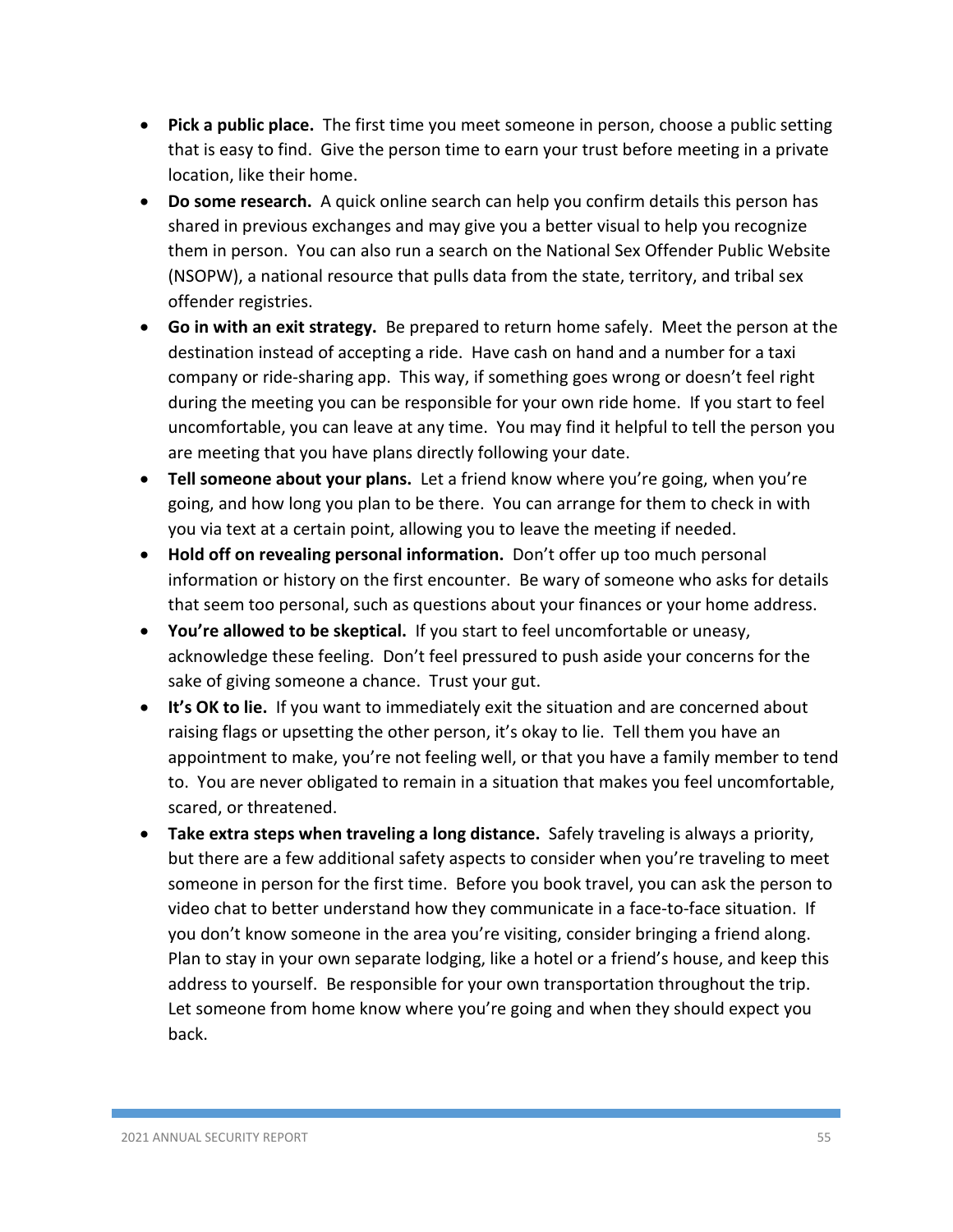# Other Considerations

#### Prohibition of Retaliation

Texas A&M University - Central Texas prohibits retaliation. Texas A&M University - Central Texas or an officer, employee or agent of Texas A&M University – Central Texas, may not retaliate, intimidate, threaten, coerce, or otherwise discriminate against any individual for exercising their rights or responsibilities under any provision of the Clery Act.

#### Victim Notification

Per the Higher Education Opportunity Act, upon written request, Texas A&M University - Central Texas will disclose to the alleged victim of any crime of violence, or non-forcible sex offense, the report on the results of any disciplinary proceeding conducts by the University against a student who is the alleged perpetrator of such crime or offense concerning such crime or offence. The next of kin of a deceased victim shall be treated as the alleged victim for this paragraph's purposes.

Institutions are required to provide both the complainant and the respondent with simultaneous written notification of any result of any institutional conduct proceeding that arises from an allegation of dating violence, domestic violence, sexual assault, or stalking. In these cases, the victim does not need to make a written request.

# Sex Offender Registration

Section 121 of the Adam Walsh Child Protection and Safety Act of 2006 (42 U.S.C. 16921) provides data for the tracking of registered sex offenders and instructs states to post sex offender data on the internet.

The Texas Department of Public Safety (DPS) is the official Texas internet source for Sex Offender Registration. The Sex Offender Registration open record information is extracted from the DPS Sex Offender Registration Database. The DPS maintains files based on registration information on sex offenders required by law to register.

In Texas, pursuant to Code of Criminal Procedure Article 62.153, workers, or students at institutions of higher education are required to register.

1) Not later than the seventh day after the date on which the person begins to work, or attend school or the first date the applicable authority by policy allows the person to register, a person required to register under Article 62.152 or any other provision of this chapter who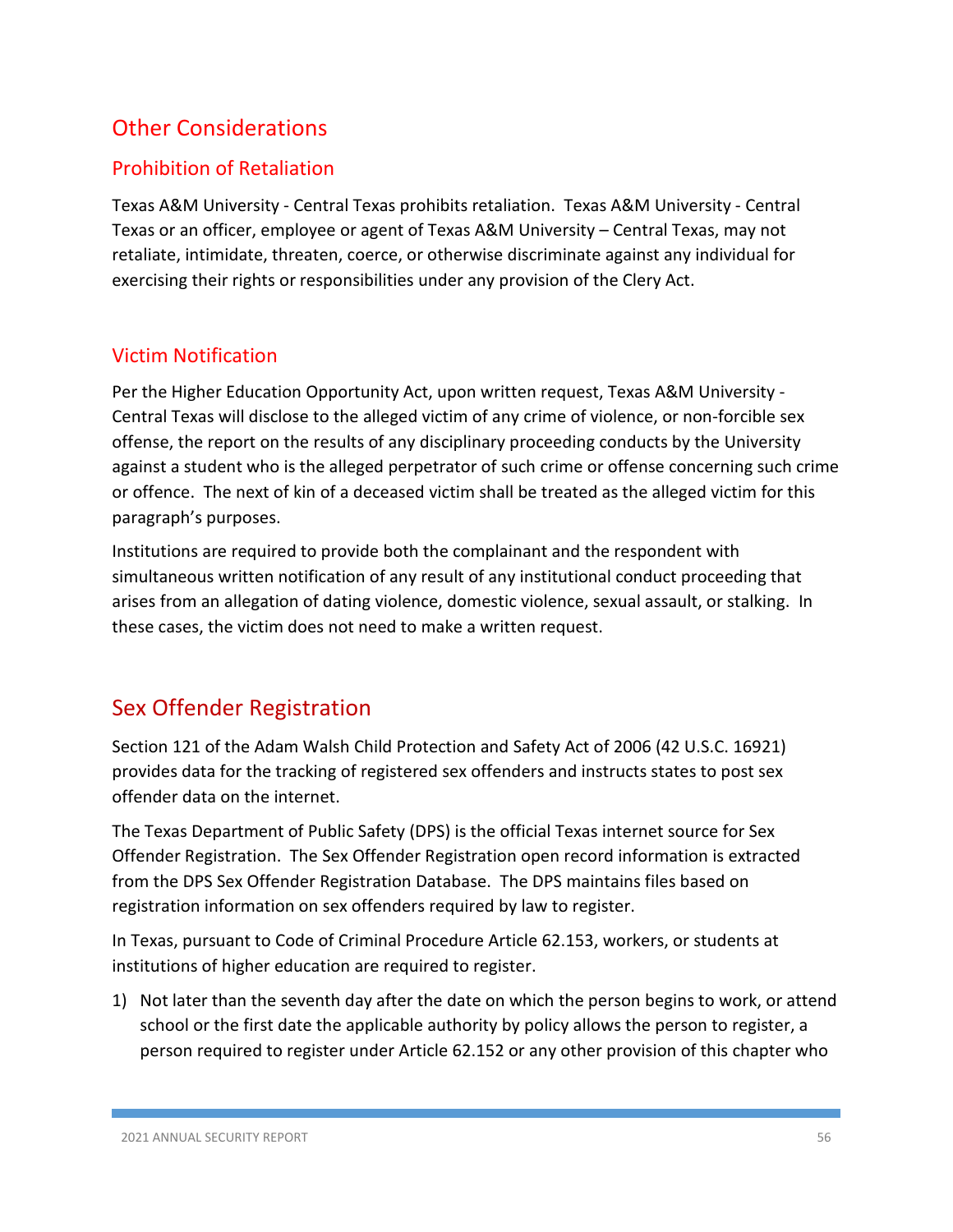is employed, carries a vocation, or is a student at a public or private institution of higher education in that state shall report that fact to:

(a)The authority for campus security for that institution

- 2) A person described by Subsection (a) shall provide the authority for campus security for the local law enforcement authority with all information the person is required to provide under Article 62.051(c)
- 3) A person described by Subsection (a) shall notify the authority for campus security no later than the seventh day after the date of termination of the person's status as a worker or student at the institution.
- 4) The authority for campus security shall promptly forward to the administrative office of the institution any information received from the person under this article and any information received from the department under Article 62.005.

UPD receives notification of registered sex offenders that are currently employed, work teach volunteer, or attend classes on campus of TAMUCT. The authority for campus notification at TAMUCT is:

Andrew A. Flores, Chief of Police

University Police Department

Founder's Hall Room 104

1001 Leadership Place

Killeen, TX 76549

If you need to arrange for an appointment for registration or in you have questions concerning sex offenders or registration, call UPD at (254)501-5805.

To access a list of current Sex Offenders registered with UPD: <https://www.tamuct.edu/police/sex-offender-notification.html>

Texas Sex Offender Registration List: <https://records.txdps.state.tx.us/SexOffenderRegistry>

# Definitions of Clery Act Offenses

**Murder and Non-negligent Manslaughter:** The willful (non-negligent) killing of one human being by another.

**Manslaughter By Negligence:** The killing of another person through gross negligence.

**Sexual Assault:** An offense that meets the definition of rape, fondling, incest or statutory rape as used in the FBI's Uniform Crime Reporting (UCR) Program. Per the National Incident-Based Reporting System User Manual from the FBI UCR Program, a sex offense is any sexual act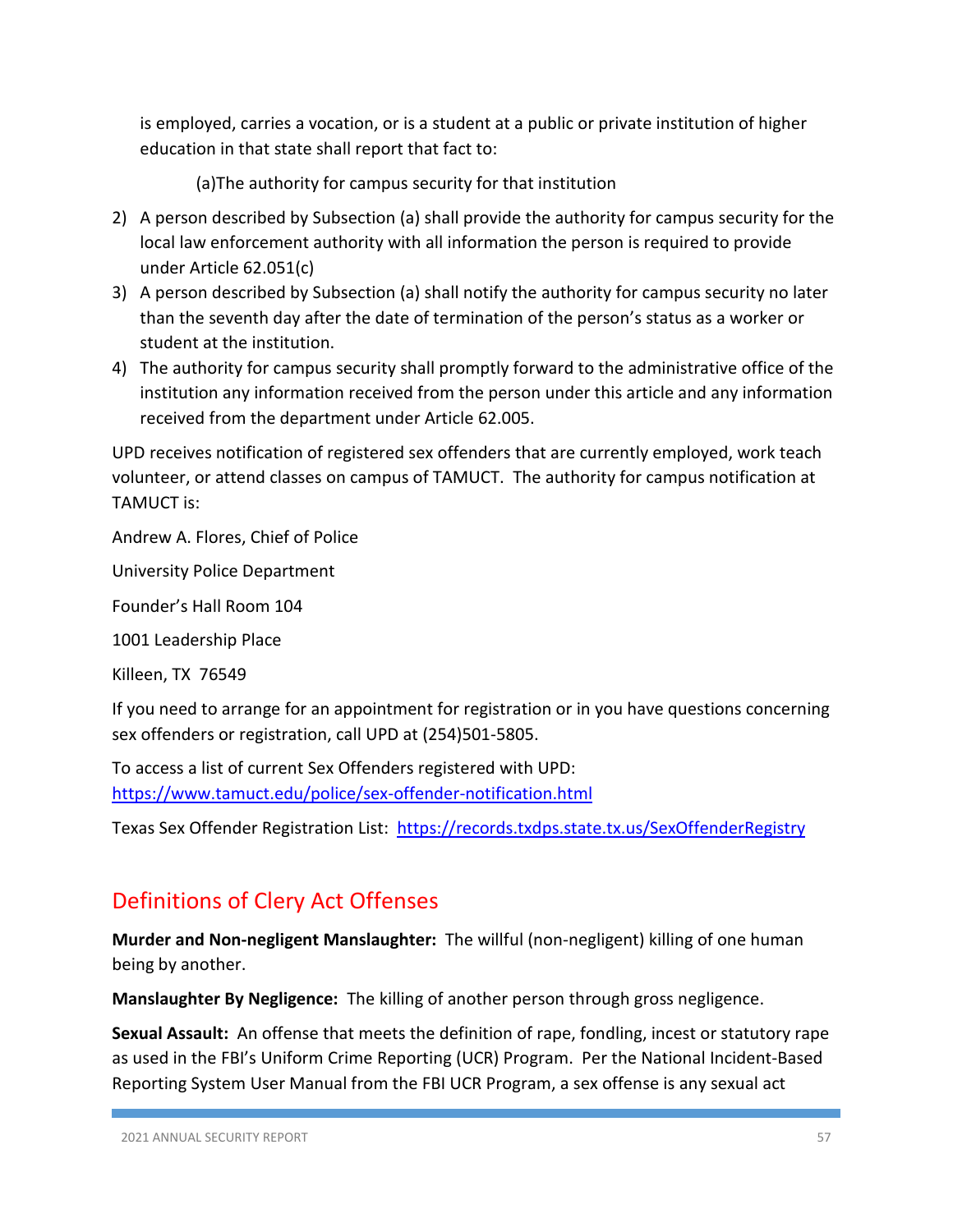directed against another person, without consent of the victim, including instances where the victim is incapable of giving consent (see consent section below.

- **Rape:** The penetration, no matter how slight, of the vagina or anus with any body part or object, or oral penetration by a sex organ of another person, without the consent of the victim.
- **Fondling:** The touching of the private body parts of another person for the purpose of sexual gratification, without the consent of the victim, including instances where the victim is incapable of giving consent because of his/her age or because of his/her temporary or permanent mental incapacity.
- **Incest:** Sexual intercourse between persons who are related to each other within the degrees wherein marriage is prohibited by law.
- **Statutory Rape:** Sexual intercourse with a person who is under the statutory age of consent.

Consent:

#### Texas A&M University System Regulation

[System Regulation 08.01.01, Civil Rights Compliance](https://policies.tamus.edu/08-01-01.pdf) provides guidance in complying with local, state and federal civil rights laws and regulations and related system policy. This regulation establishes system wide standards for the receipt and processing of complaints, appeals, or reports of discrimination, sexual harassment and/or related retaliation based on protected class including complaints made by employees, students, and/or third parties.

According to [System Regulation 08.01.01, Civil Rights Compliance,](https://policies.tamus.edu/08-01-01.pdf) consent is clear, voluntary, and ongoing agreement to engage in a specific sexual act. Persons need not verbalize their consent to engage in a sexual act for there to be permission. Permission to engage in a sexual act may be indicated through physical actions rather than words. A person who was asleep or mentally or physically incapacitated, either through the effect of drugs or alcohol or for any other reason, or whose agreement was made under duress or by threat, coercion, or force, cannot give consent.

#### Texas Penal Code

According to the [Texas Penal Code, Sex. 1.02 Objectives of Code,](https://statutes.capitol.texas.gov/docs/PE/htm/PE.1.htm) the general purposes of the Texas Penal Code are to establish a system of prohibitions, penalties, and correctional measures to deal with conduct that unjustifiably and inexcusably causes or threatens harm to those individual or public interests for which state protection is appropriate.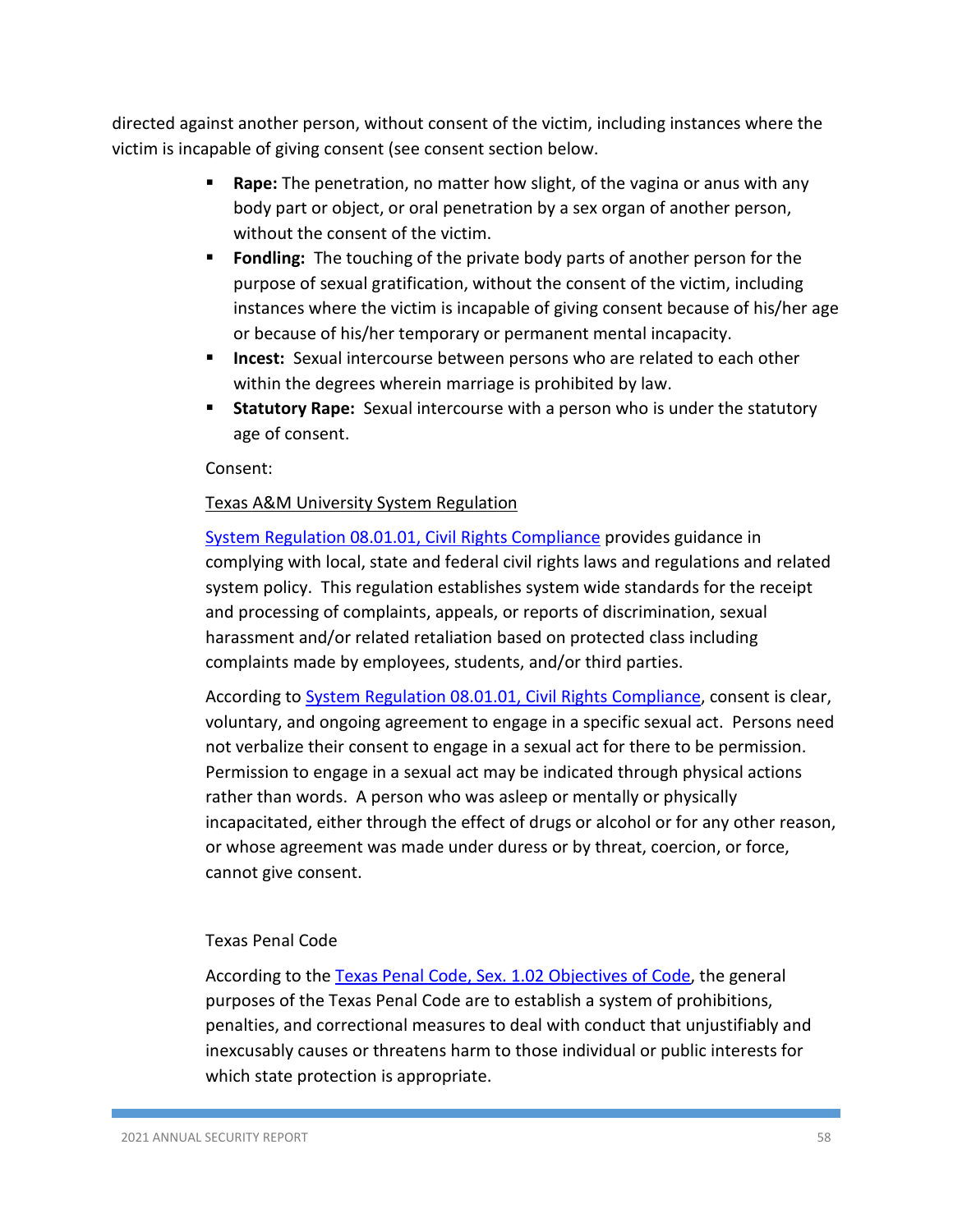*Consent* is defined in the [Texas Penal Code, Section 1.07\(11\)](https://statutes.capitol.texas.gov/docs/PE/htm/PE.1.htm) as assent in fact, whether express or apparent. Without consent is also defined in the Texas Penal [Code, Section 22.011\(b\)](https://statutes.capitol.texas.gov/docs/PE/htm/PE.1.htm) within the definition of sexual assault (see below).

*Sexual Assault* is defined in the Texas Penal Code, Section 22.011 as follows.

(a) A person commits an offense if:

(1) the person intentionally or knowingly:

(A) causes the penetration of the anus or sexual organ of another person by any means, without that person's consent;

(B) causes the penetration of the mouth of another person by the sexual organ of the actor, without that person's consent; or

(C) causes the sexual organ of another person, without that person's consent, to contact or penetrate the mouth, anus, or sexual organ of another person, including the actor; or

(2) regardless of whether the person knows the age of the child at the time of the offense, the person intentionally or knowingly:

(A) causes the penetration of the anus or sexual organ of a child by any means; (B) causes the penetration of the mouth of a child by the sexual organ of the actor;

(C) causes the sexual organ of a child to contact or penetrate the mouth, anus, or sexual organ of another person, including the actor;

(D) causes the anus of a child to contact the mouth, anus, or sexual organ of another person, including the actor; or

(E) causes the mouth of a child to contact the anus or sexual organ of another person, including the actor.

(b) A sexual assault under Subsection (a)(1) is without the consent of the other person if:

(1) the actor compels the other person to submit or participate by the use of physical force, violence, or coercion;

(2) the actor compels the other person to submit or participate by threatening to use force or violence against the other person or to cause harm to the other person, and the other person believes that the actor has the present ability to execute the threat;

(3) the other person has not consented and the actor knows the other person is unconscious or physically unable to resist;

(4) the actor knows that as a result of mental disease or defect the other person is at the time of the sexual assault incapable either of appraising the nature of the act or of resisting it;

(5) the other person has not consented and the actor knows the other person is unaware that the sexual assault is occurring;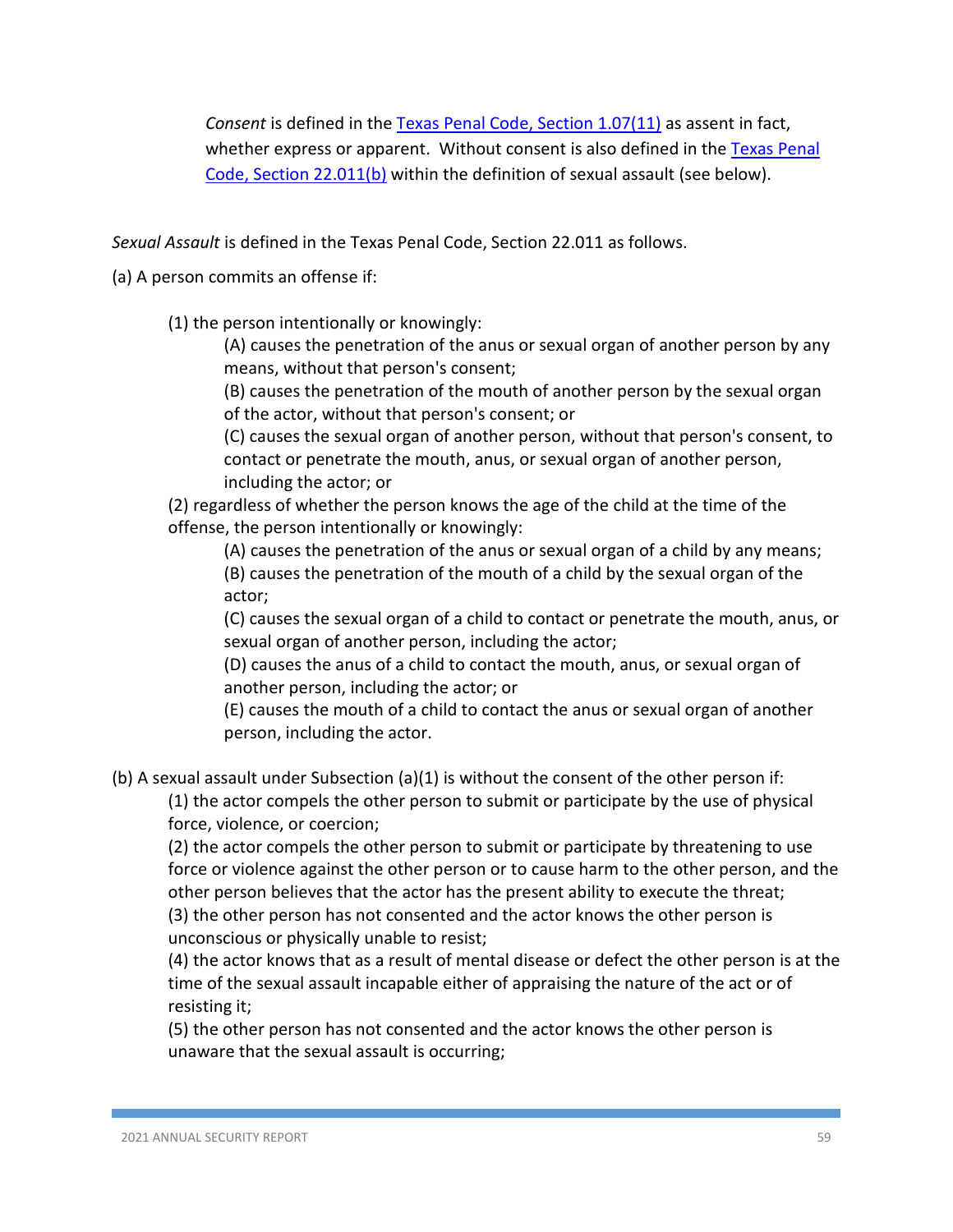(6) the actor has intentionally impaired the other person's power to appraise or control the other person's conduct by administering any substance without the other person's knowledge;

(7) the actor compels the other person to submit or participate by threatening to use force or violence against any person, and the other person believes that the actor has the ability to execute the threat;

(8) the actor is a public servant who coerces the other person to submit or participate; (9) the actor is a mental health services provider or a health care services provider who causes the other person, who is a patient or former patient of the actor, to submit or participate by exploiting the other person's emotional dependency on the actor;

(10) the actor is a clergyman who causes the other person to submit or participate by exploiting the other person's emotional dependency on the clergyman in the clergyman's professional character as spiritual adviser;

(11) the actor is an employee of a facility where the other person is a resident, unless the employee and resident are formally or informally married to each other under Chapter 2, Family Code; or

(12) the actor is a health care services provider who, in the course of performing an assisted reproduction procedure on the other person, uses human reproductive material from a donor knowing that the other person has not expressly consented to the use of material from that donor.

(c) In this section:

- (1) "Child" means a person younger than 17 years of age.
- (2) "Spouse" means a person who is legally married to another.
- (3) "Health care services provider" means:
	- (A) a physician licensed under Subtitle B, Title 3, Occupations Code;
	- (B) a chiropractor licensed under Chapter 201, Occupations Code;
	- (C) a physical therapist licensed under Chapter 453, Occupations Code;
	- (D) a physician assistant licensed under Chapter 204, Occupations Code; or
	- (E) a registered nurse, a vocational nurse, or an advanced practice nurse licensed under Chapter 301, Occupations Code.

(4) "Mental health services provider" means an individual, licensed or unlicensed, who performs or purports to perform mental health services, including a:

(A) licensed social worker as defined by Section 505.002, Occupations Code; (B) chemical dependency counselor as defined by Section 504.001, Occupations Code;

(C) licensed professional counselor as defined by Section 503.002, Occupations Code;

(D) licensed marriage and family therapist as defined by Section 502.002, Occupations Code;

(E) member of the clergy;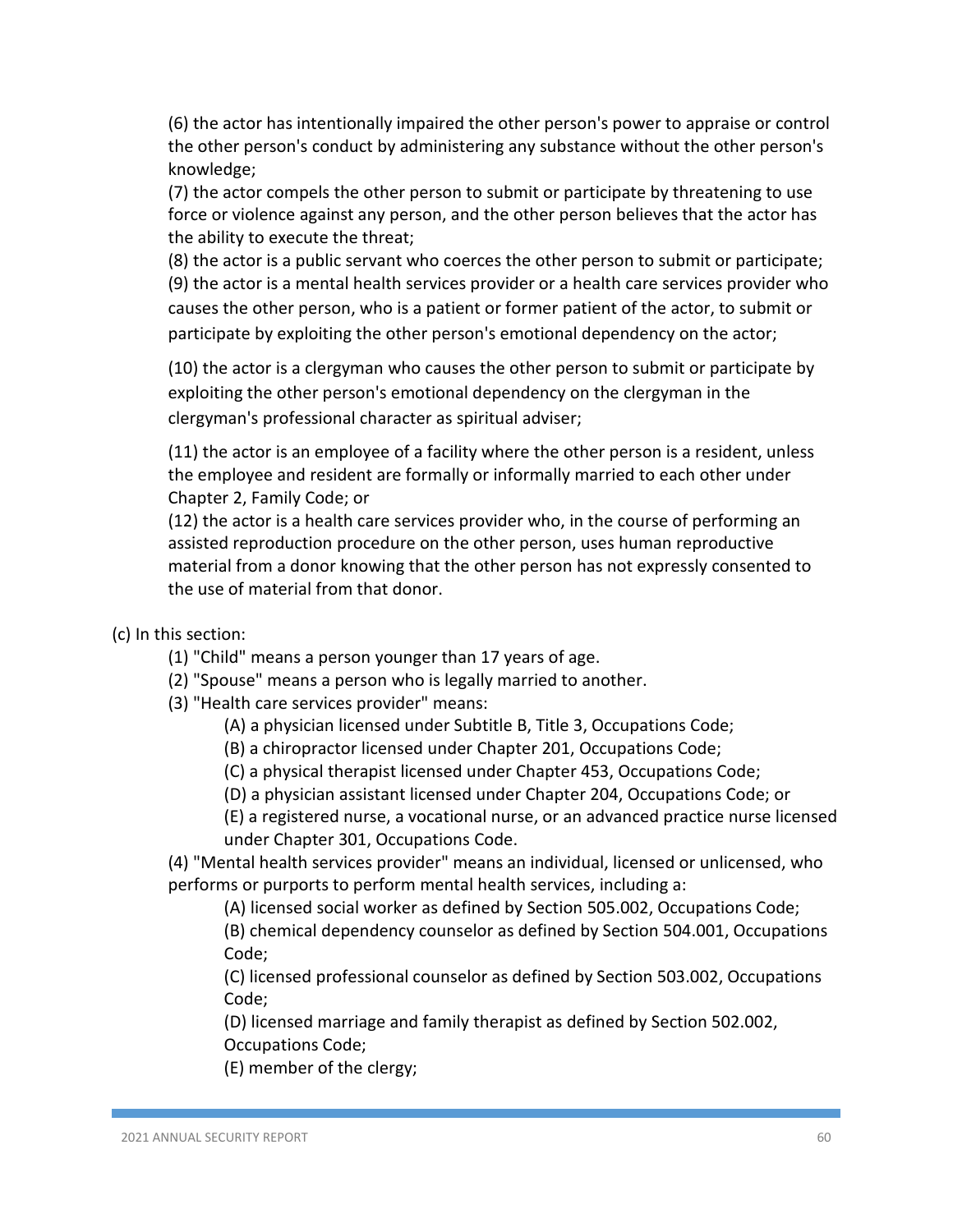(F) psychologist offering psychological services as defined by Section 501.003, Occupations Code; or

(G) special officer for mental health assignment certified under Section 1701.404, Occupations Code.

(5) "Employee of a facility" means a person who is an employee of a facility defined by Section 250.001, Health and Safety Code, or any other person who provides services for a facility for compensation, including a contract laborer.

(6) "Assisted reproduction" and "donor" have the meanings assigned by Section 160.102, Family Code.

(7) "Human reproductive material" means:

(A) a human spermatozoon or ovum; or

(B) a human organism at any stage of development from fertilized ovum to embryo.

(d) It is a defense to prosecution under Subsection (a)(2) that the conduct consisted of medical care for the child and did not include any contact between the anus or sexual organ of the child and the mouth, anus, or sexual organ of the actor or a third party.

(e) It is an affirmative defense to prosecution under Subsection (a)(2):

- (1) that the actor was the spouse of the child at the time of the offense; or
- (2) that:

(A) the actor was not more than three years older than the victim and at the time of the offense:

(i) was not required under Chapter 62, Code of Criminal Procedure, to register for life as a sex offender; or

(ii) was not a person who under Chapter 62, Code of Criminal Procedure, had a reportable conviction or adjudication for an offense under this section; and

(B) the victim:

(i) was a child of 14 years of age or older; and

(ii) was not:

(a) a person whom the actor was prohibited from marrying or purporting to marry or with whom the actor was prohibited from living under the appearance of being married under Section 25.01; or

(b) a person with whom the actor was prohibited from engaging in sexual intercourse or deviate sexual intercourse under Section 25.02

(f) An offense under this section is a felony of the second degree, except that an offense under this section is: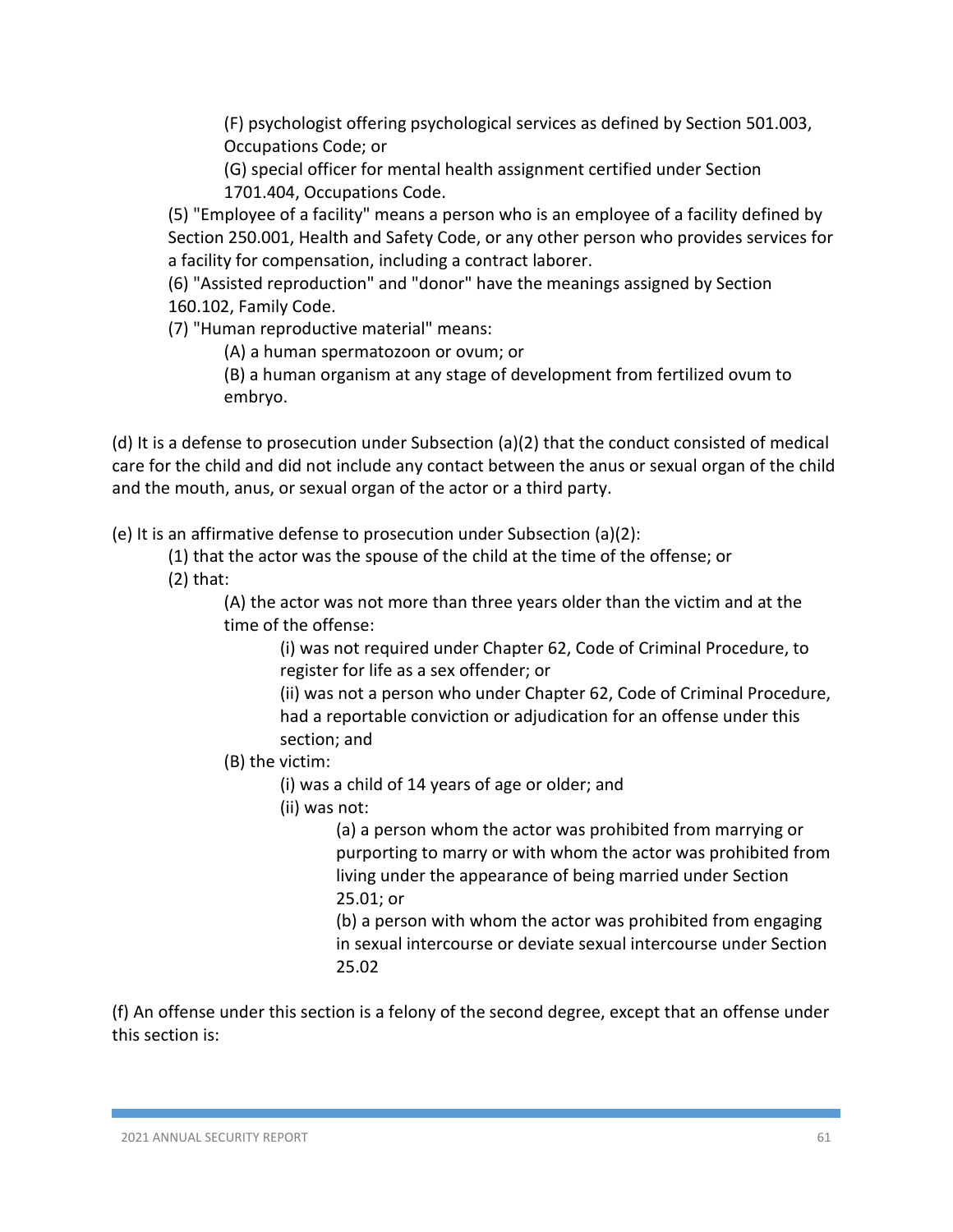(1) a felony of the first degree if the victim was a person whom the actor was prohibited from marrying or purporting to marry or with whom the actor was prohibited from living under the appearance of being married under Section [25.01;](https://statutes.capitol.texas.gov/Docs/PE/htm/PE.25.htm#25.01) or (2) a state jail felony if the offense is committed under Subsection (a)(1) and the actor has not received express consent as described by Subsection (b)(12).

**Dating Violence:** Violence committed by a person who is or has been in a social relationship of a romantic or intimate nature with the victim. The existence of such a relationship shall be based upon the reporting party's statement with consideration of the length of the relationship, the type of relationship, and the frequency of interaction between the persons involved in the relationship. Dating violence includes, but is not limited to, sexual or physical abuse or the threat of such abuse. Dating violence does not include acts covered under the definition of domestic violence. Any incident meeting this definition is considered to be a crime for the purposes of Clery Act reporting.

*Dating Violence* is defined in the [Texas Family Code, Section 71.0021](https://statutes.capitol.texas.gov/docs/FA/htm/FA.71.htm) as follows.

(a) "Dating violence" means an act, other than a defensive measure to protect oneself, by an actor that:

(1) is committed against a victim or applicant for a protective order:

(A) with whom the actor has or has had a dating relationship; or

(B) because of the victim's or applicant's marriage to or dating relationship with an individual with whom the actor is or has been in a dating relationship or marriage; and

(2) is intended to result in physical harm, bodily injury, assault, or sexual assault or that is a threat that reasonably places the victim or applicant in fear of imminent physical harm, bodily injury, assault, or sexual assault.

(b) For purposes of this title, "dating relationship" means a relationship between individuals who have or have had a continuing relationship of a romantic or intimate nature. The existence of such a relationship shall be determined based on consideration of:

(1) the length of the relationship;

(2) the nature of the relationship; and

(3) the frequency and type of interaction between the persons involved in the relationship.

(c) A casual acquaintanceship or ordinary fraternization in a business or social context does not constitute a "dating relationship" under Subsection (b).

**Domestic Violence:** A felony or misdemeanor crime of violence committed by a current or former spouse or intimate partner of the victim; by a person with whom the victim shares a child in common; by a person who is cohabitating with or has cohabitated with the victim as a spouse or intimate partner; by a person similarly situated to a spouse of the victim under the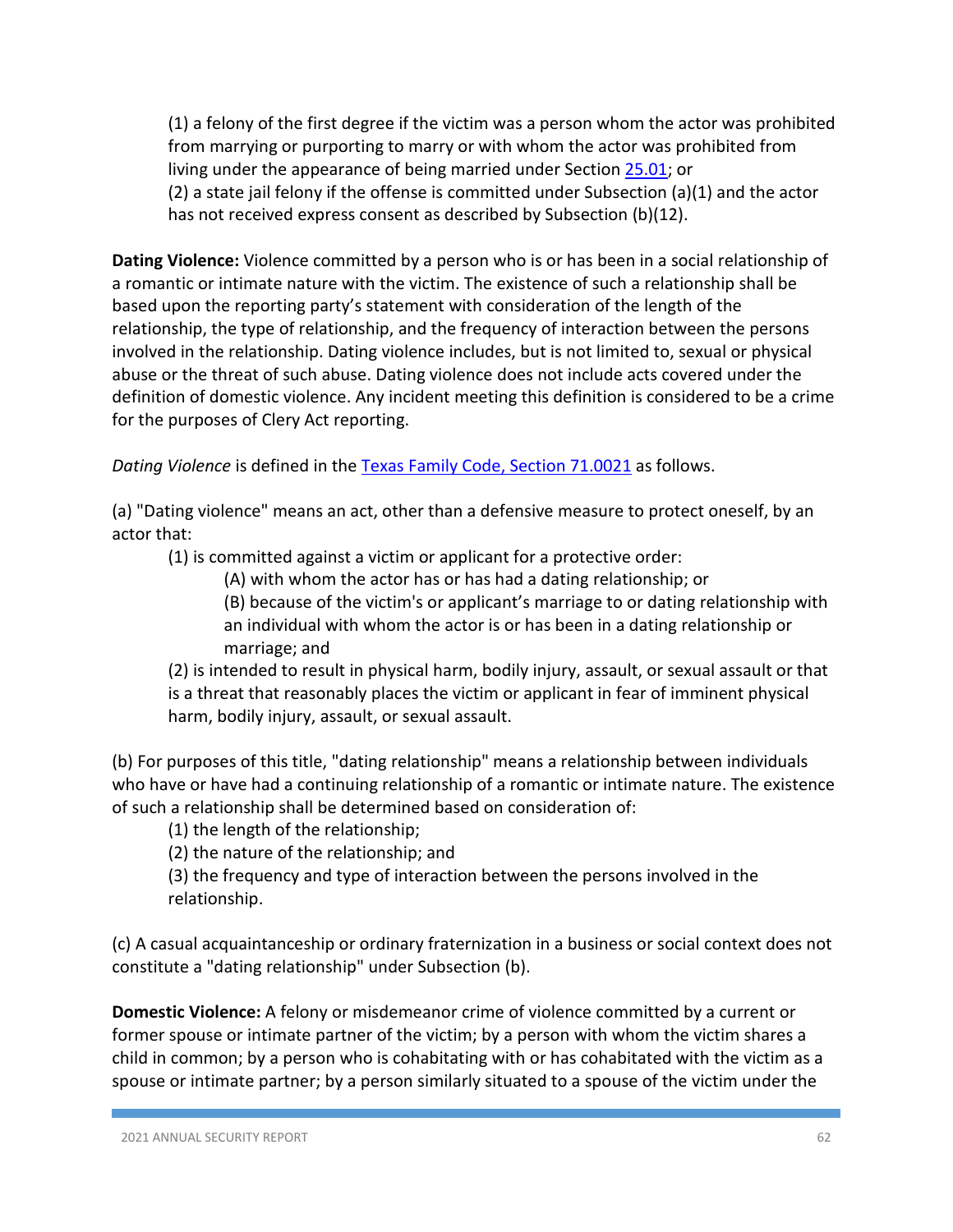domestic or family violence laws of the jurisdiction in which the crime of violence occurred, or by any other person against an adult or youth victim who is protected from that person's acts under the domestic or family violence laws of the jurisdiction in which the crime of violence occurred. Any incident meeting this definition is considered to be a crime for the purposes of Clery Act reporting.

*Family Violence* is defined by the [Texas Family Code, Section 71.004](https://statutes.capitol.texas.gov/docs/FA/htm/FA.71.htm) as follows. (1) an act by a member of a family or household against another member of the family or household that is intended to result in physical harm, bodily injury, assault, or sexual assault or that is a threat that reasonably places the member in fear of imminent physical harm, bodily injury, assault, or sexual assault, but does not include defensive measures to protect oneself; (2) abuse, as that term is defined by [Sections 261.001\(1\)\(C\), \(E\), \(G\), \(H\), \(I\), \(J\), \(K\), and \(M\),](https://statutes.capitol.texas.gov/Docs/FA/htm/FA.261.htm) by a member of a family or household toward a child of the family or household; or (3) dating violence, as that term is defined by Section 71.0021.

**Stalking:** Engaging in a course of conduct directed at a specific person that would cause a reasonable person to fear for his or her safety or the safety of others or suffer substantial emotional distress. Course of conduct means two or more acts, including, but not limited to, acts in which the stalker directly, indirectly, or through third parties, by any action, method, device, or means, follows, monitors, observes, surveils, threatens, or communicates to or about, a person, or interferes with a person's property. Substantial emotional distress means significant mental suffering or anguish that may, but does not necessarily, require medical or other professional treatment or counseling. Reasonable person means a reasonable person under similar circumstances and with similar identities to the victim. Any incident meeting this definition is considered to be a crime for the purposes of Clery Act reporting.

*Stalking* is defined in the [Texas Penal Code, Section 42.072](https://statutes.capitol.texas.gov/docs/PE/htm/PE.42.htm) as follows.

(a) A person commits an offense if the person, on more than one occasion and pursuant to the same scheme or course of conduct that is directed specifically at another person, knowingly engages in conduct that:

(1) constitutes an offense under [Section 42.07](https://statutes.capitol.texas.gov/docs/PE/htm/PE.42.htm) or that the actor knows or reasonably should know the other person will regard as threatening:

(A) bodily injury or death for the other person;

(B) bodily injury or death for a member of the other person's family or household

or for an individual with whom the other person has a dating relationship; or

(C) that an offense will be committed against the other person's property;

(2) causes the other person, a member of the other person's family or household, or an individual with whom the other person has a dating relationship to be placed in fear of bodily injury or death or in fear that an offense will be committed against the other person's property, or to feel harassed, annoyed, alarmed, abused, tormented, embarrassed, or offended; and

(3) would cause a reasonable person to: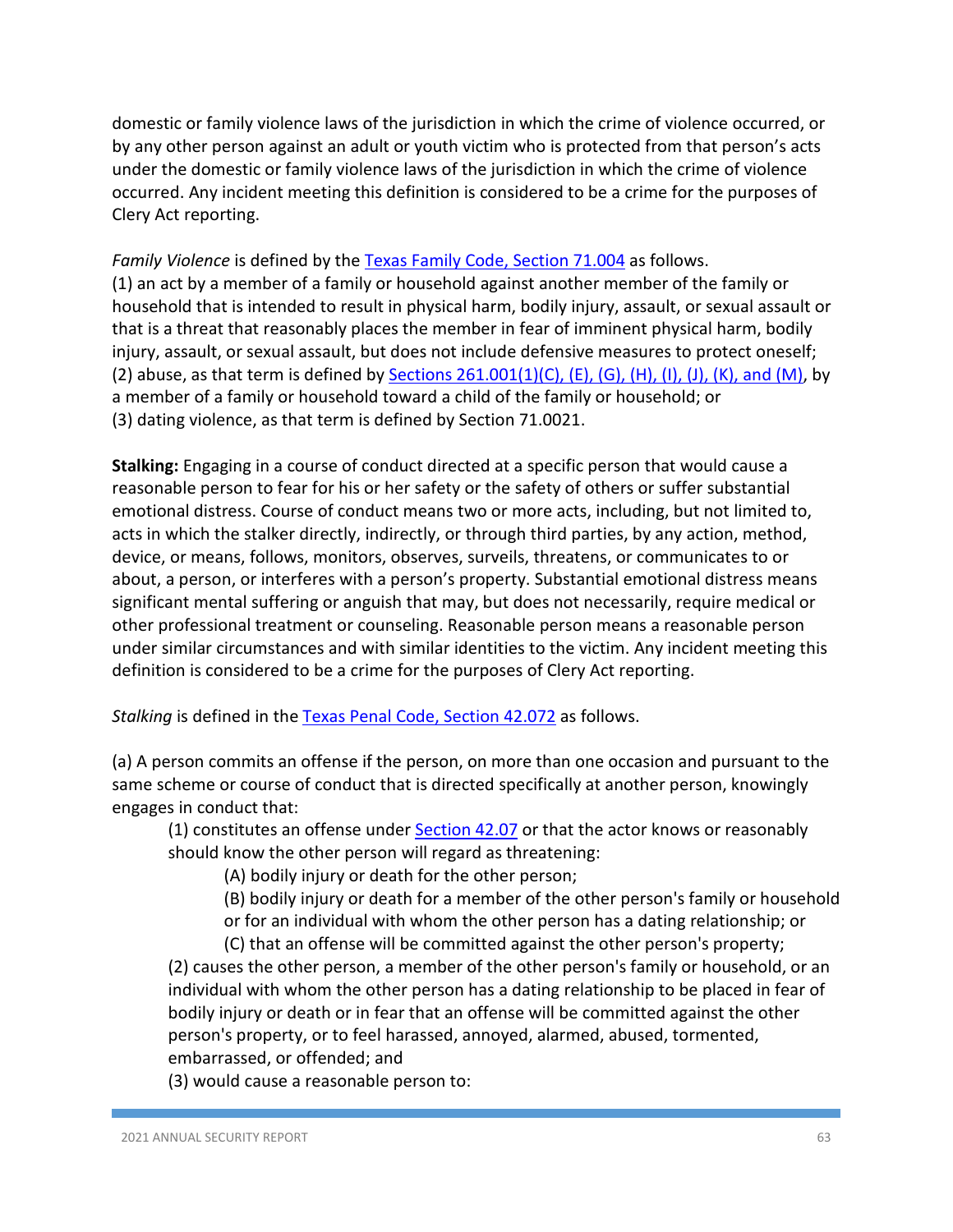(A) fear bodily injury or death for himself or herself;

(B) fear bodily injury or death for a member of the person's family or household or for an individual with whom the person has a dating relationship;

(C) fear that an offense will be committed against the person's property; or

(D) feel harassed, annoyed, alarmed, abused, tormented, embarrassed, or offended.

(b) An offense under this section is a felony of the third degree, except that the offense is a felony of the second degree if the actor has previously been convicted of an offense under this section or of an offense under any of the following laws that contains elements that are substantially similar to the elements of an offense under this section:

(1) the laws of another state;

(2) the laws of a federally recognized Indian tribe;

(3) the laws of a territory of the United States; or

(4) federal law.

(c) For purposes of this section, a trier of fact may find that different types of conduct described by Subsection (a), if engaged in on more than one occasion, constitute conduct that is engaged in pursuant to the same scheme or course of conduct.

(d) In this section:

(1) "Dating relationship," "family," "household," and "member of a household" have the meanings assigned by Chapter 71, Family Code.

(2) "Property" includes a pet, companion animal, or assistance animal, as defined by Section 121.002, Human Resources Code.

Sec. 42.07. Harassment.

(a) A person commits an offense if, with intent to harass, annoy, alarm, abuse, torment, or embarrass another, the person:

(1) initiates communication and in the course of the communication makes a comment, request, suggestion, or proposal that is obscene;

(2) threatens, in a manner reasonably likely to alarm the person receiving the threat, to inflict bodily injury on the person or to commit a felony against the person, a member of the person's family or household, or the person's property;

(3) conveys, in a manner reasonably likely to alarm the person receiving the report, a false report, which is known by the conveyor to be false, that another person has suffered death or serious bodily injury;

(4) causes the telephone of another to ring repeatedly or makes repeated telephone communications anonymously or in a manner reasonably likely to harass, annoy, alarm, abuse, torment, embarrass, or offend another;

(5) makes a telephone call and intentionally fails to hang up or disengage the connection;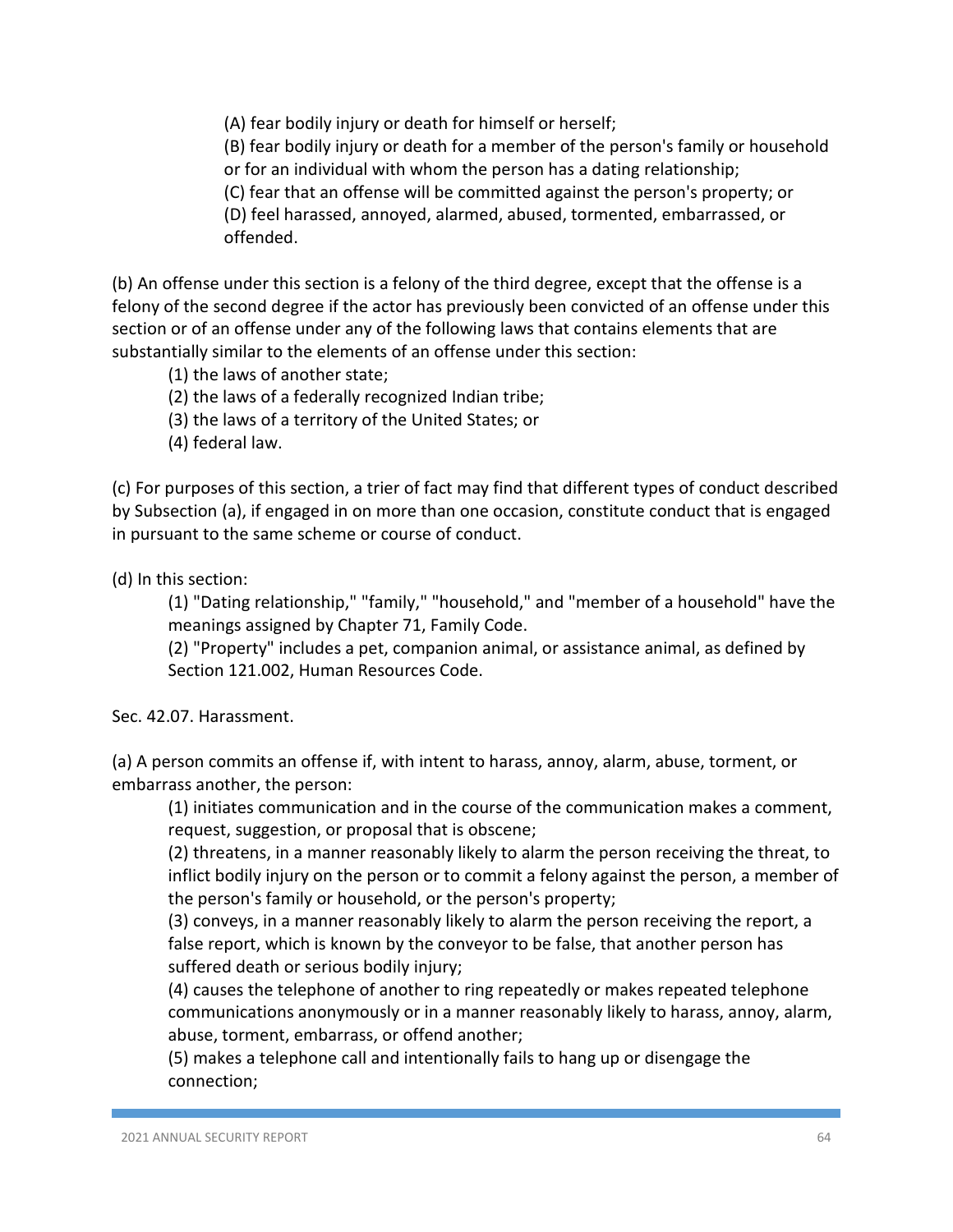(6) knowingly permits a telephone under the person's control to be used by another to commit an offense under this section; or

(7) sends repeated electronic communications in a manner reasonably likely to harass, annoy, alarm, abuse, torment, embarrass, or offend another.

(b) In this section:

(1) "Electronic communication" means a transfer of signs, signals, writing, images, sounds, data, or intelligence of any nature transmitted in whole or in part by a wire, radio, electromagnetic, photo-electronic, or photo-optical system. The term includes:

(A) a communication initiated through the use of electronic mail, instant message, network call, a cellular or other type of telephone, a computer, a camera, text message, a social media platform or application, an Internet website, any other Internet-based communication tool, or facsimile machine; and

(B) a communication made to a pager.

(2) "Family" and "household" have the meaning assigned by Chapter 71, Family Code. (3) "Obscene" means containing a patently offensive description of or a solicitation to commit an ultimate sex act, including sexual intercourse, masturbation, cunnilingus, fellatio, or anilingus, or a description of an excretory function.

(c) An offense under this section is a Class B misdemeanor, except that the offense is a Class A misdemeanor if the actor has previously been convicted under this section.

**Robbery:** The taking or attempting to take anything of value from the care, custody, or control of a person or persons by force or threat of force or violence and/or by putting the victim in fear.

**Aggravated Assault:** An unlawful attack by one person upon another for the purpose of inflicting severe or aggravated bodily injury. This type of assault usually is accompanied by the use of a weapon or by a means likely to produce death or great bodily harm. (It is not necessary that injury result from an aggravated assault when a gun, knife, or other weapon is used which could and probably would result in serious personal injury if the crime were successfully completed).

**Burglary:** The unlawful entry of a structure to commit a felony or theft. For reporting purposes this definition includes: unlawful entry with intent to commit a larceny or felony, breaking and entering with intent to commit a larceny, housebreaking, safecracking, and all attempts to commit any of the aforementioned acts.

**Motor Vehicle Theft:** The theft or attempted theft of a motor vehicle. (Classify as motor vehicle theft all cases where automobiles are taken by persons not having lawful access even though the vehicles are later abandoned, including joyriding).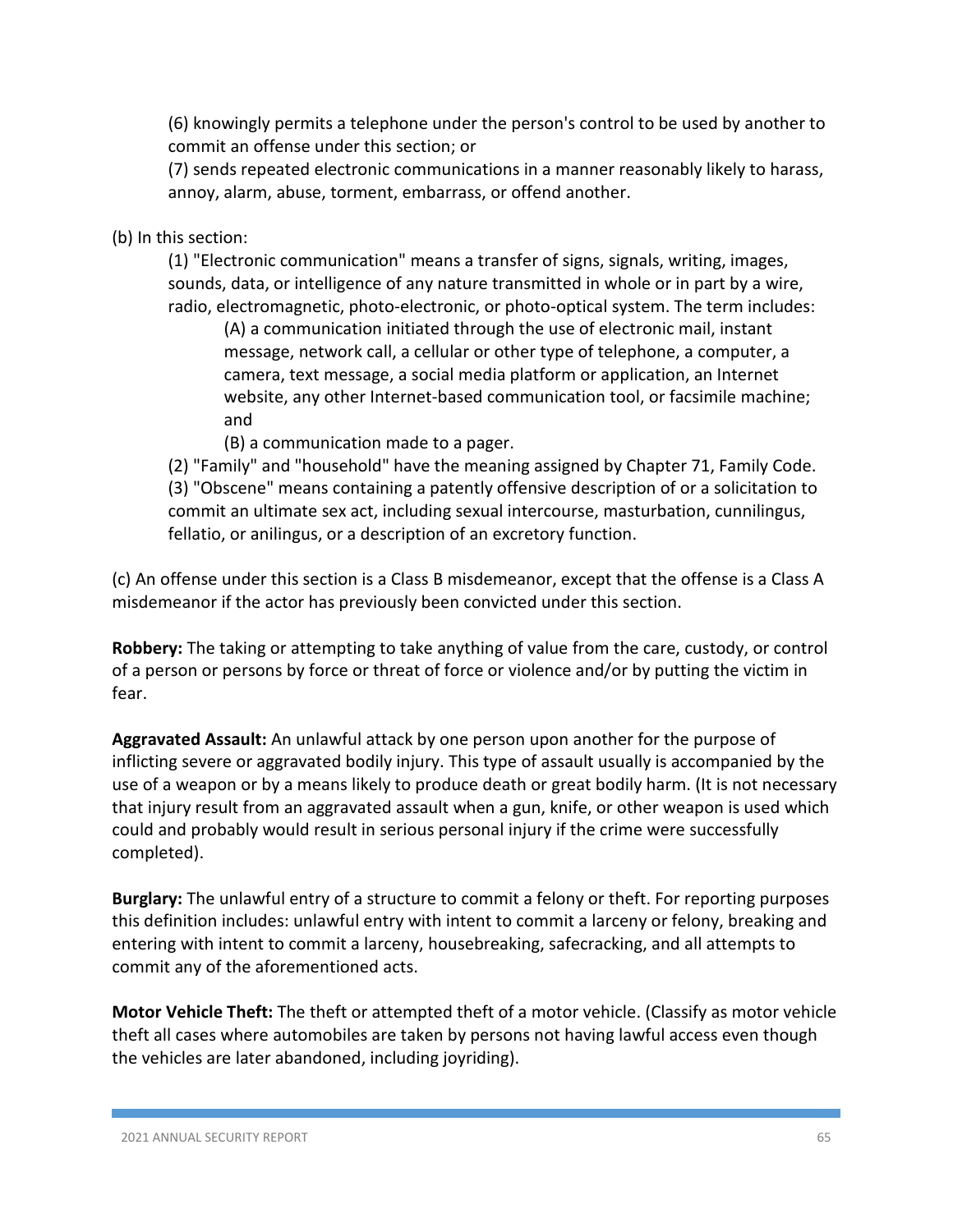**Arson:** Any willful or malicious burning or attempt to burn, with or without intent to defraud, a dwelling house, public building, motor vehicle or aircraft, personal property of another, etc.

**Hate Crime:** A criminal offense reported to local police agencies or to a campus security authority that manifests evidence that the victim was intentionally selected because of the perpetrator's bias against the victim. For Clery Act purposes, hate crimes include any of the following offenses that are motivated by bias: Murder and non-negligent manslaughter, manslaughter by negligence, sexual assault (rape, fondling, incest, statutory rape), robbery, aggravated assault, burglary, motor vehicle theft, arson, larceny-theft, simple assault, intimidation, or destruction/damage/vandalism of property. Following are the bias categories.

Race: A preformed negative attitude toward a group of persons who possess common physical characteristics, e.g. color of skin, eyes, and/or hair; facial features, etc., genetically transmitted by descent and heredity which distinguish them as a distinct division of humankind, e.g. Asians, blacks, or African Americans, whites.

Gender: A preformed negative opinion or attitude toward a person or group of persons based on their actual or perceived gender, e.g. male or female.

Religion: A preformed negative opinion or attitude toward a group of persons who share the same religious beliefs regarding the origin and purpose of the universe and the existence or nonexistence of a supreme being, e.g. Catholics, Jews, Protestants, atheists.

Sexual Orientation: A preformed negative opinion or attitude toward a group of persons based on their actual or perceived sexual orientation. Sexual orientation is the term for a person's physical, romantic, and/or emotional attraction to members of the same and/or opposite sex, including lesbian, gay, bisexual, and heterosexual (straight) individuals.

Gender Identity: A preformed negative opinion or attitude toward a person (or group of persons) based on their actual or perceived gender identity, e.g. bias against transgender or gender non-conforming individuals (a person who does not conform to the gender-based expectations of society).

Ethnicity: A preformed negative opinion or attitude toward a group of people whose members identify with each other, through a common heritage, often consisting of a common language, common culture (often including a shared religion) and/or ideology that stresses common ancestry. The concept of ethnicity differs from the closely related term "race" in that "race" refers to grouping based mostly upon biological criteria, while "ethnicity" also encompasses additional cultural factors.

National Origin: A preformed negative opinion or attitude toward a group of people based on their actual or perceived country of birth. This bias may be against people that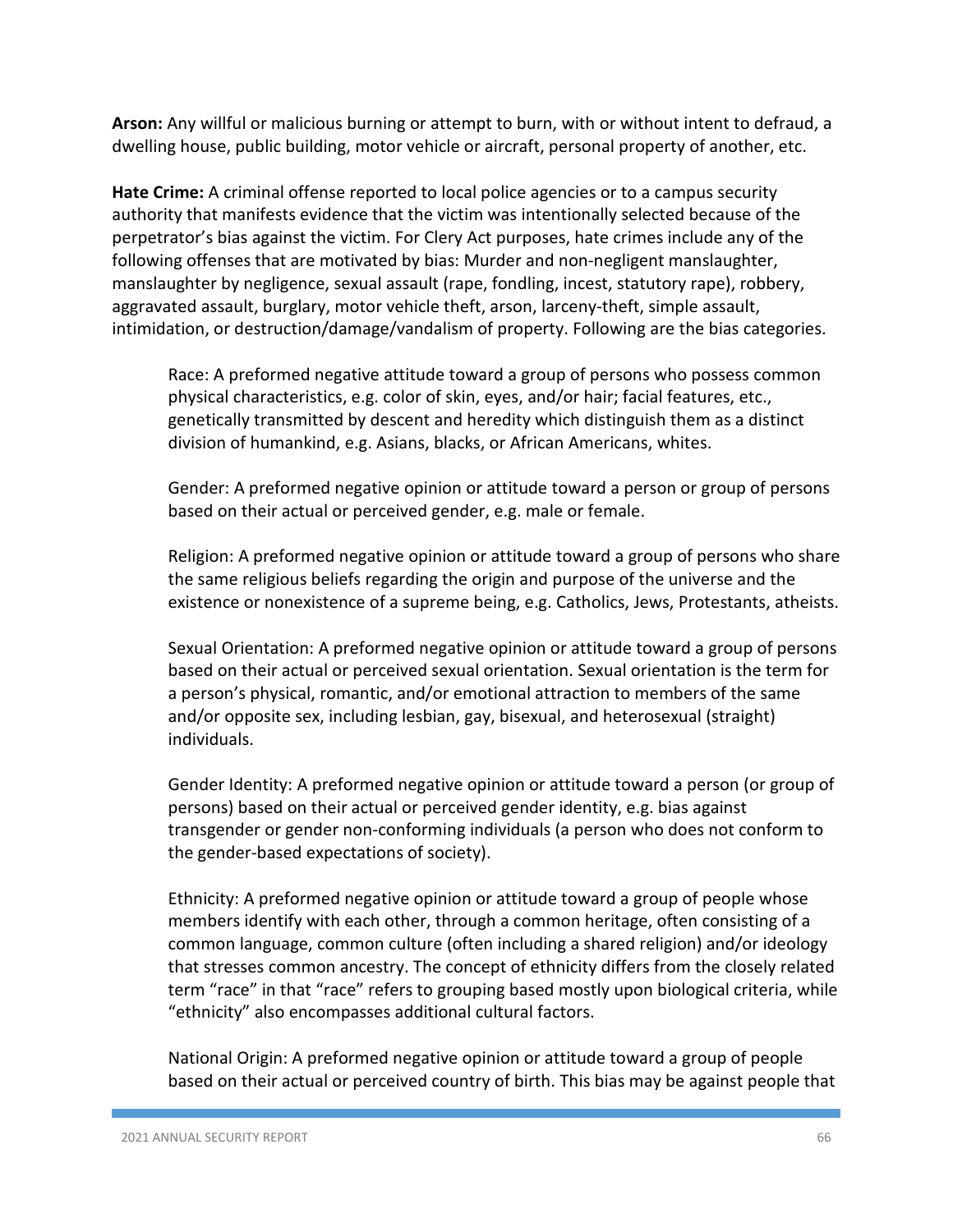have a name or accent associated with a national origin group, participate in certain customs associated with a national origin group, or because they are married to or associate with people of a certain national origin.

Disability: A preformed negative opinion or attitude toward a group of persons based on their physical or mental impairments, whether such disability is temporary or permanent, congenital or acquired by heredity, accident, injury, advanced aged or illness.

#### **Additional Hate Crime Definitions:**

Larceny-Theft: The unlawful taking, carrying, leading, or riding away of property from the possession or constructive possession of another.

Simple Assault: An unlawful physical attack by one person upon another where neither the offender displays a weapon, nor the victim suffers obvious severe or aggravated bodily injury involving apparent broken bones, loss of teeth, possible internal injury, severe laceration, or loss of consciousness.

Intimidation: To unlawfully place another person in reasonable fear of bodily harm through the use of threatening words and/or other conduct, but without displaying a weapon or subjecting the victim to actual physical attack.

Destruction/Damage/Vandalism of Property (Except "Arson"): To willfully or maliciously damage, deface, or otherwise injure real or personal property without the consent of the owner or the person having custody or control of it.

**Arrests and Referrals for Disciplinary Action:** Arrest is defined as persons processed by arrest, citation, or summons. Referred for disciplinary action is defined as the referral of any person to any official who initiates a disciplinary action of which a record is established and which may result in the imposition of a sanction. Clery Act statistics are disclosed for arrests and referrals regarding state or local violations of liquor, drug abuse, and weapons laws. Only violations of the law resulting in arrest or referral are disclosed. Violations of institutional policy alone are not included in Clery Act statistics.

Weapons: Carrying, Possessing, Etc.: The violation of laws or ordinances prohibiting the manufacture, sale, purchase, transportation, possession, concealment, or use of firearms, cutting instruments, explosives, incendiary devices or other deadly weapons. This classification encompasses weapons offenses that are regulatory in nature. Classify as a weapons: carrying, possessing, etc. violation: manufacture, sale, or possession of deadly weapons; carrying deadly weapons, concealed (except as permitted by state law and institutional policy through state law) or openly; using, manufacturing, etc. of silencers; furnishing deadly weapons to minors; aliens possessing deadly weapons; and attempts to commit any of the aforementioned acts.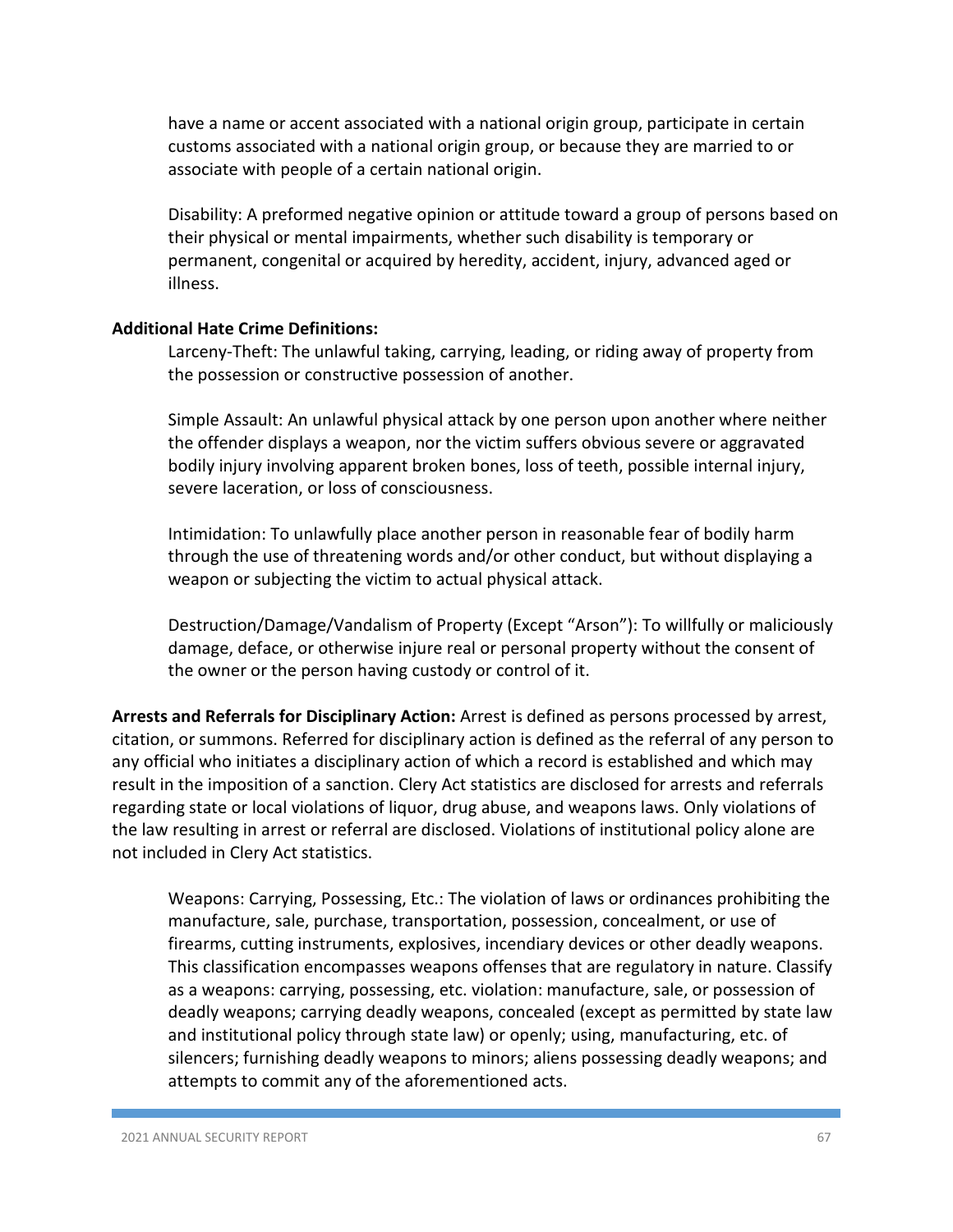Drug Abuse Violations: The violation of laws prohibiting the production, distribution, and/or use of certain controlled substances and the equipment or devices utilized in their preparation and/or use. The unlawful cultivation, manufacture, distribution, sale, purchase, use, possession, transportation, or importation of any controlled drug or narcotic substance. Arrests for violations of state and local laws, specifically those relating to the unlawful possession, sale, use, growing, manufacturing, and making of narcotic drugs. The relevant substances include: opium or cocaine and their derivatives (morphine, heroin, codeine); marijuana; synthetic narcotics (Demerol, methadone); and dangerous non-narcotic drugs (barbiturates, Benzedrine). Classify as a drug abuse violation: all drugs, without exception, that are illegal under local or state law where your institution is located and all illegally obtained prescription drugs.

Liquor Law Violations: The violation of state or local laws or ordinances prohibiting the manufacture, sale, purchase, transportation, possession or use of alcoholic beverages, not including driving under the influence and drunkenness. Classify as a liquor law violation: the manufacture, sale, transporting, furnishing, possessing, etc. of intoxicating liquor; maintaining unlawful drinking places; bootlegging; operating a still; furnishing liquor to a minor or intemperate person; underage possession; using a vehicle for illegal transportation of liquor; drinking on a train or public conveyance; and attempts to commit any of the aforementioned acts.

# Definitions of Clery Act Locations

**On-campus:** Any building or property owned or controlled by an institution within the same reasonably contiguous geographic area and used by the institution in direct support of, or in a manner related to, the institution's educational purposes, including residence halls. This also includes any building or property that is within or reasonably contiguous to the geographic area that is owned by the institution but controlled by another person, is frequently used by students, and supports institutional purposes (such as a food or other retail vendor).

**On-campus Student Housing Facilities (Residential Facilities):** A subset of the "On-campus" category. Any student housing facility that is owned or controlled by the institution, or is located on property that is owned or controlled by the institution, and is within the reasonably contiguous geographic area that makes up the campus is considered an on-campus student housing facility.

**Non-campus:** Any building or property owned or controlled by an institution that is used in direct support of, or in relation to, the institution's educational purposes, is frequently used by students, and is not within the same reasonably contiguous geographic area of the institution. This also includes any building or property owned or controlled by a student organization that is officially recognized by the institution.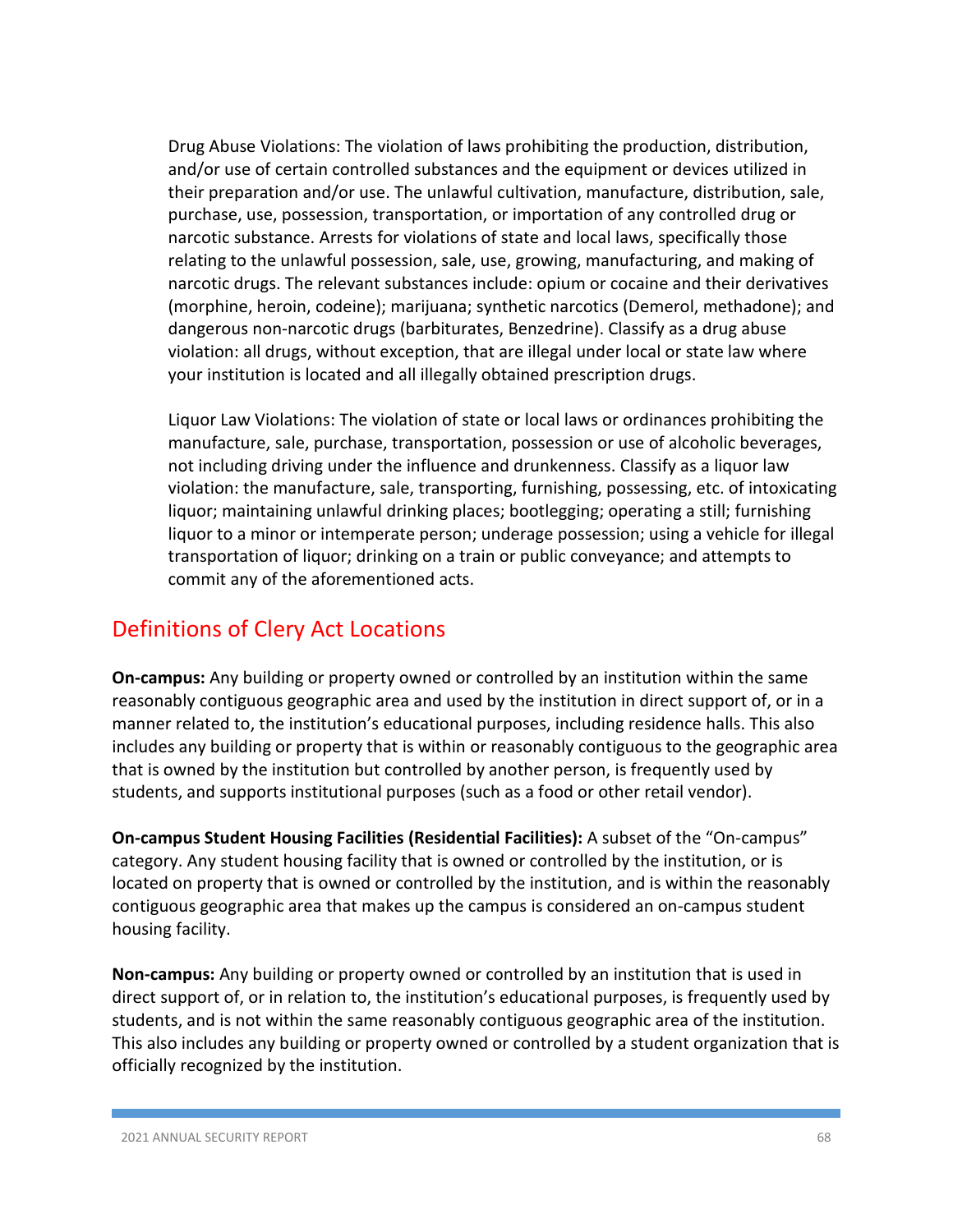**Public Property:** All public property, including thoroughfares, streets, sidewalks, and parking facilities, that is within the campus, or immediately adjacent to and accessible from the campus.

# Crime Report, Arrest and Referral Statistics

TAMUCT's crime statistics are categorized according to the National Incident-Based Reporting System, an incident-based reporting system used by law enforcement agencies in the United States for collecting and reporting data on crimes. Statistics reflect reports made to campus security authorities as well as University, local and requested police departments and are compiled according to Clery Act guidelines and coordinated by the UPD and Clery Compliance Coordinator.

The Clery Act requires institutions of higher education to include four general categories of crime statistics:

- **Criminal Offenses** Murder and Non-negligent Manslaughter, Manslaughter by Negligence, Rape, Foundling, Incest, Statutory Rape, Robbery, Aggravated Assault, Burglary, Motor Vehicle Theft, and Arson.
- **Hate Crimes**  Any of the above-mentioned offenses (except Manslaughter by Negligence), and any incidents of Larceny, Theft, Simple Assault, Intimidation, or Destruction/Damage/Vandalism of Property that were motivated by basis;
- **Violence Against Women Act Offenses**  Any incidents of Domestic Violence, Dating Violence and Stalking. (Note that Sexual Assault is also a VAWA offense but is included in the Criminal Offenses.);
- **Arrests and Referrals for Disciplinary Action** for Weapons (carrying, possession, etc.) Law Violations, Drug Abuse Violations and Liquor Law Violations.

## Hate Crimes

According to Texas law, a hate crime is any criminal offense committed against a person or property that is motivated, in whole or in part, by the offender's bias against race, gender, ethnicity, religion, national origin, disability, gender identity or sexual orientation.

- **2018** no hate crimes
- **2019** no hate crimes
- **2020** no hate crimes

# Unfounded Crimes

**2018**– no unfounded crime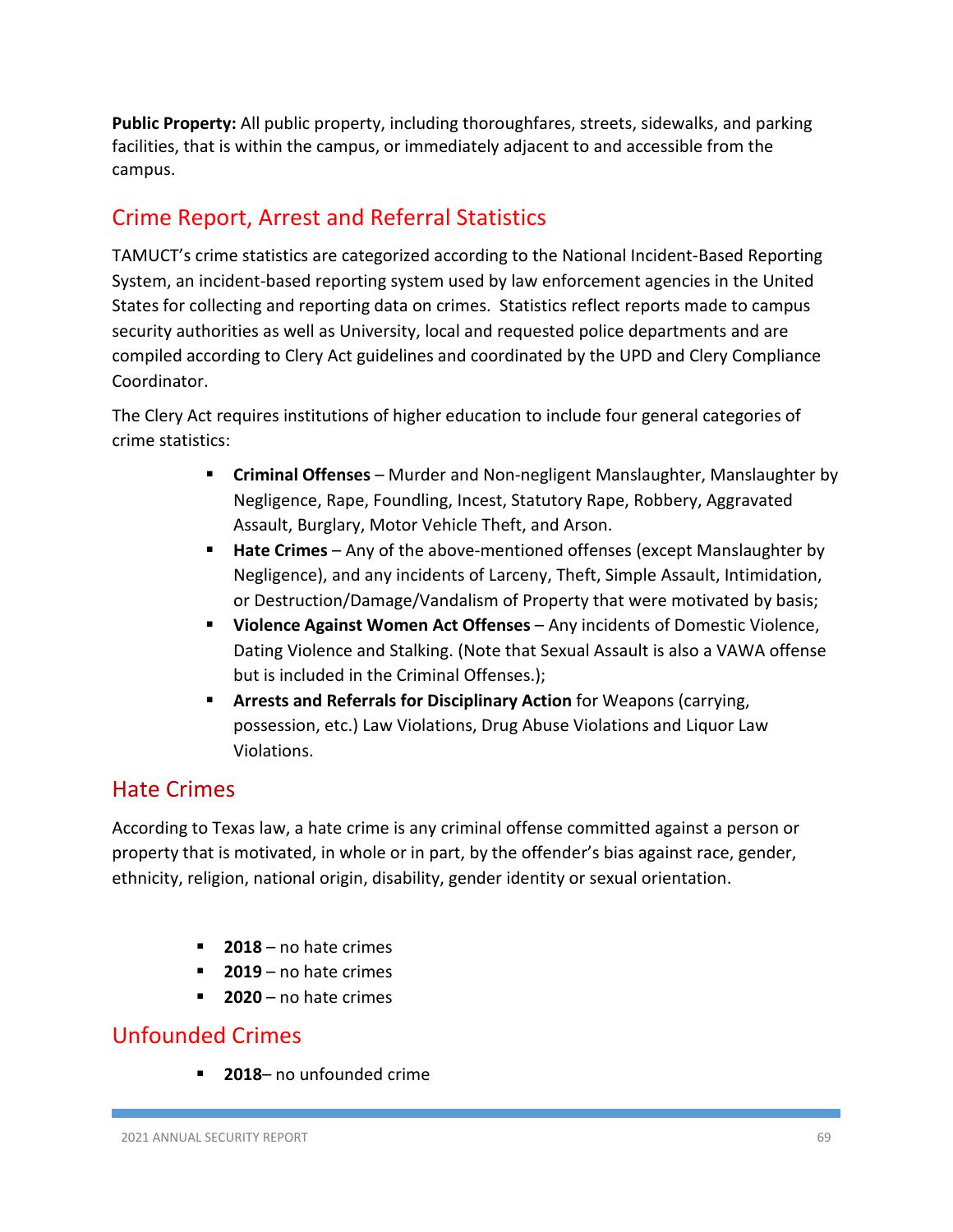- **2019** 1 unfounded crime
- **2020** 3 unfounded crimes

# Texas A&M University - Central Texas Main Campus Reportable Clery Act Crimes

| <b>Offense</b>  | Year | On            | Non-             | <b>Public</b> | <b>Total</b>        | <b>Residential</b>    |
|-----------------|------|---------------|------------------|---------------|---------------------|-----------------------|
|                 |      | <b>Campus</b> | <b>Campus</b>    | Property      |                     | <b>Facilities</b>     |
| Murder/Non-     | 2018 | 0             | 0                | 0             | 0                   |                       |
| Negligent       | 2019 | 0             | 0                | 0             | 0                   |                       |
| Manslaughter    | 2020 | 0             | 0                | 0             | 0                   | $\mathsf{Z}$          |
| Negligent       | 2018 | $\mathbf 0$   | 0                | 0             | $\pmb{0}$           |                       |
| Manslaughter    | 2019 | $\mathbf 0$   | $\mathbf 0$      | $\mathbf 0$   | 0                   |                       |
|                 | 2020 | 0             | $\mathbf 0$      | $\mathbf 0$   | $\pmb{0}$           | Resid                 |
| Rape            | 2018 | $\mathbf 0$   | $\mathbf 0$      | $\mathbf 0$   | 0                   |                       |
|                 | 2019 | $\mathbf 0$   | $\mathbf 0$      | 0             | 0                   |                       |
|                 | 2020 | $\mathbf 0$   | $\mathbf 0$      | $\mathbf 0$   | 0                   |                       |
| Foundling       | 2018 | $\mathbf 0$   | $\pmb{0}$        | 0             | $\pmb{0}$           |                       |
|                 | 2019 | $\mathbf 0$   | $\mathbf 0$      | $\mathbf 0$   | $\pmb{0}$           |                       |
|                 | 2020 | 0             | $\boldsymbol{0}$ | 0             | 0                   |                       |
| Incest          | 2018 | $\mathbf 0$   | $\mathbf 0$      | $\mathbf 0$   | $\pmb{0}$           | ential                |
|                 | 2019 | $\mathbf 0$   | $\boldsymbol{0}$ | 0             | $\pmb{0}$           |                       |
|                 | 2020 | $\mathbf 0$   | $\pmb{0}$        | $\pmb{0}$     | $\pmb{0}$           |                       |
| Statutory       | 2018 | $\mathbf 0$   | $\boldsymbol{0}$ | $\mathbf 0$   | $\pmb{0}$           |                       |
| Rape            | 2019 | $\mathbf 0$   | $\mathbf 0$      | $\mathbf 0$   | $\pmb{0}$           |                       |
|                 | 2020 | $\mathbf 0$   | $\boldsymbol{0}$ | $\mathbf 0$   | $\mathsf{O}\xspace$ |                       |
| Robbery         | 2018 | $\mathbf 0$   | $\pmb{0}$        | 0             | $\mathsf{O}\xspace$ |                       |
|                 | 2019 | $\mathbf 0$   | $\mathbf 0$      | 0             | 0                   |                       |
|                 | 2020 | 0             | 0                | $\mathbf 0$   | $\pmb{0}$           |                       |
| Aggravated      | 2018 | 0             | 0                | $\mathbf 0$   | 0                   |                       |
| Assault         | 2019 | 0             | $\mathbf 0$      | 0             | $\mathsf{O}\xspace$ | $\boldsymbol{\omega}$ |
|                 | 2020 | $\mathbf 0$   | $\mathbf 0$      | 0             | 0                   |                       |
| <b>Burglary</b> | 2018 | $\mathbf 0$   | $\mathbf 0$      | $\mathbf 0$   | $\mathsf{O}\xspace$ |                       |
|                 | 2019 | $\mathbf 0$   | $\mathbf 0$      | $\mathbf 0$   | 0                   |                       |
|                 | 2020 | 0             | $\mathbf 0$      | $\pmb{0}$     | $\pmb{0}$           |                       |
| Motor           | 2018 | $\pmb{0}$     | 0                | $\pmb{0}$     | 0                   |                       |
| Vehicle Theft   | 2019 | $\mathbf 0$   | $\mathbf{1}$     | 0             | 1                   |                       |
|                 | 2020 | $\mathbf 0$   | $\boldsymbol{0}$ | $\mathbf 0$   | 0                   | <b>D</b>              |
| Arson           | 2018 | $\mathbf 0$   | 0                | 0             | 0                   |                       |
|                 | 2019 | $\pmb{0}$     | 0                | 0             | $\pmb{0}$           |                       |
|                 | 2020 | $\pmb{0}$     | $\pmb{0}$        | 0             | 0                   |                       |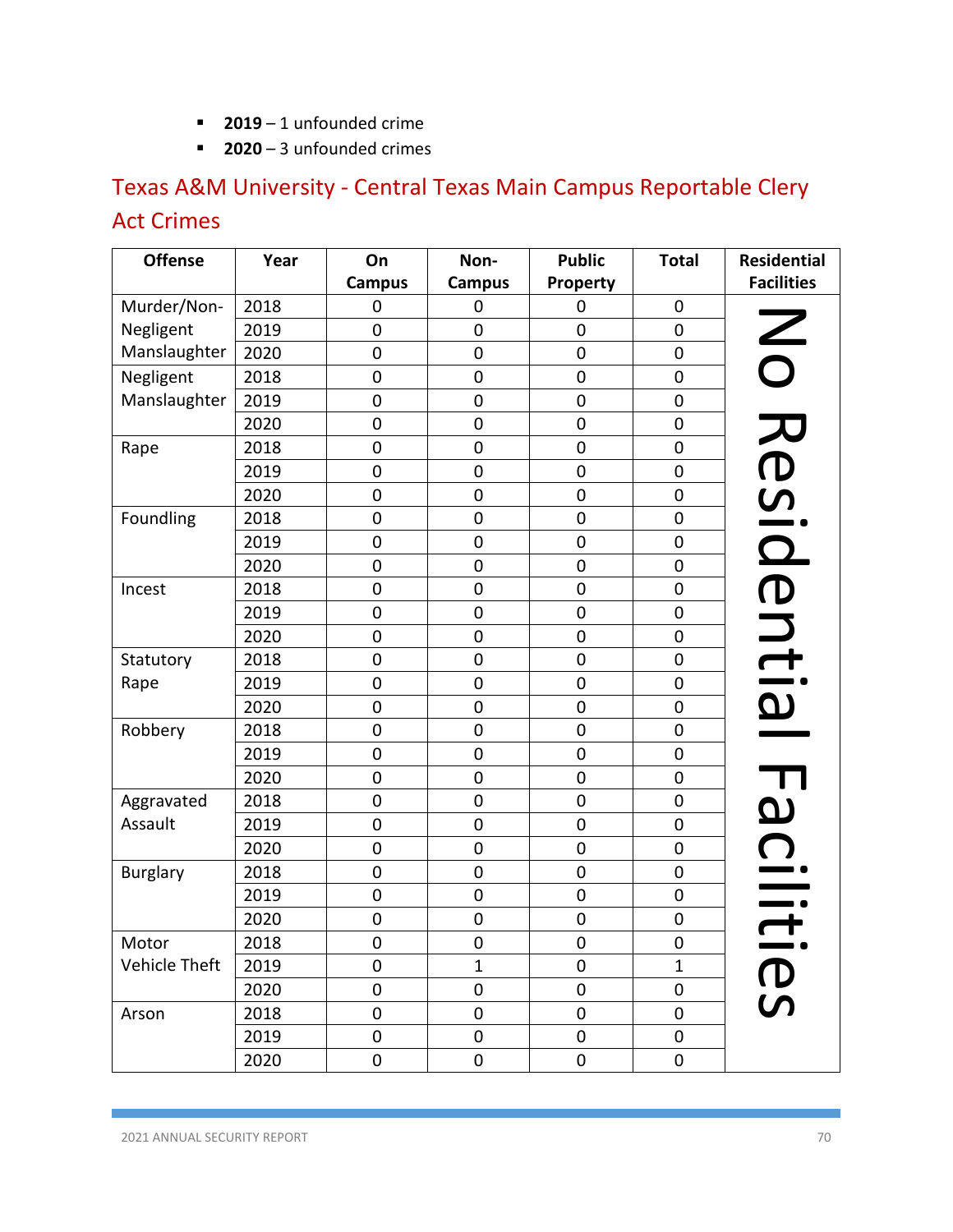# Texas A&M University - Central Texas Arrest, Referrals and VAWA

# Reports

| <b>Offense</b>         | Year | On               | Non-           | <b>Public</b>  | <b>Total</b>     | <b>Residential</b>       |
|------------------------|------|------------------|----------------|----------------|------------------|--------------------------|
|                        |      | <b>Campus</b>    | <b>Campus</b>  | Property       |                  | <b>Facilities</b>        |
| Liquor Law             | 2018 | $\overline{2}$   | $\overline{2}$ | 0              | 4                |                          |
| Arrests                | 2019 | $\mathbf{1}$     | $\overline{2}$ | $\mathbf 0$    | 3                | $\overline{\mathcal{S}}$ |
|                        | 2020 | $\mathbf{1}$     | $\overline{0}$ | $\overline{0}$ | $\mathbf{1}$     |                          |
| Drug Law Arrests       | 2018 | 3                | 3              | $\mathbf 0$    | 6                |                          |
|                        | 2019 | $\mathbf 0$      | $\mathbf 0$    | $\mathbf 0$    | $\mathbf 0$      |                          |
|                        | 2020 | $\mathbf{1}$     | $\pmb{0}$      | $\pmb{0}$      | $\mathbf{1}$     | Resid                    |
| Weapons Law            | 2018 | $\pmb{0}$        | $\mathbf 0$    | $\mathbf 0$    | $\mathbf 0$      |                          |
| Arrests                | 2019 | $\mathbf{1}$     | $\mathbf 0$    | $\mathbf 0$    | $\mathbf{1}$     |                          |
|                        | 2020 | $\mathbf{1}$     | $\mathbf 0$    | $\mathbf 0$    | $\mathbf{1}$     |                          |
| Liquor Law             | 2018 | $\mathbf 0$      | $\overline{0}$ | $\overline{0}$ | $\overline{0}$   |                          |
| Violations             | 2019 | $\boldsymbol{0}$ | $\mathbf 0$    | $\pmb{0}$      | $\pmb{0}$        |                          |
| Referred for           | 2020 | $\mathbf 0$      | $\overline{0}$ | $\mathbf 0$    | $\mathbf 0$      |                          |
| Disciplinary           |      |                  |                |                |                  |                          |
| Action                 |      |                  |                |                |                  |                          |
| Drug Law               | 2018 | $\pmb{0}$        | $\pmb{0}$      | $\pmb{0}$      | $\boldsymbol{0}$ | entia                    |
| Violations             | 2019 | $\overline{2}$   | $\overline{0}$ | $\mathbf 0$    | $\mathbf 0$      |                          |
| Referred for           | 2020 | $\mathbf 0$      | $\mathbf 0$    | $\pmb{0}$      | $\boldsymbol{0}$ |                          |
| Disciplinary           |      |                  |                |                |                  |                          |
| Action                 |      |                  |                |                |                  |                          |
| <b>Weapons Law</b>     | 2018 | $\mathbf 0$      | $\mathbf 0$    | $\pmb{0}$      | $\mathbf 0$      |                          |
| Violations             | 2019 | $\mathbf 1$      | $\pmb{0}$      | $\pmb{0}$      | $\mathbf 1$      | $\overline{\mathbf{L}}$  |
| Referred for           | 2020 | $\mathbf 0$      | $\mathbf 0$    | $\mathbf 0$    | $\mathbf 0$      |                          |
| Disciplinary           |      |                  |                |                |                  |                          |
| Action                 |      |                  |                |                |                  | <u>ရ</u>                 |
| Domestic               | 2018 | $\mathbf 0$      | $\pmb{0}$      | $\pmb{0}$      | $\mathbf 0$      |                          |
| Violence               | 2019 | $\mathbf{1}$     | $\mathbf 0$    | $\mathbf 0$    | $\mathbf{1}$     |                          |
|                        | 2020 | $\mathbf 0$      | $\mathbf 0$    | $\mathbf 0$    | $\mathbf 0$      |                          |
| <b>Dating Violence</b> | 2018 | $\mathbf 0$      | $\mathbf 0$    | $\mathbf 0$    | $\mathbf 0$      |                          |
|                        | 2019 | $\boldsymbol{0}$ | $\pmb{0}$      | $\pmb{0}$      | $\mathbf 0$      |                          |
|                        | 2020 | $\mathbf 0$      | $\mathbf 0$    | $\mathbf 0$    | $\mathbf 0$      | IItie                    |
| Stalking               | 2018 | $\pmb{0}$        | $\mathbf 0$    | $\mathbf 0$    | $\mathbf 0$      |                          |
|                        | 2019 | $\mathbf{1}$     | $\mathbf 0$    | $\pmb{0}$      | $\mathbf{1}$     |                          |
|                        | 2020 | 3                | $\mathbf 0$    | $\pmb{0}$      | 3                |                          |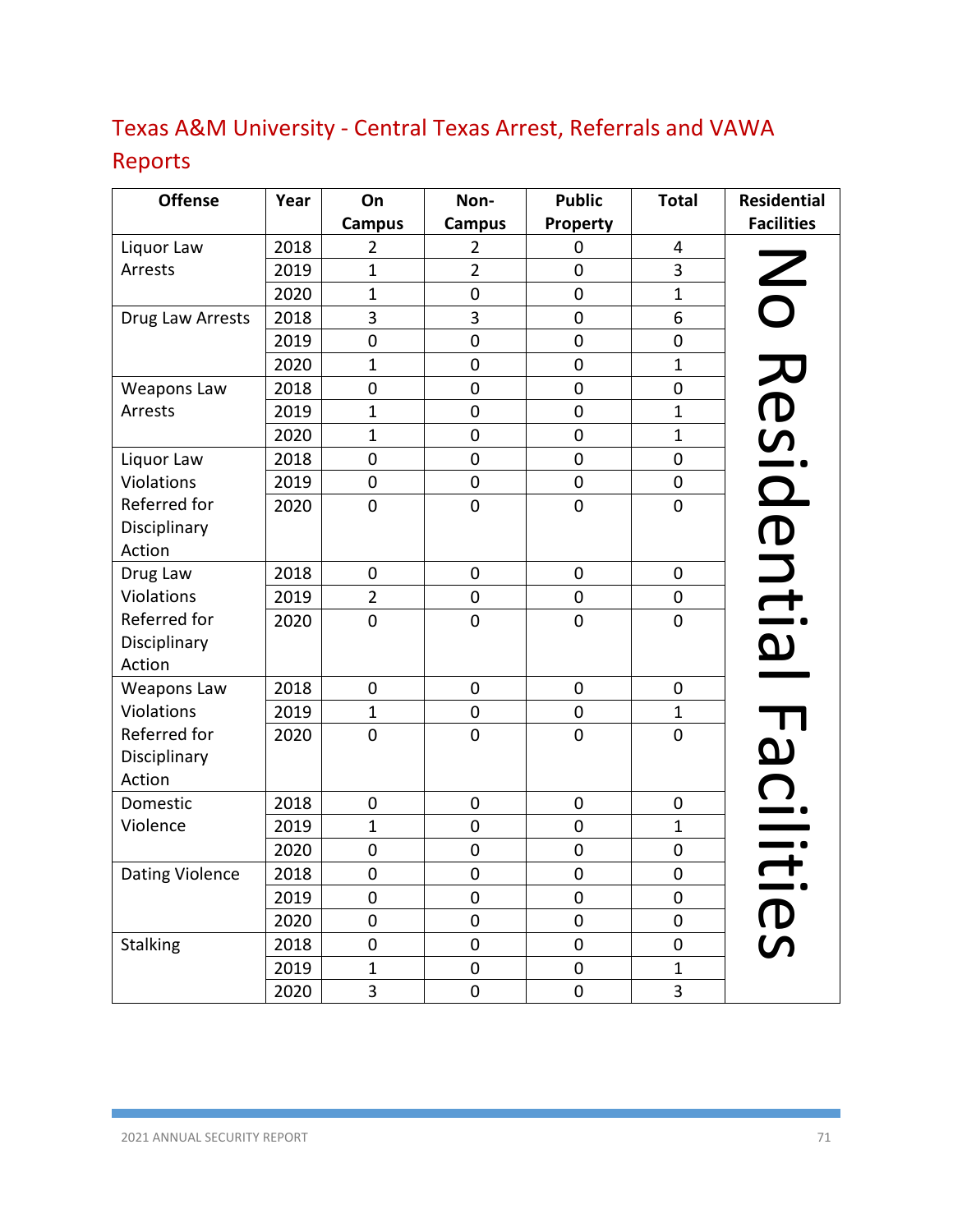| <b>Offense</b>  | Year | On             | Non-             | <b>Public</b> | <b>Total</b> | <b>Residential</b>       |
|-----------------|------|----------------|------------------|---------------|--------------|--------------------------|
|                 |      | <b>Campus</b>  | <b>Campus</b>    | Property      |              | <b>Facilities</b>        |
| Murder/Non-     | 2018 | $\mathbf 0$    | $\mathbf 0$      | 0             | $\mathbf 0$  |                          |
| Negligent       | 2019 | $\mathbf 0$    | $\mathbf 0$      | 0             | $\mathbf 0$  |                          |
| Manslaughter    | 2020 | $\mathbf 0$    | $\mathbf 0$      | $\pmb{0}$     | $\mathbf 0$  | $\overline{\mathsf{S}}$  |
| Negligent       | 2018 | $\mathbf 0$    | $\boldsymbol{0}$ | $\pmb{0}$     | $\mathbf 0$  |                          |
| Manslaughter    | 2019 | $\mathbf 0$    | $\mathbf 0$      | $\mathbf 0$   | 0            |                          |
|                 | 2020 | $\mathbf 0$    | $\mathbf 0$      | 0             | $\mathbf 0$  |                          |
| Rape            | 2018 | $\mathbf 0$    | $\mathbf 0$      | $\pmb{0}$     | $\pmb{0}$    |                          |
|                 | 2019 | $\mathbf 0$    | $\mathbf 0$      | $\mathbf 0$   | $\mathbf 0$  |                          |
|                 | 2020 | $\mathbf 0$    | $\mathbf 0$      | $\pmb{0}$     | $\pmb{0}$    |                          |
| Foundling       | 2018 | $\mathbf 0$    | $\boldsymbol{0}$ | $\mathbf 0$   | $\pmb{0}$    |                          |
|                 | 2019 | $\pmb{0}$      | $\mathbf 0$      | $\pmb{0}$     | $\pmb{0}$    | Resid                    |
|                 | 2020 | $\mathbf 0$    | $\mathbf 0$      | $\mathbf 0$   | $\mathbf 0$  |                          |
| Incest          | 2018 | $\overline{0}$ | $\mathbf 0$      | $\pmb{0}$     | $\mathbf 0$  | entia                    |
|                 | 2019 | $\mathbf 0$    | $\mathbf 0$      | $\mathbf 0$   | $\mathbf 0$  |                          |
|                 | 2020 | $\mathbf 0$    | $\mathbf 0$      | $\pmb{0}$     | $\mathbf 0$  |                          |
| Statutory       | 2018 | 0              | $\mathbf 0$      | $\mathbf 0$   | $\mathbf 0$  |                          |
| Rape            | 2019 | $\mathbf 0$    | $\mathbf 0$      | 0             | $\mathbf 0$  |                          |
|                 | 2020 | $\overline{0}$ | $\mathbf 0$      | $\mathbf 0$   | $\mathbf 0$  |                          |
| Robbery         | 2018 | $\mathbf 0$    | $\boldsymbol{0}$ | $\pmb{0}$     | $\pmb{0}$    |                          |
|                 | 2019 | $\mathbf 0$    | $\mathbf 0$      | 0             | $\mathbf 0$  |                          |
|                 | 2020 | $\mathbf 0$    | $\mathbf 0$      | 0             | $\pmb{0}$    |                          |
| Aggravated      | 2018 | $\mathbf 0$    | $\mathbf 0$      | $\mathbf 0$   | $\mathbf 0$  | F<br>G                   |
| Assault         | 2019 | $\mathbf 0$    | $\mathbf 0$      | $\pmb{0}$     | $\mathbf 0$  |                          |
|                 | 2020 | $\mathbf 0$    | $\mathbf 0$      | $\pmb{0}$     | 0            |                          |
| <b>Burglary</b> | 2018 | $\mathbf 0$    | $\mathbf 0$      | $\pmb{0}$     | $\pmb{0}$    |                          |
|                 | 2019 | $\mathbf 0$    | $\mathbf 0$      | $\pmb{0}$     | $\pmb{0}$    |                          |
|                 | 2020 | $\mathbf 0$    | $\boldsymbol{0}$ | $\pmb{0}$     | $\pmb{0}$    | $\overline{\phantom{0}}$ |
| Motor           | 2018 | $\pmb{0}$      | $\pmb{0}$        | $\pmb{0}$     | $\pmb{0}$    |                          |
| Vehicle Theft   | 2019 | $\mathbf 0$    | $\mathbf 0$      | $\pmb{0}$     | $\pmb{0}$    |                          |
|                 | 2020 | $\pmb{0}$      | $\pmb{0}$        | $\pmb{0}$     | $\pmb{0}$    | <b>D</b>                 |
| Arson           | 2018 | $\mathbf 0$    | $\boldsymbol{0}$ | $\pmb{0}$     | $\pmb{0}$    |                          |
|                 | 2019 | $\pmb{0}$      | $\pmb{0}$        | $\pmb{0}$     | $\pmb{0}$    |                          |
|                 | 2020 | $\pmb{0}$      | $\pmb{0}$        | 0             | $\pmb{0}$    |                          |

# Fort Hood Soldier Development Center Reportable Clery Act Crimes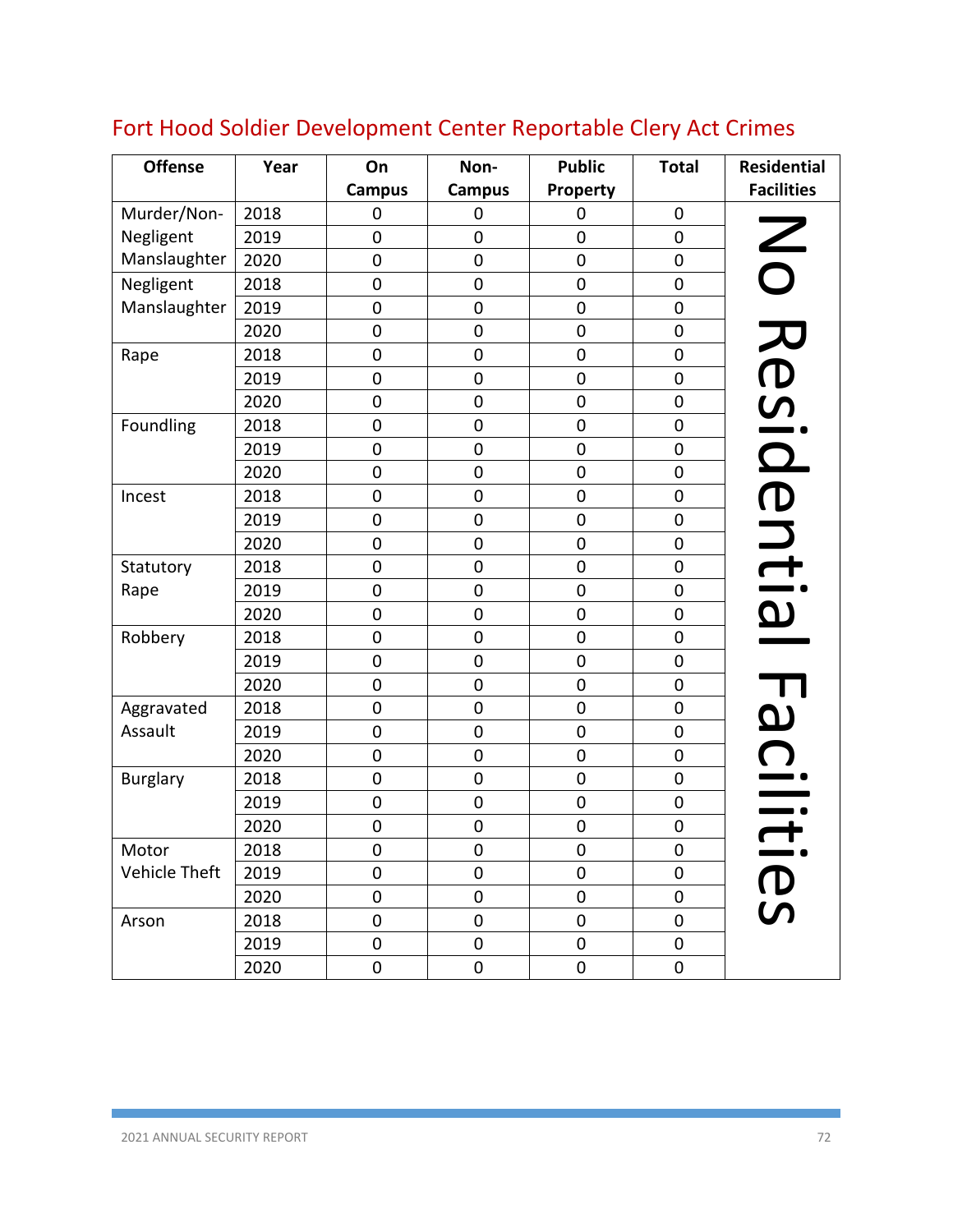| <b>Offense</b>  | Year | On            | Non-             | <b>Public</b>    | <b>Total</b> | <b>Residential</b> |
|-----------------|------|---------------|------------------|------------------|--------------|--------------------|
|                 |      | <b>Campus</b> | <b>Campus</b>    | Property         |              | <b>Facilities</b>  |
| Murder/Non-     | 2018 | 0             | $\mathbf 0$      | $\overline{0}$   | $\mathbf 0$  |                    |
| Negligent       | 2019 | 0             | $\mathbf 0$      | $\mathbf 0$      | $\mathbf 0$  |                    |
| Manslaughter    | 2020 | $\mathbf 0$   | $\mathbf 0$      | 0                | $\mathbf 0$  |                    |
| Negligent       | 2018 | $\mathbf 0$   | $\mathbf 0$      | $\pmb{0}$        | $\pmb{0}$    | $\bigcirc$         |
| Manslaughter    | 2019 | $\mathbf 0$   | $\mathbf 0$      | $\mathbf 0$      | $\mathbf 0$  |                    |
|                 | 2020 | $\mathbf 0$   | $\mathbf 0$      | 0                | $\pmb{0}$    | <b>)</b>           |
| Rape            | 2018 | $\mathbf 0$   | $\mathbf 0$      | $\pmb{0}$        | $\mathbf 0$  |                    |
|                 | 2019 | $\mathbf 0$   | $\boldsymbol{0}$ | $\boldsymbol{0}$ | $\pmb{0}$    |                    |
|                 | 2020 | $\mathbf 0$   | $\mathbf 0$      | 0                | $\mathbf 0$  |                    |
| Foundling       | 2018 | $\mathbf 0$   | $\mathbf 0$      | 0                | $\pmb{0}$    |                    |
|                 | 2019 | $\mathbf 0$   | $\mathbf 0$      | $\pmb{0}$        | $\mathbf 0$  | pise?              |
|                 | 2020 | $\mathbf 0$   | $\boldsymbol{0}$ | 0                | $\mathbf 0$  |                    |
| Incest          | 2018 | $\mathbf 0$   | $\mathbf 0$      | 0                | 0            |                    |
|                 | 2019 | $\mathbf 0$   | $\mathbf 0$      | $\pmb{0}$        | $\pmb{0}$    |                    |
|                 | 2020 | $\mathbf 0$   | $\mathbf 0$      | $\pmb{0}$        | $\pmb{0}$    |                    |
| Statutory       | 2018 | $\mathbf 0$   | $\mathbf 0$      | $\mathbf 0$      | $\pmb{0}$    | ential             |
| Rape            | 2019 | 0             | $\mathbf 0$      | $\pmb{0}$        | $\pmb{0}$    |                    |
|                 | 2020 | $\mathbf 0$   | $\mathbf 0$      | $\pmb{0}$        | $\mathbf 0$  |                    |
| Robbery         | 2018 | $\pmb{0}$     | $\mathbf 0$      | $\pmb{0}$        | $\pmb{0}$    |                    |
|                 | 2019 | $\mathbf 0$   | $\mathbf 0$      | $\mathbf 0$      | $\mathbf 0$  |                    |
|                 | 2020 | $\mathbf 0$   | $\mathbf 0$      | $\mathbf 0$      | $\mathbf 0$  |                    |
| Aggravated      | 2018 | $\mathbf 0$   | $\mathbf 0$      | $\mathbf 0$      | $\mathbf 0$  | മ                  |
| Assault         | 2019 | $\mathbf 0$   | $\mathbf 0$      | $\pmb{0}$        | $\mathbf 0$  |                    |
|                 | 2020 | $\mathbf 0$   | $\mathbf 0$      | $\mathbf 0$      | $\mathbf 0$  |                    |
| <b>Burglary</b> | 2018 | $\mathbf 0$   | $\mathbf 0$      | $\pmb{0}$        | $\pmb{0}$    |                    |
|                 | 2019 | $\mathbf 0$   | $\mathbf 0$      | $\pmb{0}$        | $\pmb{0}$    |                    |
|                 | 2020 | $\mathbf 0$   | $\mathbf 0$      | $\boldsymbol{0}$ | $\pmb{0}$    |                    |
| Motor           | 2018 | $\pmb{0}$     | $\pmb{0}$        | $\pmb{0}$        | $\pmb{0}$    |                    |
| Vehicle Theft   | 2019 | $\mathbf 0$   | 0                | 0                | $\mathbf 0$  |                    |
|                 | 2020 | $\mathbf 0$   | $\boldsymbol{0}$ | $\pmb{0}$        | $\pmb{0}$    | <b>O</b>           |
| Arson           | 2018 | $\mathbf 0$   | 0                | 0                | $\pmb{0}$    |                    |
|                 | 2019 | $\pmb{0}$     | $\boldsymbol{0}$ | $\pmb{0}$        | $\pmb{0}$    |                    |
|                 | 2020 | 0             | $\pmb{0}$        | 0                | 0            |                    |

# East Williamson County Higher Education Center Reportable Clery Act Crimes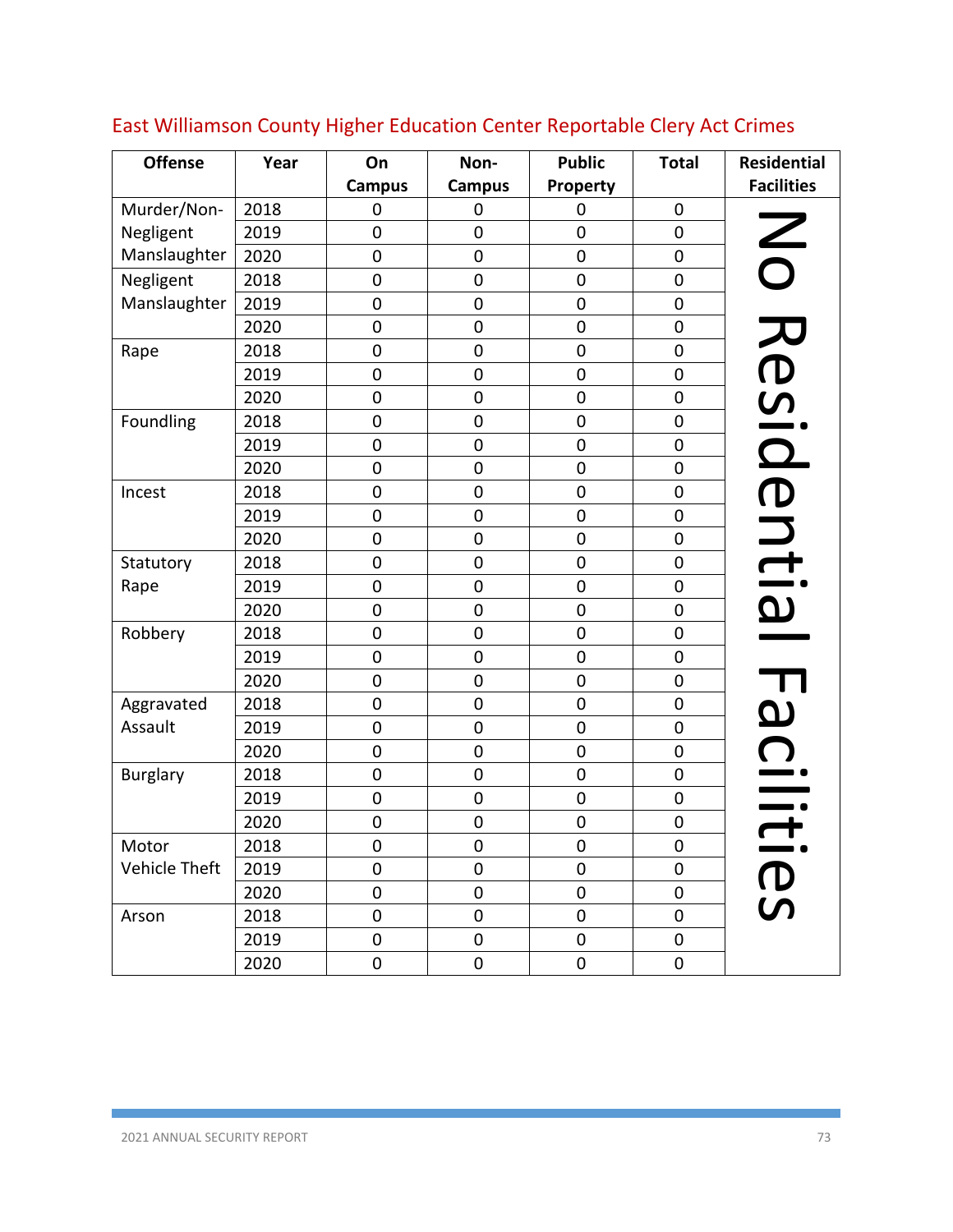# Crime Prevention and Security Awareness

All of us need to understand our role in the reduction of crime. A conceptual aid often employed by crime prevention practitioners is referred to as the Crime Triangle. For any crime to occur three elements must be present: desire, ability, and opportunity.



Members of the university community easily recognize that there is little that can be done to control the criminal's ability and desire. The university community's greatest strength is in the prevention of crime, it's our initiative to reduce or eliminate the opportunity for a crime to occur.

A primary goal of UPD is the prevention of crime before it occurs. Because UPD officers cannot be everywhere all the time, they need the help of all members of the university community to take an active role in their personal safety and property protection. Crime prevention is important to the campus community and you can help by reporting any crime or suspected crime immediately to UPD. By doing so, you may be preventing someone else from becoming a victim of a more serious crime.

UPD offers a variety of services to our community members. The programs are designed to encourage students and employees to be responsible for their security and other's security.

- UPD Escort
- Motorist Assistance
- CRASE (Civilian Response to Active Shooter Events)
- SHARP (Sexual Harassment and Rape Prevention)